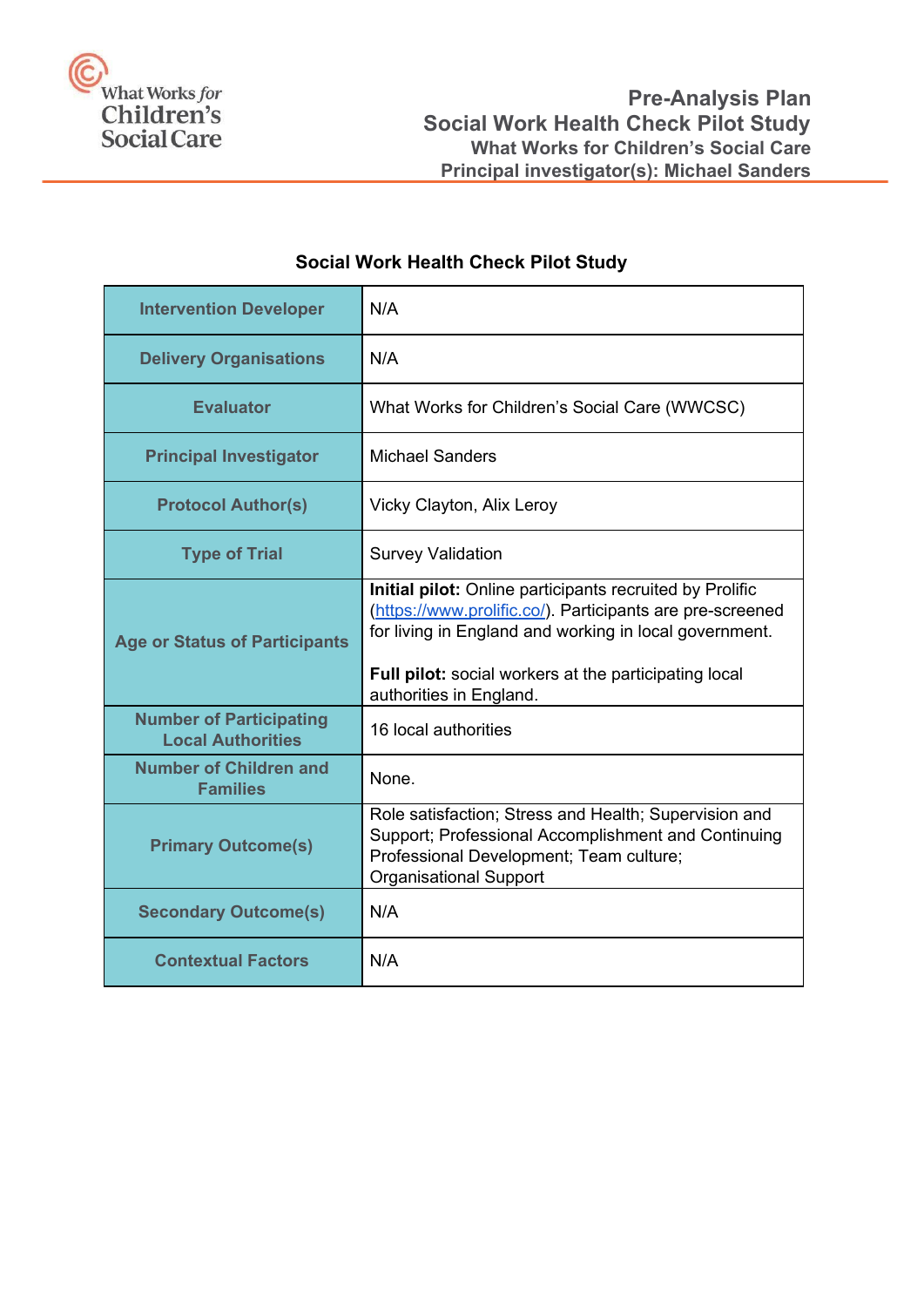## **Table of contents**

| <b>Background and Problem Statement</b>                 | $\overline{\mathbf{3}}$ |
|---------------------------------------------------------|-------------------------|
| <b>Pilot Survey Setup, Participants and Sample Size</b> | 4                       |
| <b>Analysis</b>                                         | 5                       |
| <b>Research questions</b>                               | 5                       |
| <b>Data Preparation</b>                                 | $6\phantom{1}6$         |
| <b>Descriptive Statistics</b>                           | $\overline{7}$          |
| <b>Principal Component Analysis</b>                     | $\overline{7}$          |
| <b>Reliability</b>                                      | $\overline{9}$          |
| <b>Sensitivity Checks</b>                               | 11                      |
| <b>Reporting</b>                                        | 11                      |
| <b>Ethics &amp; Participation</b>                       | 12                      |
| <b>Registration</b>                                     | 12                      |
| <b>Data protection</b>                                  | 12                      |
| <b>Personnel</b>                                        | 15                      |
| <b>Timeline</b>                                         | 15                      |
| <b>Appendix</b>                                         | 16                      |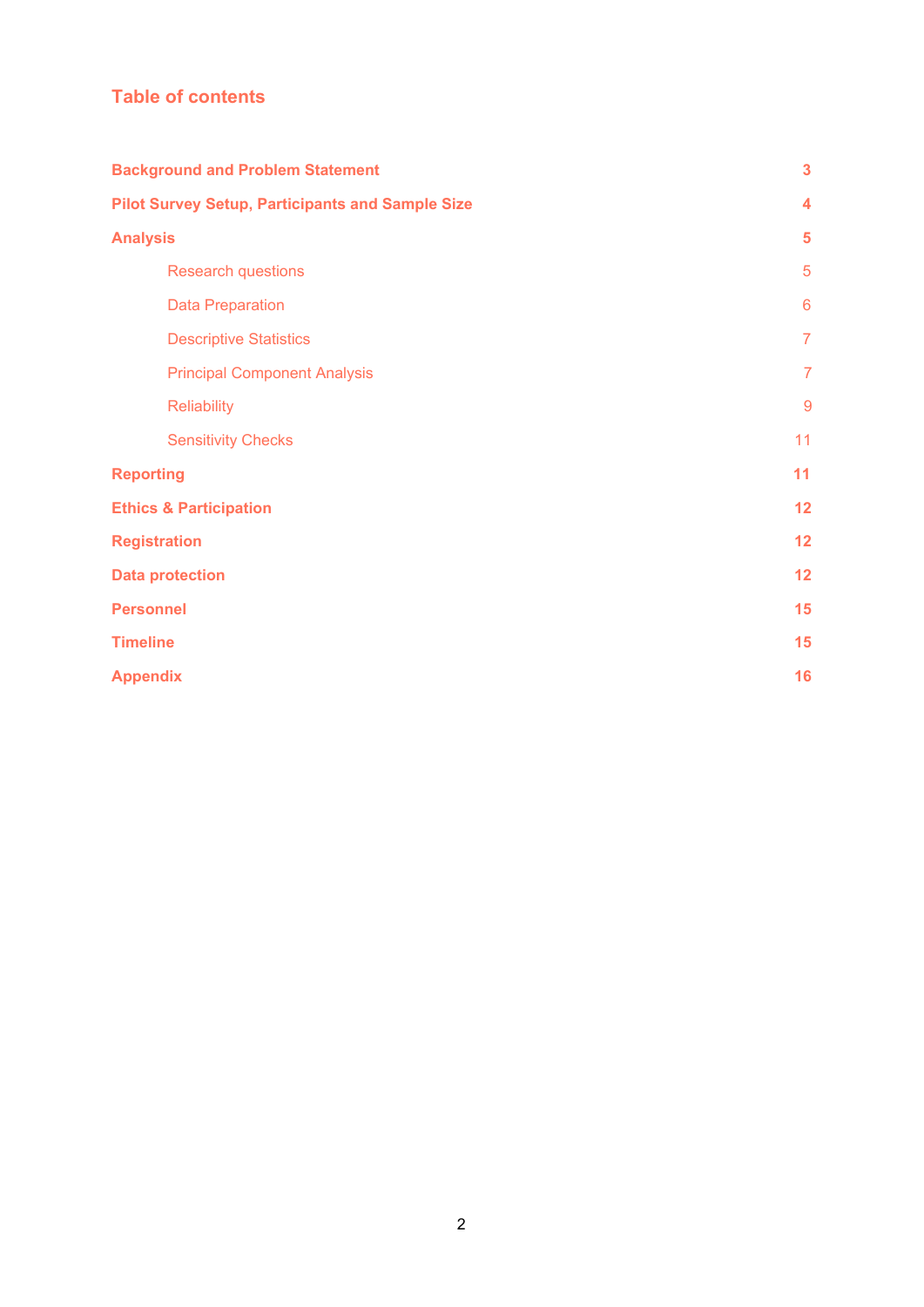## <span id="page-2-0"></span>**Background and Problem Statement**

As part of our research on supporting social workers, WWCSC are developing a survey to assist employers to complete their annual social worker health check as recommended by the Local Government Association (LGA) as part of their employer standards<sup>1</sup>. The survey:

- covers all relevant concepts of workplace wellbeing to gain a more holistic picture;
- uses a validated survey instrument specifically designed for the social work profession;
- provides practical insights for principle social workers to act upon to improve social workers' working conditions;
- asks individual social workers (instead of a single representative of the organisation) for their experiences to gain a better picture of the diversity of experiences (instead of the policy of the organisation) and to enable better powered analyses;
- is standardised which enables the building of a national picture of practice conditions and working environment of social workers, and monitoring how that changes over time.

The proposed survey instrument involves questions on role satisfaction, stress and health, supervision and support, professional accomplishment and continuing professional development, team culture, and organisational support as well as demographic questions which shall be used as control variables and questions to understand the social worker's context (e.g. job role, number of years' experience).

The proposed survey is based on the LGA's employer standards, a model of workplace wellbeing developed by What Works for Wellbeing<sup>2</sup> and co-production with Principal Social Workers (PSWs). This specific piece of analysis aims to validate the proposed survey instrument for social worker workplace wellbeing to ensure that it is valid and reliable by recruiting survey participants online (the 'initial pilot') and this will be followed up by a pilot at 16 local authorities to gain specific feedback from social workers (the 'full pilot').

Each pilot local authority will receive a report analysing their own data and a copy of the pseudonymised individual-level data to enable them to conduct further analysis. The specified analysis and any changes made to the survey as a result of the analysis will be reported in a report detailing the full development of the survey on WWCSC's website in due course (likely Spring 2021).

#### <span id="page-2-1"></span>**Pilot Survey Setup, Participants and Sample Size**

#### **Initial Pilot**

The social work health check online pilot survey involves recruiting participants from the online participant pool, Prolific (<https://www.prolific.co/>). The target sample size will be 500

<sup>1</sup> See Annex C of Local Government Association. (2018). *Children's Social Work Health Check Survey 2018 - Report of Findings.*

[https://www.local.gov.uk/childrens-social-work-health-check-survey-2018-report-findings-november-20](https://www.local.gov.uk/childrens-social-work-health-check-survey-2018-report-findings-november-2018) [18](https://www.local.gov.uk/childrens-social-work-health-check-survey-2018-report-findings-november-2018)

<sup>2</sup> What Works for Wellbeing. (2018). *Workplace Wellbeing Questionnaire Methodology.* [https://whatworkswellbeing.org/wp-content/uploads/2020/01/Methodology-for-Workplace-Questionnair](https://whatworkswellbeing.org/wp-content/uploads/2020/01/Methodology-for-Workplace-Questionnaire-Jan2018.pdf) [e-Jan2018.pdf](https://whatworkswellbeing.org/wp-content/uploads/2020/01/Methodology-for-Workplace-Questionnaire-Jan2018.pdf)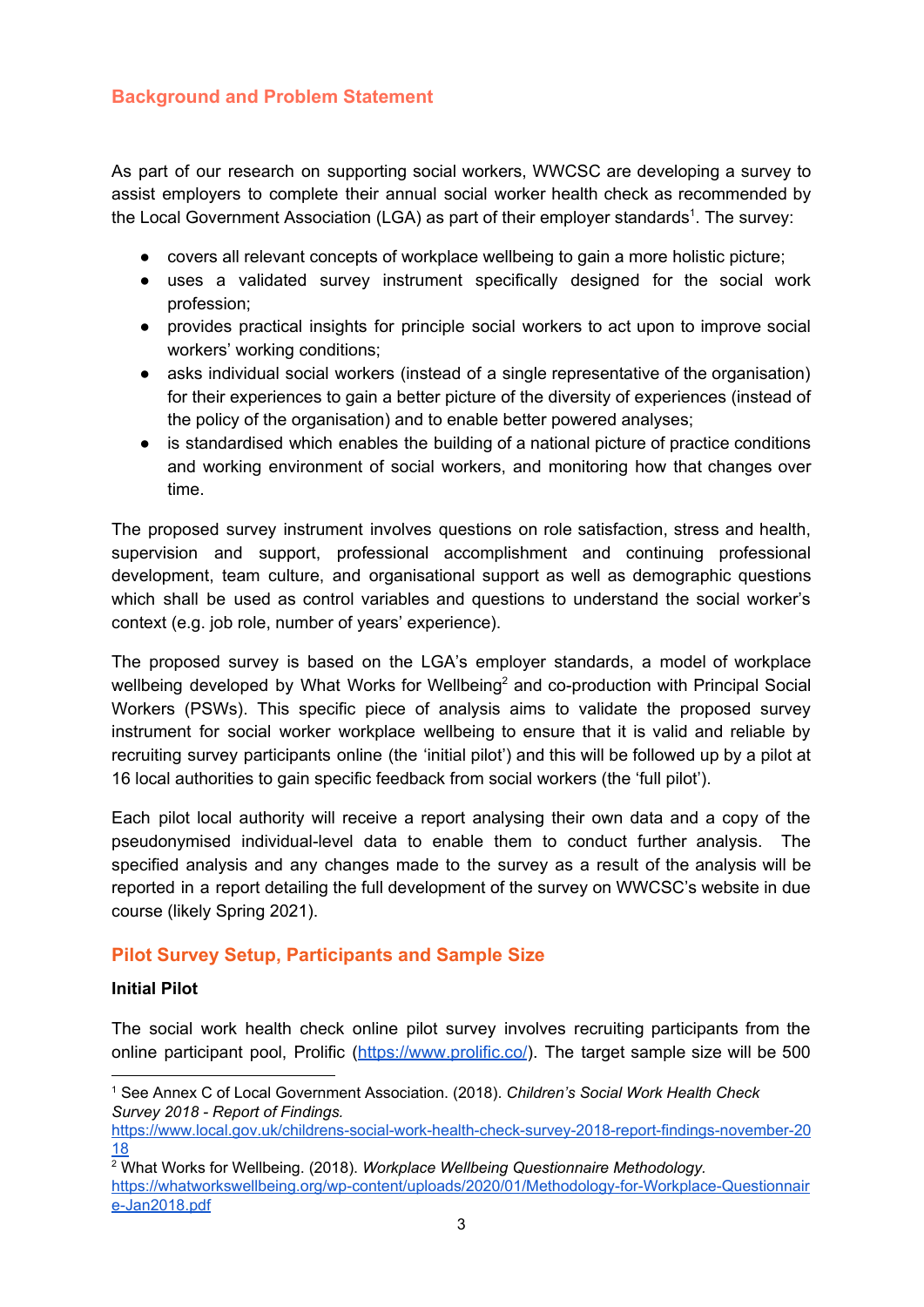participants. There are approximately 32,900 social workers in England<sup>3</sup> and so a sample size of 500 is 1.5% of the population of possible participants. There are 79 items and so the ratio of responses to items is 6.3:1. Guidelines on the ratio of sample to population and sample to number of items vary but these ratios are within the acceptable to good range<sup>4</sup>. We will report how the actual sample size corresponds to these ideal ratios.

Participants will be pre-screened to ensure that all participants live in England<sup>5</sup> and work in local government (Employer type = "Local government employee (city, county, etc.)"). Specifying the role of a social worker and residence in England is possible and would have been the preferred screening criteria but there were only 2 potential participants in this category active on the site in the last 90 days at the time of writing and so it was necessary to select a wider pool of participants. The pool is the closest match possible to specify on Prolific.

According to Prolific's sample check $6$ , there were 642 'accessible participants' (participants who met the pre-screening criteria and who were active in the last 90 days). Prolific estimates a 40-50% response rate of a wider group of 'eligible participants' (participants who met the pre-screening criteria). If the target population is not met within 48 hours of launching the survey, then we will launch the same pilot survey with the criteria of residence in England and being employed as a "State government employee.". Since there may be overlap in these groups, we shall exclude those who already participated from participating for a second time through 'blacklisting' their Prolific ID for the follow-up surveys designed to meet the sample size threshold.

Since the participant pool is not an exact match, we will explain in the project description that the survey's intended audience is social workers and ask participants to put themselves in the shoes of a social worker. As recommended by Prolific, we shall include a short vignette to help the participant empathise with or better understand the experiences of a social worker.

The participants will take the survey online, and the survey is anticipated to take approximately 20-25 minutes to complete. The online survey will be conducted once.

The pilot survey includes:

- an adapted version of the proposed survey;
- an instrument manipulation check;
- additional questions to check whether the participants understand the survey questions;
- a question on the number of sickness absence days in the last 6 months;
- the HSE Management Standards indicator tool (a survey instrument for workplace stress);

<sup>&</sup>lt;sup>3</sup> Official Statistics: Children and Family workforce in England, year ending 30 September. [https://assets.publishing.service.gov.uk/government/uploads/system/uploads/attachment\\_data/file/868](https://assets.publishing.service.gov.uk/government/uploads/system/uploads/attachment_data/file/868384/CSWW_2018-19_Text.pdf) [384/CSWW\\_2018-19\\_Text.pdf](https://assets.publishing.service.gov.uk/government/uploads/system/uploads/attachment_data/file/868384/CSWW_2018-19_Text.pdf)

<sup>4</sup> A 5:1 response to item ratio is suggested in: Gorusch RL. Factor Analysis. 2nd ed. Hillsdale, NJ: Lawrence Erlbaum Associates; 1983. 500 participants is considered 'very good' in: Comfrey AL, Lee HB. A First Course in Factor Analysis. Hillsdale, NJ: Lawrence Erlbaum Associates; 1992.

<sup>5</sup> Children's services are a devolved policy area and so the employer standards apply only to England. The remit of the LGA and WWCSC is limited to England.

<sup>6</sup> <https://www.prolific.co/#check-sample>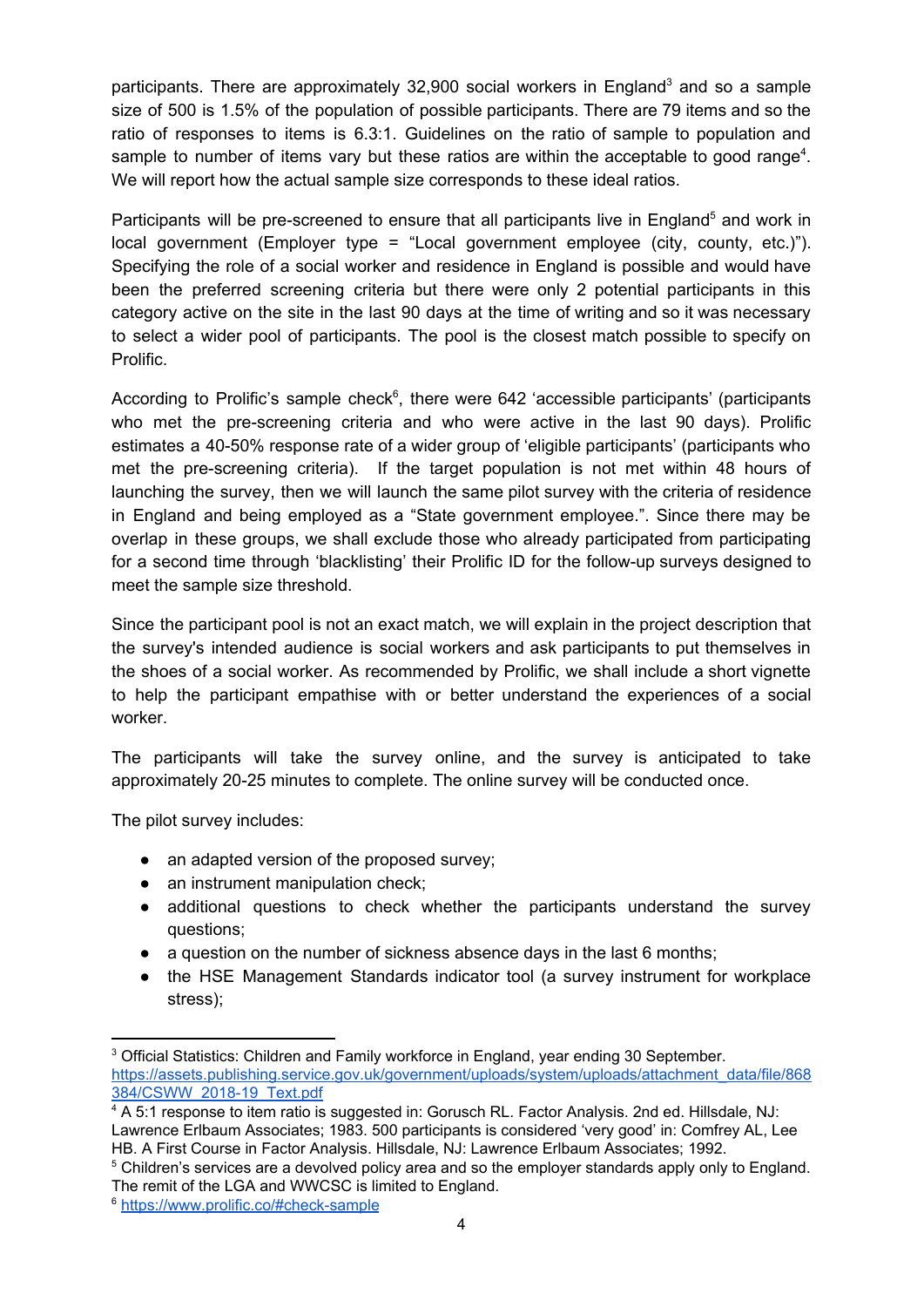$\bullet$  the Copenhagen Burnout Inventory<sup>7</sup>.

The proposed survey is not included in its entirety. The factual questions about the participants' context as a social worker - establishing the participants' level of experience, specific job role, contract type, number of children on caseload - are omitted. This is for a combination of practical reasons: the participant pool is local government workers in England rather than specifically social workers and so including questions specific to social workers is likely to return uninformative answers. As the participants are paid for the time taken to fill in the survey, there is a cost to including questions that are likely to return uninformative answers. Finally, because there is no underlying construct we are trying to measure, there is no need to include such factual questions in a pilot primarily designed to validate survey instruments intending to measure constructs.

The instrument manipulation check is included to check whether the online participants are paying adequate attention to the questions for us to feel confident that the quality of the data will be sufficient. Questions on understanding are included to allow for feedback on the wording of questions.

The number of days of sickness absence, the HSE Management Standards indicator and the Copenhagen Burnout Inventory are included to test the criterion validity of the proposed survey.

### **Full Pilot**

Having conducted an initial pilot with Prolific participants, we shall pilot with the intended audience. This involves 16 local authorities with a total of approximately 4000 social workers. Assuming a 25% response rate, we expect c. 1000 responses, which is within the guidelines on the ratio of sample to population and sample to number of items. The online survey will be sent by the Principal Social Workers to the social workers employed by their local authority.

The other arrangements are the same as in the initial pilot.

## **Full Pilot: Cognitive Interviews**

As for the survey in the full pilot, social workers will be invited to participate at the end of the survey. There is little consensus in the literature about the appropriate sample size for cognitive interviewing<sup>8</sup>; however, Willis (2005)<sup>9</sup> suggests 5-15. The survey is intended to be for social workers working with a range of service users (children and adults) and allied professionals working in social work teams. These different groups may have diverse

 $7$  Although there are some concerns as to whether burnout is a construct distinct from depression, we use the Copenhagen Burnout Inventory because we see client-related burnout (defined as ": The degree of physical and psychological fatigue and exhaustion that is perceived by the person as related to his/her work with clients" (Kristensen, Borritx, Villadsen & Christensen, 2005, 197)) as particularly relevant for social work. Whether the inventory is measuring depression or burnout is less of a relevant question given our purpose for using the inventory. Kristensen, T. S., Borritz, M., Villadsen, E., & Christensen, K. C. (2005). The Copenhagen Burnout Inventory: A new tool for the assessment of burnout. *Work & Stress, July/September 2005; 19(3): 192/207*

<sup>&</sup>lt;sup>8</sup> Beatty, P. C., & Willis, G. B. (2007). Research synthesis: The practice of cognitive interviewing. Public Opinion Quarterly, 71, 287–311.

<sup>9</sup> Willis, G. B. (2005). Cognitive interviewing: A tool for improving questionnaire design. Thousand Oaks,CA: Sage.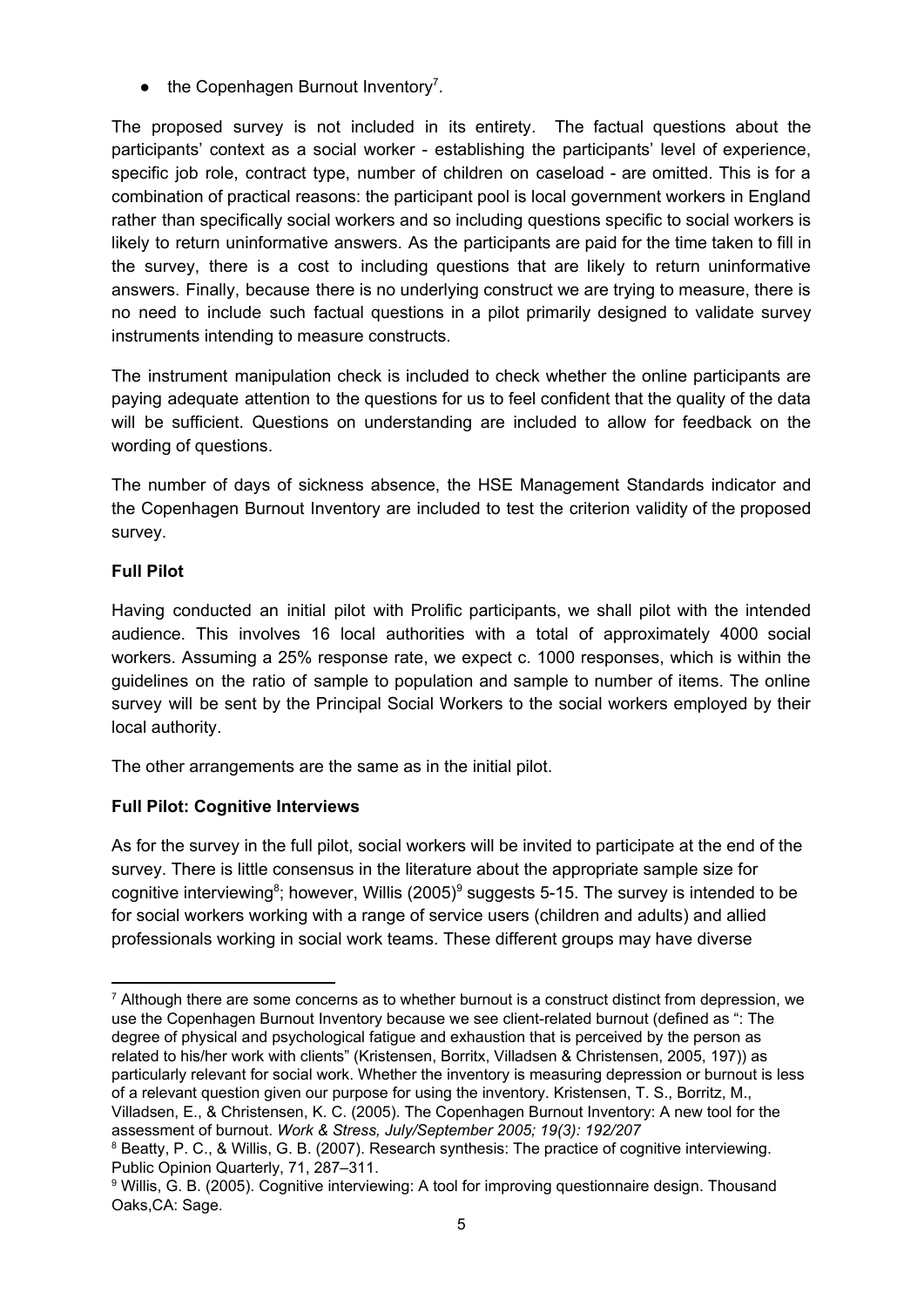experiences of the workplace and use different terminology. We will conduct purposive sampling stratified by membership of the following groups: children's social workers (3), adults' social workers (3), and allied professionals (2) to ensure representation of each of these groups.

## <span id="page-5-0"></span>**Analysis**

#### <span id="page-5-1"></span>**Research questions**

Broadly, the aim of this validation exercise is to check the construct validity and reliability of the social work health check, and shape the development of the survey.

- How many principal components adequately represent the items?
- Which of the 'pool' items can be dropped?
- Which of the 'pool' items should be analysed together? How do we best describe the subscale?
- Are the principal components stable across subsamples of the data (age group and gender) and a test dataset?
- Do the subscales created from the principal components correlate as expected with existing measures?
- Are the subscales created from the principal components internally consistent?
- For the full pilot: is it feasible to automate analysis from the survey for multiple local authorities?
- $\bullet$  For the full pilot (via the cognitive interviews):
	- Do the participants understand and interpret the survey questions and responses as intended?
	- Are the questions and instructions phrased in such a way that the participants can accurately recall information to inform their response?
	- Are the available response options appropriate?

#### <span id="page-5-2"></span>**Data Preparation**

As the survey participants are recruited and paid via an online participant recruitment platform, they are likely to be less intrinsically motivated to provide high quality data than, for example, a social worker whom the survey could potentially positively affect. We conduct a number of data quality checks prior to analysis of the initial pilot:

- According to Prolific, it is not possible for participants to take the survey twice; however, we check for duplicate Prolific IDs to ensure this is the case.
- We exclude participants who failed the instrument manipulation check (or 'attention check'): "I think it's important to answer surveys with my full attention. Please select 'Strongly disagree'". We count the participant as failing the instrument manipulation check if they did not select 'Strongly disagree'.
- We check for simple patterns which suggest lack of attention (a participant selecting one extremity or the other or the neutral response for all responses) and exclude participants exhibiting such patterns. Excluding participants that respond at one extremity is unlikely to exclude those who genuinely wish to express a very positive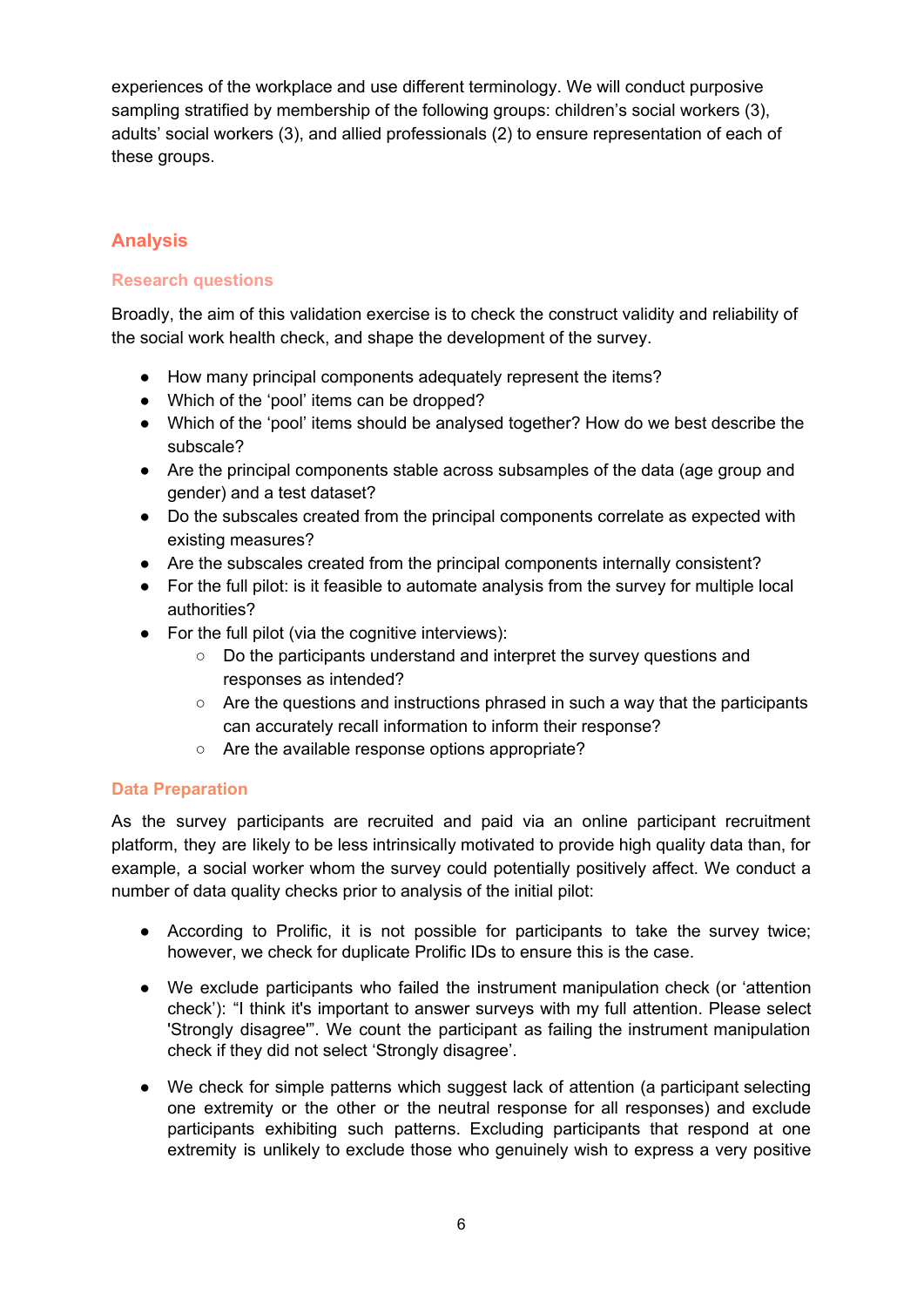or very negative experience of workplace wellbeing because for those participants, we'd expect to see the opposite extremity response for the reverse coded items.

● We also exclude those who did not complete the survey. We expect the number of non-completes to be small at least in the initial pilot given that participants only receive payment upon completion of the survey.

The response scales are: 'Strongly agree', 'agree', 'Neither agree nor disagree', 'Disagree' and 'Strongly disagree' for agreement items and 'Never', 'Rarely', 'Occasionally', 'Often', 'Very often' for frequency. The responses are treated as ordinal categorical variables with 1= 'Strongly agree' / 'Very often' and 5='Strongly disagree' / 'Never'. The responses require no transformation prior to PCA other than reverse coding some items as the response scales are equidistant and there is sufficient gradation of possible response. We reverse code questions where a response of 'Strongly agree' or 'Very often' indicates a negative state of affairs (reverse coded items are identified in Table 1 in the Appendix). We compare the correlations between the raw scores of positively coded items and the raw scores of the reverse coded items, and between the raw scores of the positively coded items and the transformed reverse coded items. If the latter is stronger, we take that as evidence that participants paid attention to the valence of the phrasing of the questions.

We use Qualtrics as a survey platform and set up the survey so there is no default response and all responses are required. For the initial pilot, since all responses are required, we do not expect any missing data for completed surveys. However, if missing data is encountered we shall use regression imputation.

Where we have needed to use multiple pre-screening criteria for the initial pilot, we compare the means of the groups of participants using a t-test to test whether screening group membership affects responses. If the null hypothesis of no difference in the mean scores between the screening groups is rejected, then we shall include screening group membership in principal component analysis sensitivity analysis.

#### <span id="page-6-0"></span>**Descriptive Statistics**

We inspect the distribution of responses for each item to check for ceiling or floor effects. One of the aims of the survey is to enable comparison over time, and so we need to expect that the responses can move from the most extreme response options of 'Strongly agree' or 'Strongly disagree'. We take a proportion of more than 30% of respondents selecting 'Strongly disagree' as an indication of a floor effect and a proportion of more than 30% of respondents selecting 'Strongly agree' as an indication of a ceiling effect<sup>10</sup>. In these cases, we shall evaluate whether to change the wording of the question to allow for a greater range of responses. In cases where the items have floor or ceiling effects but where the LGA employer standards are quite specific on the framing of the question, we shall not change these items.

To check whether the questions and instructions were easy to understand, at the end of the pilot survey we ask: "Did you find any questions difficult to understand or answer? If yes, please give more details below.", and provide an open text box. As the nature of the survey is somewhat sensitive (with aspects related to safety and mental health), we also ask "Did you feel uncomfortable answering any questions? If yes, please give more details below.",

<sup>10</sup> Dean, K., Walker, Z., Jenkinson, C. (2018). Data quality, floor and ceiling effects, and test–retest reliability of the Mild Cognitive Impairment Questionnaire.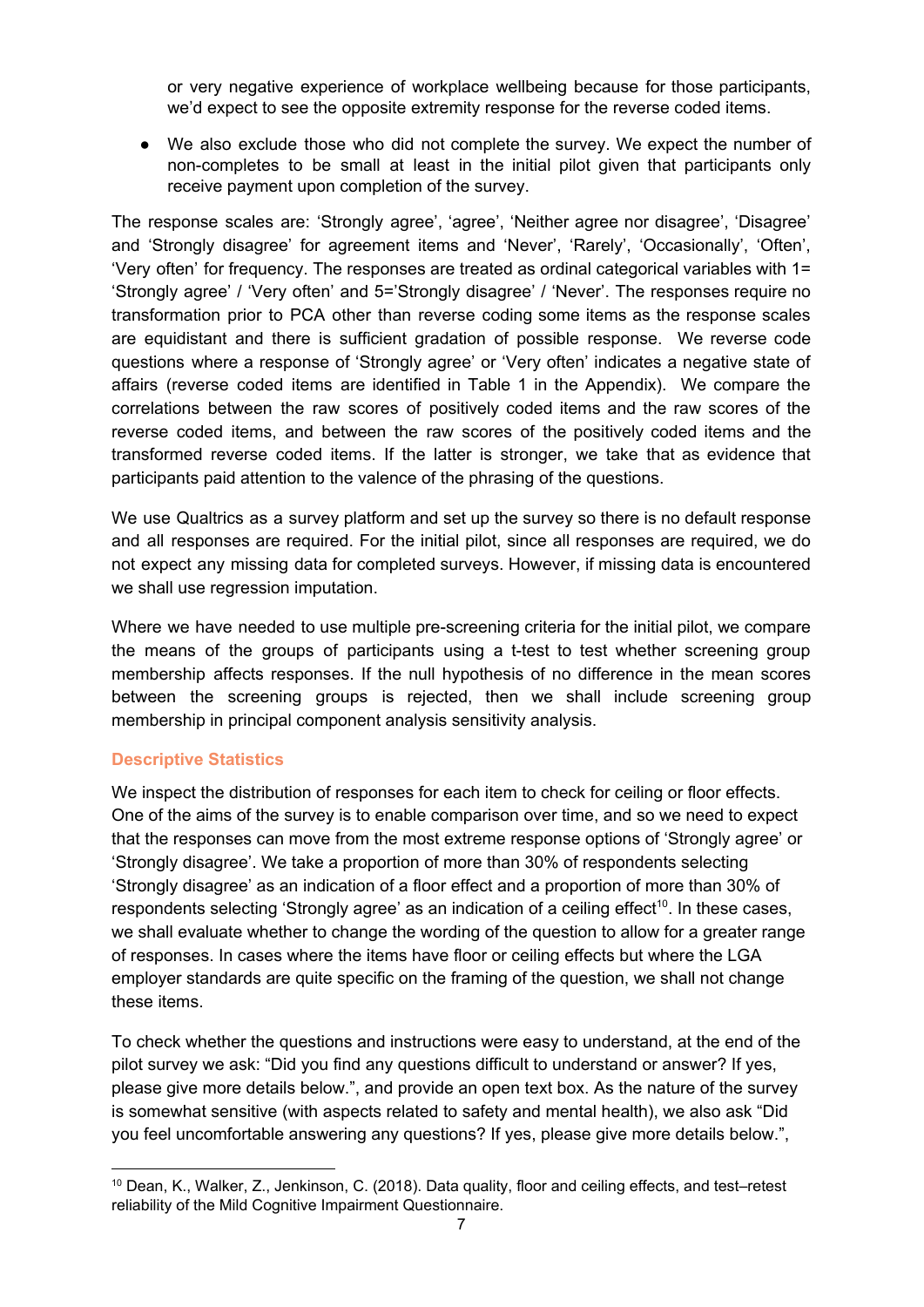and provide an open text box. The participants are not necessarily (and in fact not likely to be) social workers, and so there may be some misunderstanding over terminology which will be familiar to social workers but not others. We anticipate this and do not put too much weight on comments where the misunderstanding appears to be of this type.

## <span id="page-7-0"></span>**Principal Component Analysis**

75 'pool' questions are analysed for their construct validity and reliability. Principal component analysis (PCA) is used to identify the components which best represent the subscales of social worker workplace wellbeing.

We randomly sample 75% of the data and conduct PCA.

We use the Stata command *pca*<sup>11</sup> for the computation of eigenvalues and the *fapara* programme<sup>12</sup> for the parallel analysis. The arguments for the pca command will be set to:

- 1) *varlist*: all items
- 2) *components*: initially left blank to retain all and then set to the number of components decided upon in step 1.
- 3) *mineigen(0)*: retain eigenvalues larger than 0
- 4) *correlation*: perform PCA of the correlation matrix

## **Step 1**

We decide the number of components through:

- Parallel analysis<sup>13</sup>: where PCA is conducted on completely random datasets and the resulting eigenvalues are compared with the eigenvalues on the sample data. Where the eigenvalues for the completely random datasets are higher, this suggests that the component is modelling random noise and can be discarded.
- $\bullet$  A visual inspection of the scree plot<sup>14</sup>: the scree plot plots the eigenvalues on the y-axis against the number of components on the x-axis in order of decreasing eigenvalue. "Scree" describes the appearance of the large eigenvalues as the hill and the small eigenvalues as the "scree" (debris) at the bottom of the hill. A heuristic for establishing a threshold below which to discard components is after the gradient of the graph declines sharply - this visualises the decreasing returns of adding further components to explaining the proportion of variance.
- Inspecting the total variance explained and the additional variance explained by the component: If the additional variance explained for a component that 'passes' the criteria already mentioned is less than 10%, we consider excluding components which fit this description.

<sup>11</sup> stata.com. *PCA - principle component analysis.* <https://www.stata.com/manuals13/mvpca.pdf>

<sup>&</sup>lt;sup>12</sup> UCLA Institute for Digital Research & Education Statistical Consulting. How To Do Parallel Analysis For Pca Or Factor Analysis In Stata? | Stata Faq.

<https://stats.idre.ucla.edu/stata/faq/how-to-do-parallel-analysis-for-pca-or-factor-analysis-in-stata/>

<sup>&</sup>lt;sup>13</sup> Lloyd G. Humphreys & Richard G. Montanelli Jr. (1975): An Investigation of the Parallel Analysis Criterion for Determining the Number of Common Factors, Multivariate Behavioral Research, 10:2, 193-205. [https://www.tandfonline.com/doi/abs/10.1207/s15327906mbr1002\\_5](https://www.tandfonline.com/doi/abs/10.1207/s15327906mbr1002_5)

<sup>&</sup>lt;sup>14</sup> Cattell, R. B. 1966. The scree test for the number of factors. Multivariate Behavioral Research 1: 245–276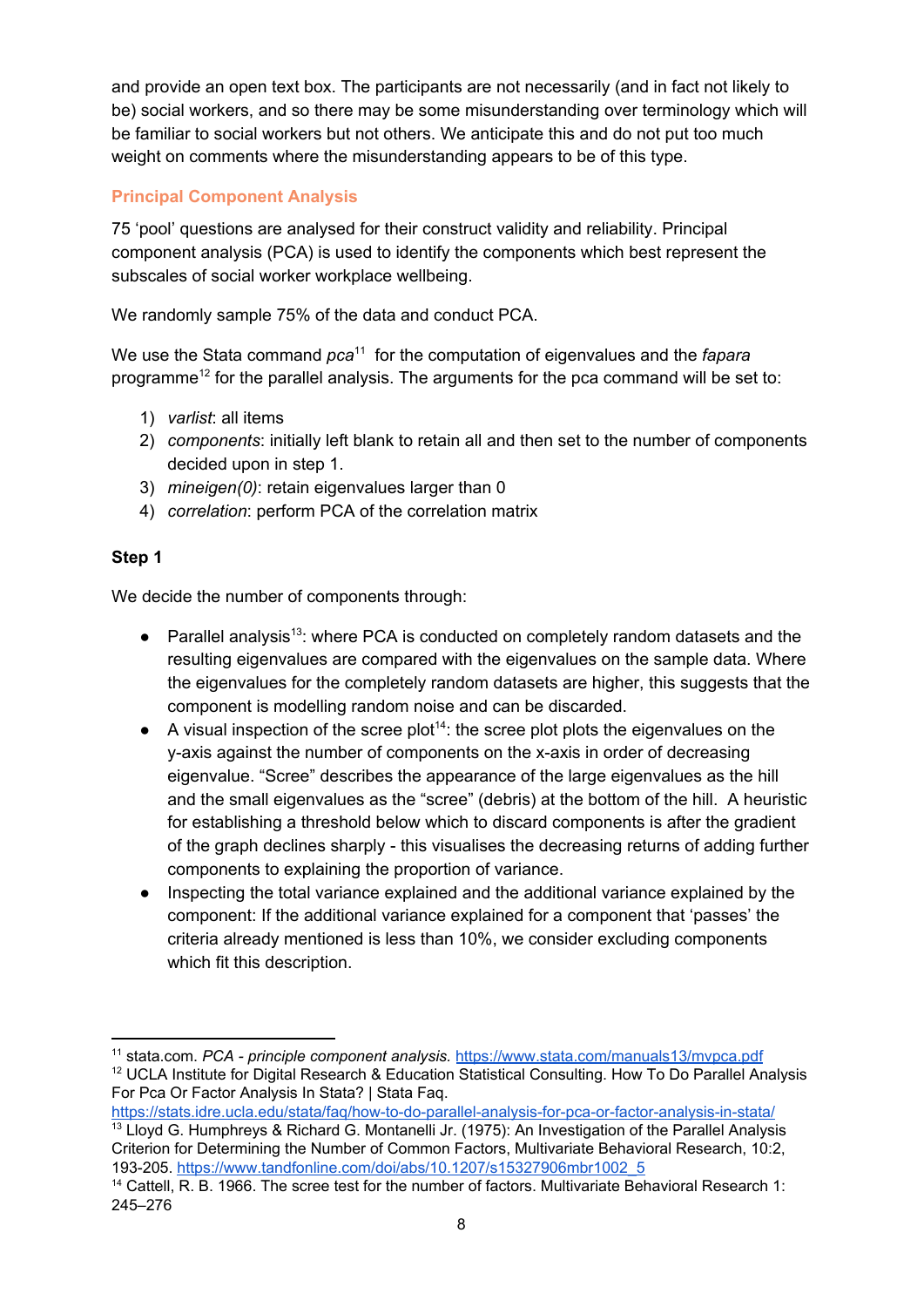## **Step 2**

For data which can be represented by two or more principal components, there exist an infinite number of alternative rotations of the components which explain the data equally well. Given that we are using PCA to understand the underlying structure of the data, interpretability of the components is important and so we rotate the components to find the orientation under which the components are the most interpretable. We recognise that the components are likely to be correlated and hence use an oblique rotation. We aim for a simple structure with high variability in the factor loading of the items (so that components are represented by a small number of items with high factor loadings). We use Stata's rotation command after running the PCA, specifying a promax rotation<sup>15</sup> with the rotation applied to the Kaiser normalization of the matrix. We rotate the item loading matrix until we reach a sufficiently interpretable structure (where the loading is high for a small number of items and these items all have a similar concept at the heart).

## **Step 3**

Part of the aim of this validation is to reduce the number of items. The number of pool questions (79) is too high to be practically included in the final survey. We follow a modified version of the approach of Cousins et al.  $(2004)^{16}$  in the development of the Health and Safety Executive's (HSE) Management Standards to reduce the number of items:

- Only including items for which the loading on the loading component was at least 0.5 and was at least 0.2 above its factor loadings on any other component;
- Excluding items which have their highest loading on different subscales in the sensitivity checks (see below) to bolster the stability of the representation of the data.
- Excluding one of the pair of items which have correlations of greater than 0.7 with the other items in the subscale to remove near duplicates<sup>17</sup>. If one of the items is required (see below), it will be kept. If neither of the items are required, the item with the lower factor loading and perceived face validity will be excluded.
- Excluding items with Kaiser-Meyer-Olkin (KMO) measure of sample adequacy below 0.7 following the guidelines on acceptable values laid out in Kaiser  $(1974)^{18}$ . We use the Stata command *estat kmo<sup>19</sup>* after running PCA.

Some items are required: either they directly cover the LGA's employer standards and / or they were identified as particularly important to include by PSWs in the co-production sessions. Where such items meet any of the above criteria for exclusion, we will not drop them but simply analyse them separately.

## **Step 4**

<sup>15</sup> Robins, R. W., Fraley, R. C., & Krueger, R. F. (Eds.). (2007). Handbook of research methods in personality psychology. The Guilford Press. p.435

<sup>&</sup>lt;sup>16</sup> Here we follow: Cousins, R., Mackay, C. J., Clarke, S. D., Kelly, C., Kelly, P. J., & Mccaig, R. H. (2004). 'Management Standards' and work-related stress in the UK: Practical development. Work & Stress, 18(2), 113- 136. p.128

<sup>17</sup> Cohen, J. & Cohen, P. (1983). Applied Multiple Regression/Correlation Analysis for the Behavioural Sciences (2nd Ed.). Hillsdale, NJ: Erlbaum.

<sup>18</sup> Kaiser, H. F. 1974. An index of factor simplicity. Psychometrika 39: 31–36

<sup>19</sup> stata.com, pca postestimation.

<https://www.stata.com/manuals13/mvpcapostestimation.pdf#mvpcapostestimation>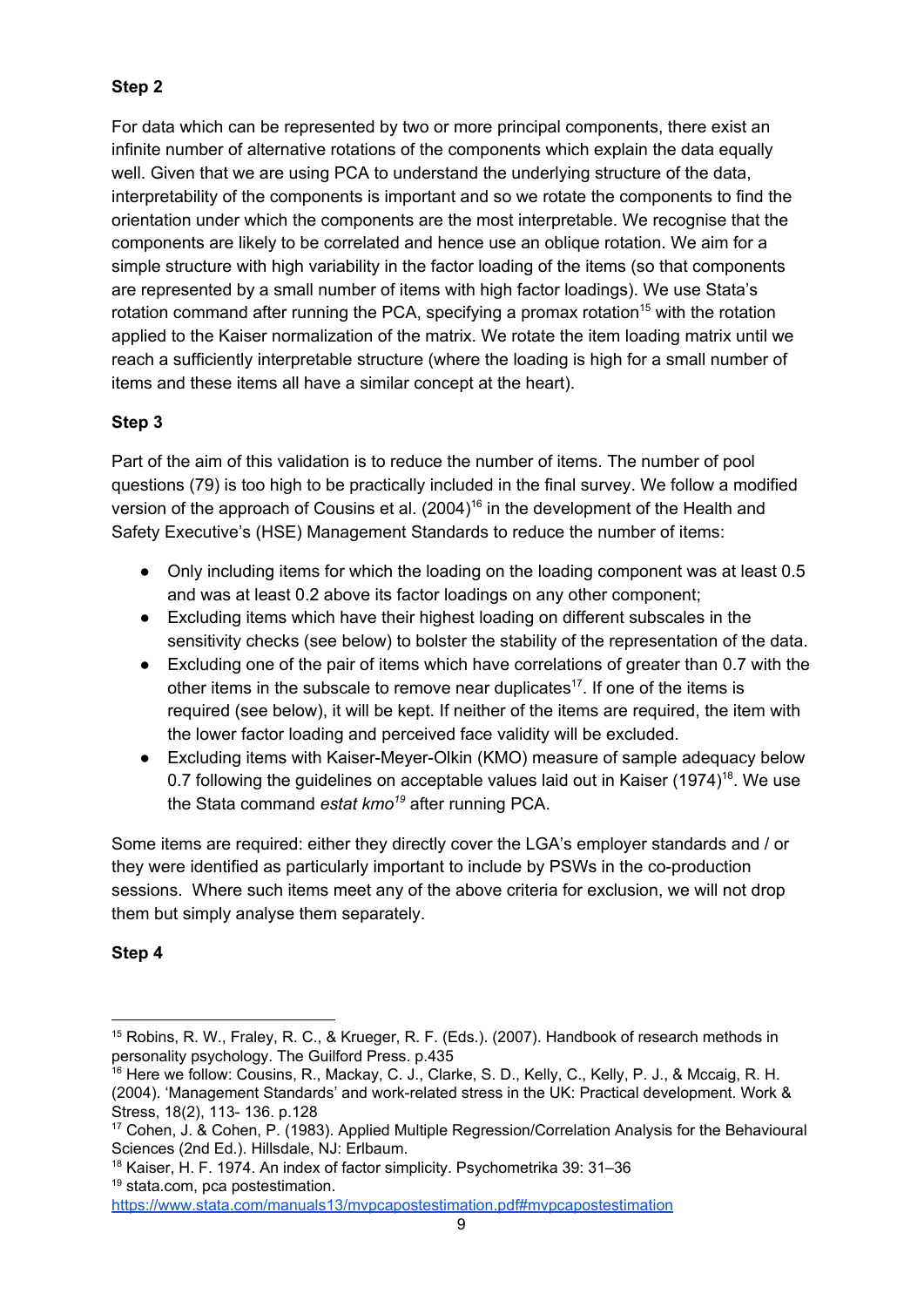We iteratively conduct steps 1-3 until we have a stable item set. The groupings of items by component become the new subscales. We rename the subscales accordingly.

## **PCA Sensitivity Checks**

For the PCA, we check the stability of the representation of the data through: removing one or two items at a time at random. We also check the stability of the components on the 25% test dataset, subsamples by age-group (18-35; 36-49; 50+ years) and gender (male; female  $^{20}$ ). In each case, we are checking for substantial ordinal shifts qualitative changes in the components - whether we see major shifts in the eigenvalues or the factor loadings.

## <span id="page-9-0"></span>**Reliability**

The reliability of a survey instrument refers to whether the items elicit the same kind of information. Reliability can be evaluated through measuring the internal consistency of subscales, i.e. whether items grouped in a subscale are measuring the same concept. We use Cronbach's alpha coefficient, which is a measure of the common variance between variables measuring the same concept $21$ .

For each subscale, we use the stata command alpha<sup>22</sup> with the following arguments specified*:*

- *varlist* is the list of variable in each categories;
- option set to *asis*, to avoid stata reversing scale automatically;
- the option *std item* to obtain detailed information on each item's fit relatively to the rest.

We consider excluding the item from the subscale if:

- the inter-test and inter-rest correlations are substantially lower (by 0.2) than the majority of the other item;
- if the average inter-item correlation and the Cronbach coefficient increase when dropping this item.

Where an item does not fit well within a subscale but is important to include because it covers the LGA standards or was deemed important to include in the co-production sessions with PSWs, the item is kept in the survey but dropped from the subscale and analysed separately. When an item does not fit well within the subscale and there are no other substantive reasons to keep it in the survey, it is dropped from both the subscale and the entire survey.

A high Cronbach's alpha is indicative that each subscale is reliable. However, Cronbach's alpha is also a function of the inter-item correlations and the length of the subscale so these

<sup>&</sup>lt;sup>20</sup> Whilst we include 'Other' as a response item; we anticipate there to be an insufficient number of participants selecting this response to conduct a separate PCA.

<sup>&</sup>lt;sup>21</sup> Tavakol, M.,Dennick, R., 2011 Making Sense of Cronbach's Alpha, International Journal of Medical Education

<sup>&</sup>lt;sup>22</sup> stata.com, alpha <https://www.stata.com/manuals13/mvalpha.pdf>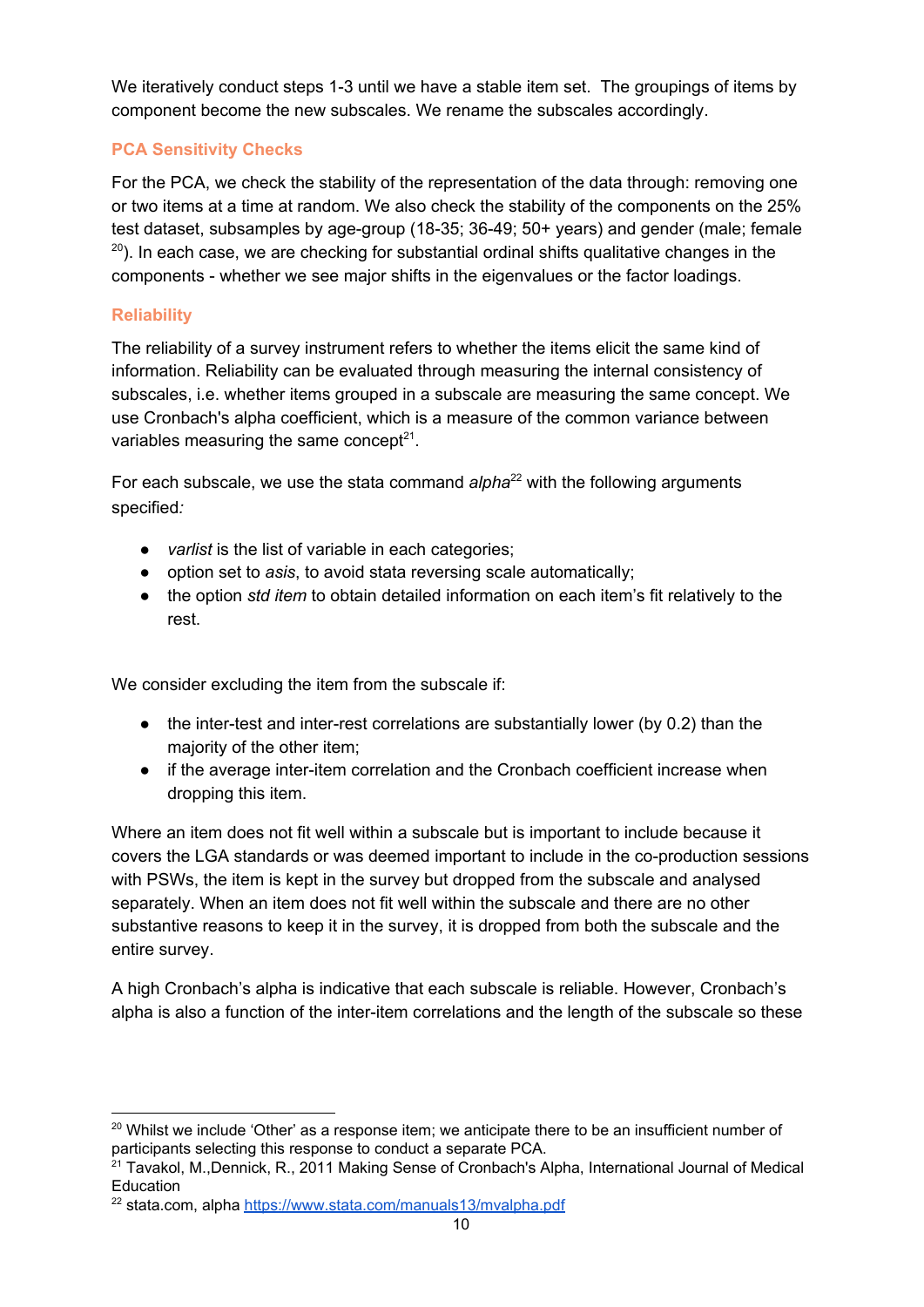need to be taken into account when stating a threshold for good reliability<sup>23</sup>. We treat 0.6-0.9 as an acceptable range for Cronbach's alpha with the expectation that the subscales which are longer and which have higher inter-item correlations will have higher values.

## **Criterion Validity**

Once the subscales have become stable, we test how well they correlate with two existing survey instruments: the HSE Management Standards indicator tool, and the Copenhagen Burnout Inventory. To do so, we use the factor loadings as item weights to create subscale scores. We take a correlation of above 0.6 as evidence of acceptable criterion validity.

We also test the correlation between the subscales and the number of sick takes taken in the last 6 months. We would expect there to be a lower number of sick days for those who 'score' more highly on the subscales as a high score indicates positive workplace wellbeing. We take a correlation of stronger than -0.6 as evidence of acceptable criterion validity.

## **Cognitive Interviews**

We will use cognitive interviews to answer the following research questions (as above, copied here for convenience), based on the Tourangeau model of survey response<sup>24</sup>:

- Do the participants understand and interpret the survey questions as intended?
- Are the questions phrased in such a way that the participants can accurately recall information to inform their response?
- Are the responses available appropriate?

The interviews will be semi- structured interviews consisting of verbal probes about specific survey questions after the participant has completed the survey. We will develop an information sheet and interview schedule of probes. After the first two to three interviews, the interview schedule will be adapted if necessary. The interviews will be conducted over the telephone by a WWCSC researcher and/or research assistant, and expected to last approximately 30 minutes in total. If the participant consents, the interview will be recorded.

The recordings of the interviews will be transcribed and pseudonymised prior to analysis. The interviews will be analysed using a thematic approach by grouping notes by question, identifying key themes in difficulties of comprehension, inconsistencies in interpretation, difficulties of recall, and difficulties of identifying an appropriate response. We will use NVivo software to assist with the analysis. This will involve data familiarisation, checking accuracy of transcription, labelling the data with descriptive codes and identifying themes.

The following steps will be taken to ensure rigor in the analysis and reporting of qualitative data:

● Transparent reporting of the research and analysis process will ensure the study methods are clear and repeatable.

 $23$  Oliver, J. & Benet-Martinez, V. "Measurement: Reliability, construct validation, and scale construction." Handbook of Research Methods in Social and Personality Psychology, edited by H.T. Reis and C.M. Judd. New York: Cambridge University Press, 2000, pp. 339-369.

<sup>&</sup>lt;sup>24</sup> Tourangeau R. Cognitive science and survey methods: a cognitive perspective. In: Jabine T, Straf M, Tanur J, Tourangeau R, editors. Cognitive Aspects of Survey Design: Building a Bridge between Disciplines. Washington, DC: National Academy Press; 1984. pp. 73–100.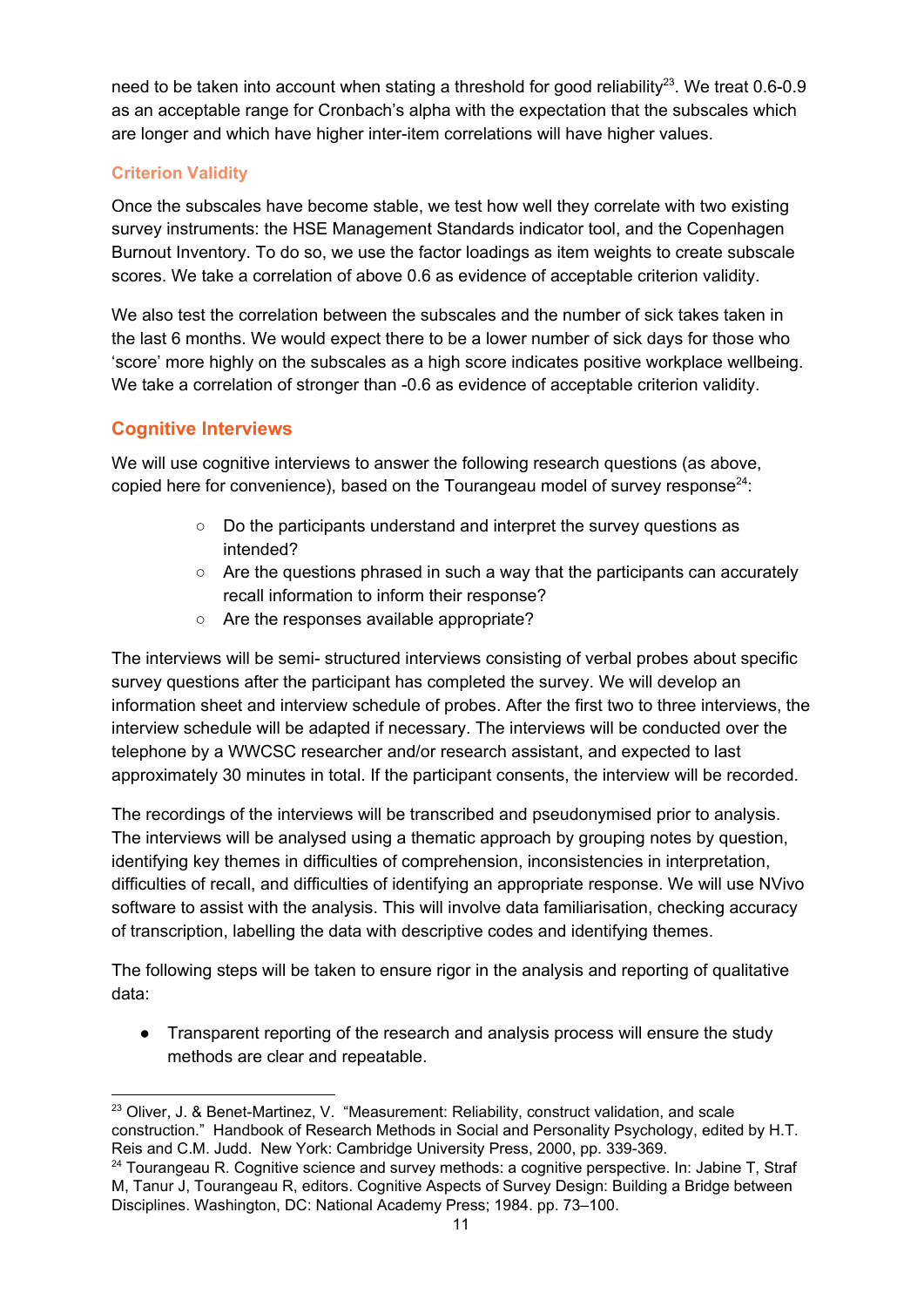● The involvement of multiple researchers in the coding and subsequent analysis.

## <span id="page-11-0"></span>**Reporting**

We will report on the initial and full pilot separately.

We will report the following descriptive statistics:

- The full actual sample size; the number of participants excluded due to answering the survey more than once; the number of participants excluded due to failure of the instrument manipulation check or patterns indicative of failure of attention; the number of participants excluded due to failure to finish the survey.
- Correlation matrix of 'pool' items, indicating which items are excluded because of correlations above 0.7 with another item in the subscale
- Frequency tables of 'pool' item responses, indicating any which we suspect to have a ceiling or floor effect. We shall report the proportion of 'pool' items that have ceiling or floor effects.

For the PCA, we will report for all iterations of the 75% dataset and also for the sensitivity checks:

- The eigenvalues of the components and the factor loadings.
- The eigenvalues of the components from the parallel analysis.
- The total variance explained and the additional variance explained for each component.
- The scree plot showing the parallel analysis (the eigenvalues from the decomposition of the correlation matrix of the sample data; the eigenvalues from the decomposition of the correlation matrices of completely random datasets)
- The Kaiser-Meyer-Olkin measures.

For the criterion validity, we will report the correlations of the subscales and the two existing scales and the number of days sick in the last 6 months.

For the reliability, we will report, for each subscale, for each iteration:

- The item-test correlations; the item-rest correlations; the average inter-item correlation and the Cronbach's alpha if the item were excluded
- For the final proposed subscale: the Cronbach's alpha for each subscale

For the cognitive interviews, we will report:

- The number and characteristics of respondents.
- Key themes which answer the research questions.
- Direct quotes as illustration of these key themes.

For each local authority participating in the full pilot, we will provide to them a report detailing:

- Summary of each "category" e.g. role satisfaction: mean and standard deviation / confidence intervals for all respondents and by team.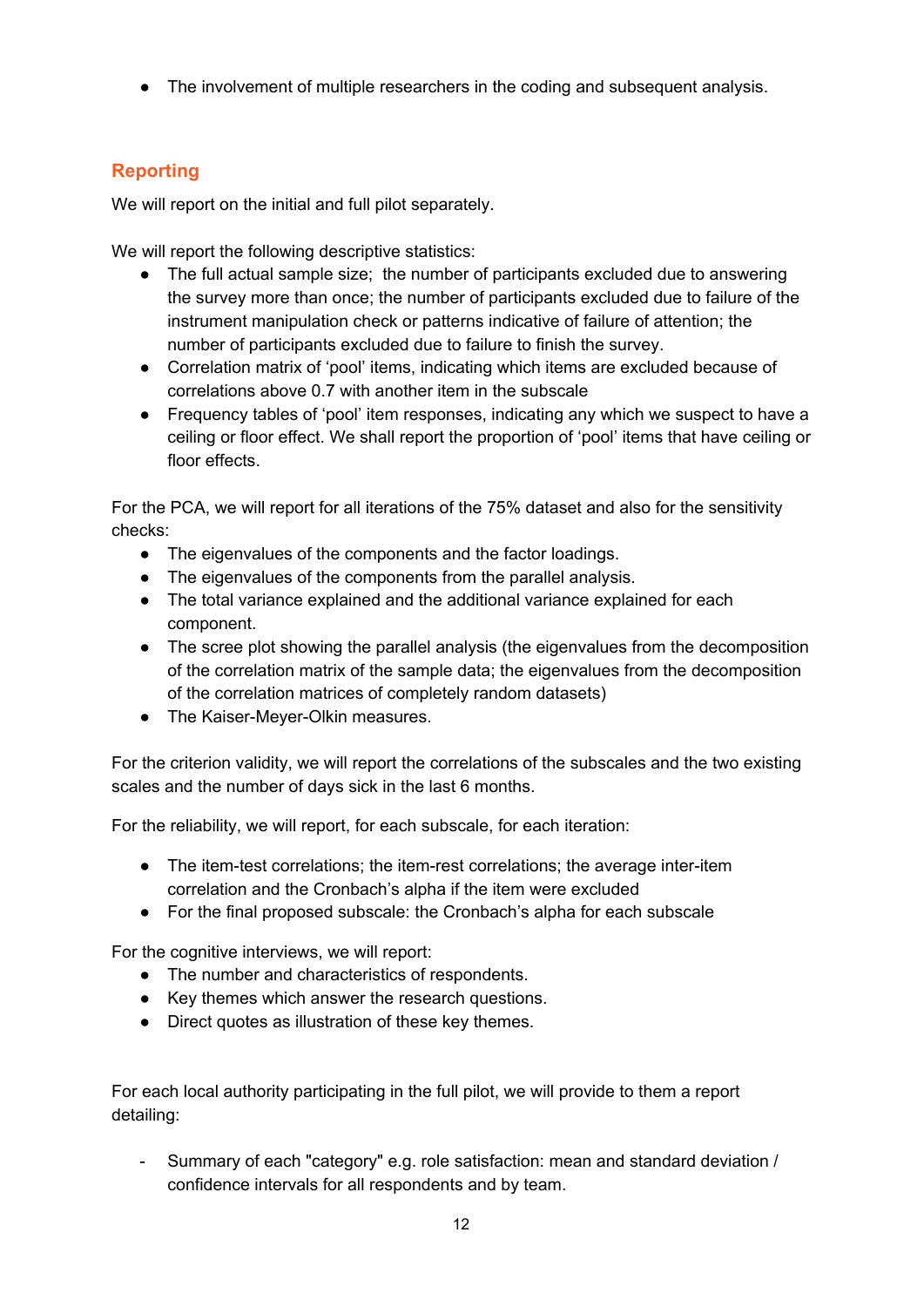- Summary of demographic characteristics for all respondents subject to statistical disclosure checks (gender, age, ethnicity, years of experience as a social worker, speciality, contract type (permanent / agency), part-time / full-time)
- Statistically and economically significant coefficients from regressions on job satisfaction and turnover intention.
- Horizontal stacked bars to show the percentage selecting the response by item
- Summary of responses to local authority specific questions (format depending on response type).

### <span id="page-12-0"></span>**Ethics & Participation**

The initial pilot is testing a survey on an online sample of participants who have signed up to complete surveys and are compensated for their time. Participants are freely consenting in full knowledge of the purpose of the survey, and can opt out at any point in time. Participants are not identifiable to researchers, and there is no risk of coercive influence. As a consequence, and due to the minimal risk to participants, ethical approval was not sought for the initial pilot study.

Ethics approval for the full pilot is being sought from King's College London. As with the initial pilot, participants are freely consenting in full knowledge of the purpose of the survey (which will be shared with them through an information sheet written in accessible language provided at the beginning of the survey), and it will be made clear in the information provided that they can opt out at any point in time. Participants are not identifiable to researchers and care will be taken to ensure they are not able to be identified in any publication, and there is no risk of coercive influence from the researchers (who will not interact directly with the participants) or their employees who will not know whether they have participated in the research or not. The expected benefit of the research is creating a validated survey instrument to measure the health and wellbeing of the workforce, and allow employers to better monitor and identify areas for improvement. Participants may also feel empowered through providing feedback on their working conditions. Risks / costs of participating include an investment of time (we expect participating in the survey to take about 20-25 minutes). The survey also covers some potentially distressing topics e.g. stress and mental health but we do not expect the content to be more distressing than social workers encounter in their day-to-day roles. However, we do provide links to organisations and materials at the end of the survey in case the participant feels that they need support after completing the survey.

Lines of responsibility and accountability are outlined in a project collaboration project with each local authority. There are no expected conflicts of interest.

#### <span id="page-12-1"></span>**Registration**

This analysis plan is pre-registered with the OSF (osf.io).

#### <span id="page-12-2"></span>**Data protection**

The survey data is personal data, and some of the data is special category data (health and ethnicity). No 'instant identifiers' (e.g. names, email addresses or IP addresses) or 'meaningful identifiers' (e.g. social worker numbers) will be collected.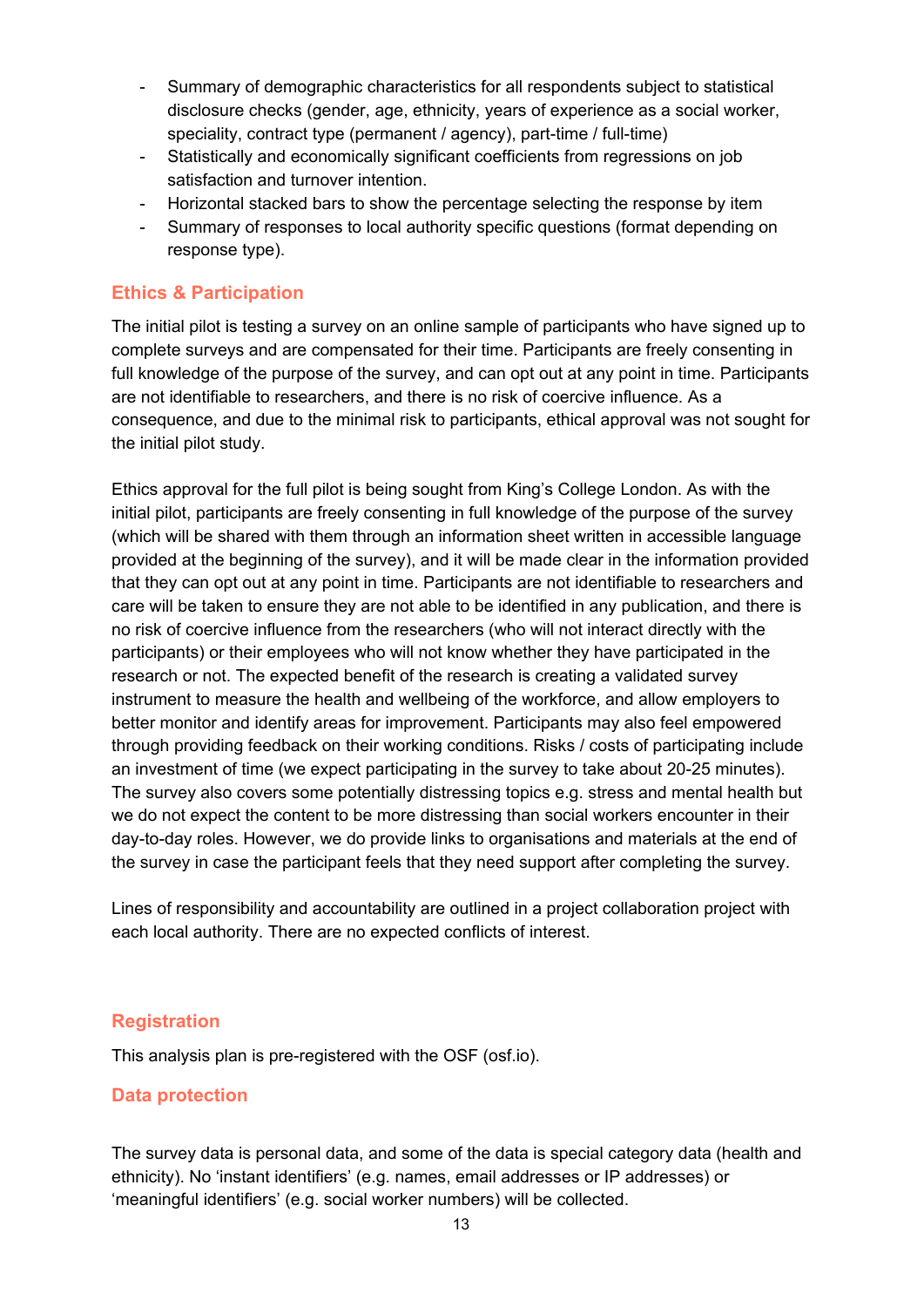This section is structured according to the guidance given by the Information Commissioner's Office, which "covers the General Data Protection Regulation (GDPR) as it applies in the UK, tailored by the Data Protection Act 2018" $^{25}$ .

### *Principles of the GDPR*

Principle (a): Lawfulness, fairness and transparency

1. Lawfulness:

WWCSC is the controller for the data as we decided to process the data and decided the purpose of the processing, what data should be collected and which individuals to collect data about. The lawful basis for data processing is consent (which will be obtained prior to the participants taking the survey).

The legal basis for processing special category data is that it is necessary for archiving, scientific, historical research or statistical purposes (point (e) of section 10 of the DPA which refers to (j) (archiving, research and statistics) of Article 9(2) of the GDPR). The project meets condition (4) in Part 1 of Schedule 1:

(a)is necessary for archiving purposes, scientific or historical research purposes or statistical purposes,

This processing constitutes "scientific research" as it will be used to validate a questionnaire for the purpose of researching social worker wellbeing. The special category data we are using is data concerning health, specifically wellbeing. Wellbeing is an outcome of interest and so is required for the analysis.

(b)is carried out in accordance with Article 89(1) of the GDPR (as supplemented by section 19)

#### Organisational and Technical Arrangements

"Those safeguards shall ensure that technical and organisational measures are in place in particular in order to ensure respect for the principle of data minimisation. Those measures may include pseudonymisation provided that those purposes can be fulfilled in that manner."

The data does not require any additional processing to pseudonymise: data cannot be attributed to a specific data subject without the use of additional information as we are not collecting any 'instant identifiers' or 'meaningful identifiers'.

#### Safeguards (DPA 2018 Section 19)

In the UK, the requirements of Article 89(1) GDPR will not be met unless the provisions of Section 19 DPA 2018 are also complied with. We have no reason to believe that the research will cause damage or distress (and certainly not substantial damage or distress) to the survey participants as the survey is about their day-to-day working lives or imagined working lives (given that most of the participants will not actually be social workers). The

<sup>&</sup>lt;sup>25</sup> Information Commissioner's Office, Guide to the General Data Protection Regulation (GDPR). [https://ico.org.uk/for-organisations/guide-to-data-protection/guide-to-the-general-data-protection-regul](https://ico.org.uk/for-organisations/guide-to-data-protection/guide-to-the-general-data-protection-regulation-gdpr/) [ation-gdpr/](https://ico.org.uk/for-organisations/guide-to-data-protection/guide-to-the-general-data-protection-regulation-gdpr/)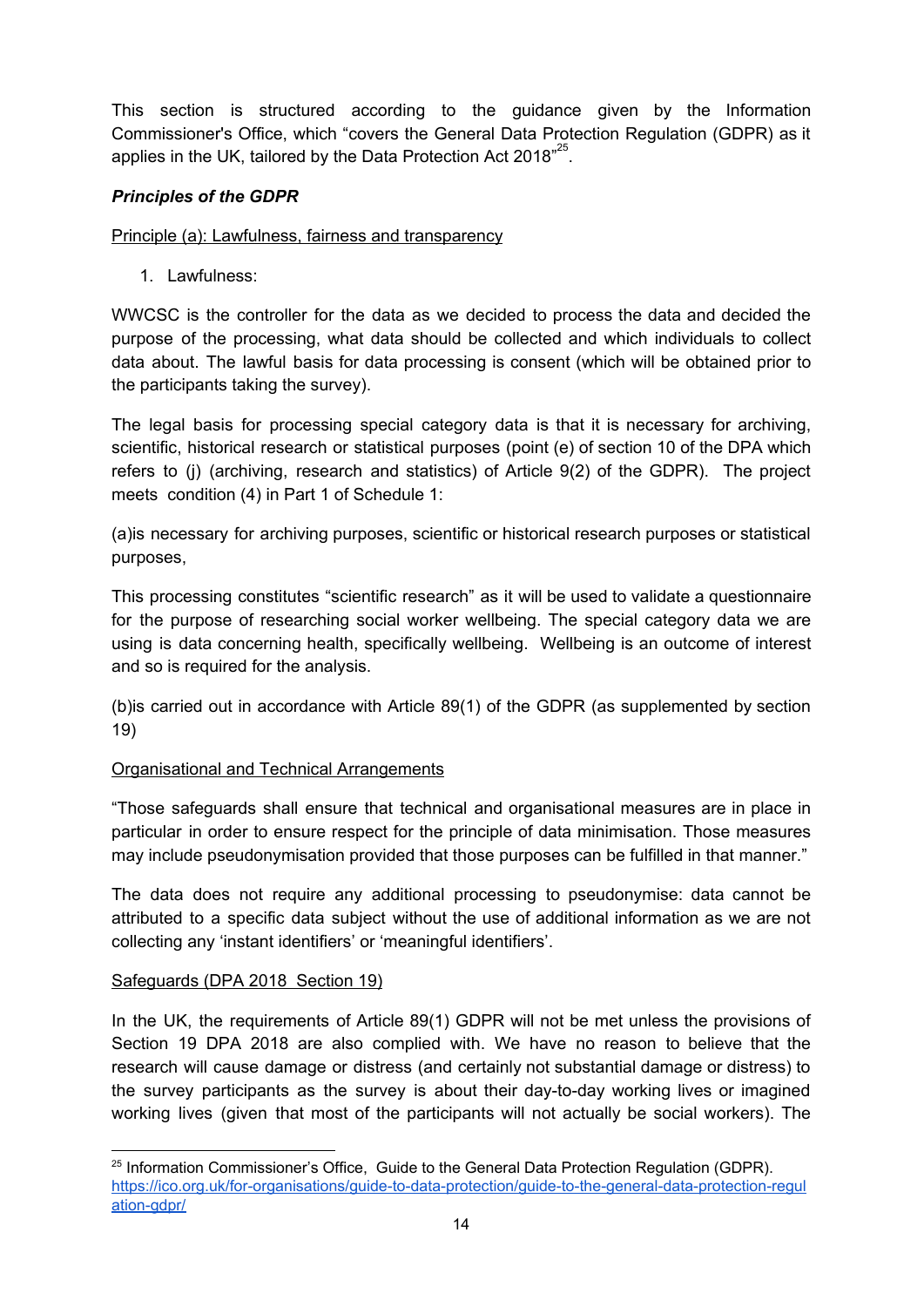processing and presentation of evidence is unlikely to have distressing effects because we protect against identification of the individual and also against statistical disclosure (following the ONS standard rules outlined in the Approved Researcher training). The research is not being carried out for the purposes of measures or decisions with respect to a particular data subject but intends to check the validity and reliability of the survey.

(c)is in the public interest.

The work is intended to help better understand the working conditions of the social work profession with the aim of improving social work practice which affects a substantial section of the public.

2. Fairness:

ICO's guidance says fairness means "you should only handle personal data in ways that people would reasonably expect and not use it in ways that have unjustified adverse effects on them<sup> $26$ </sup>. This data is being used to validate the survey. This will be explained to the potential participant prior to eliciting consent. We believe that "the reason person" would understand the use of data in this way and find it acceptable.

3. Transparency:

This will be covered below in the section on the right to be informed. We will ensure that privacy notices are written in clear and plain language.

### Principle b): Purpose Limitation

This data will only be used to answer the research questions in this document. They will not be used for any other purpose, other than usual statistical checks to ensure the accuracy of the data.

#### Principle c): Data Minimisation

We have only requested data that is adequate, relevant and limited to what is necessary to fulfil the purpose of this project i.e. to validate the survey instrument. The variables can be split into variables of interest which comprise the social worker health check and control variables which we expect to influence the outcomes. Not being able to include these variables limits the scientific value of this research because they are likely moderators of some of the outcomes of interest.

#### Principle d): Accuracy

We will restrict answer options in the survey to the appropriate answers. Open text boxes will only be used for the participants to comment on the survey.

Please see the "Data Preparation" section for our approach to checking the quality of the data.

<sup>&</sup>lt;sup>26</sup> Information Commissioner's Office. Principle (a): Lawfulness, fairness and transparency. [https://ico.org.uk/for-organisations/guide-to-data-protection/guide-to-the-general-data-protection-regul](https://ico.org.uk/for-organisations/guide-to-data-protection/guide-to-the-general-data-protection-regulation-gdpr/principles/lawfulness-fairness-and-transparency/) [ation-gdpr/principles/lawfulness-fairness-and-transparency/](https://ico.org.uk/for-organisations/guide-to-data-protection/guide-to-the-general-data-protection-regulation-gdpr/principles/lawfulness-fairness-and-transparency/)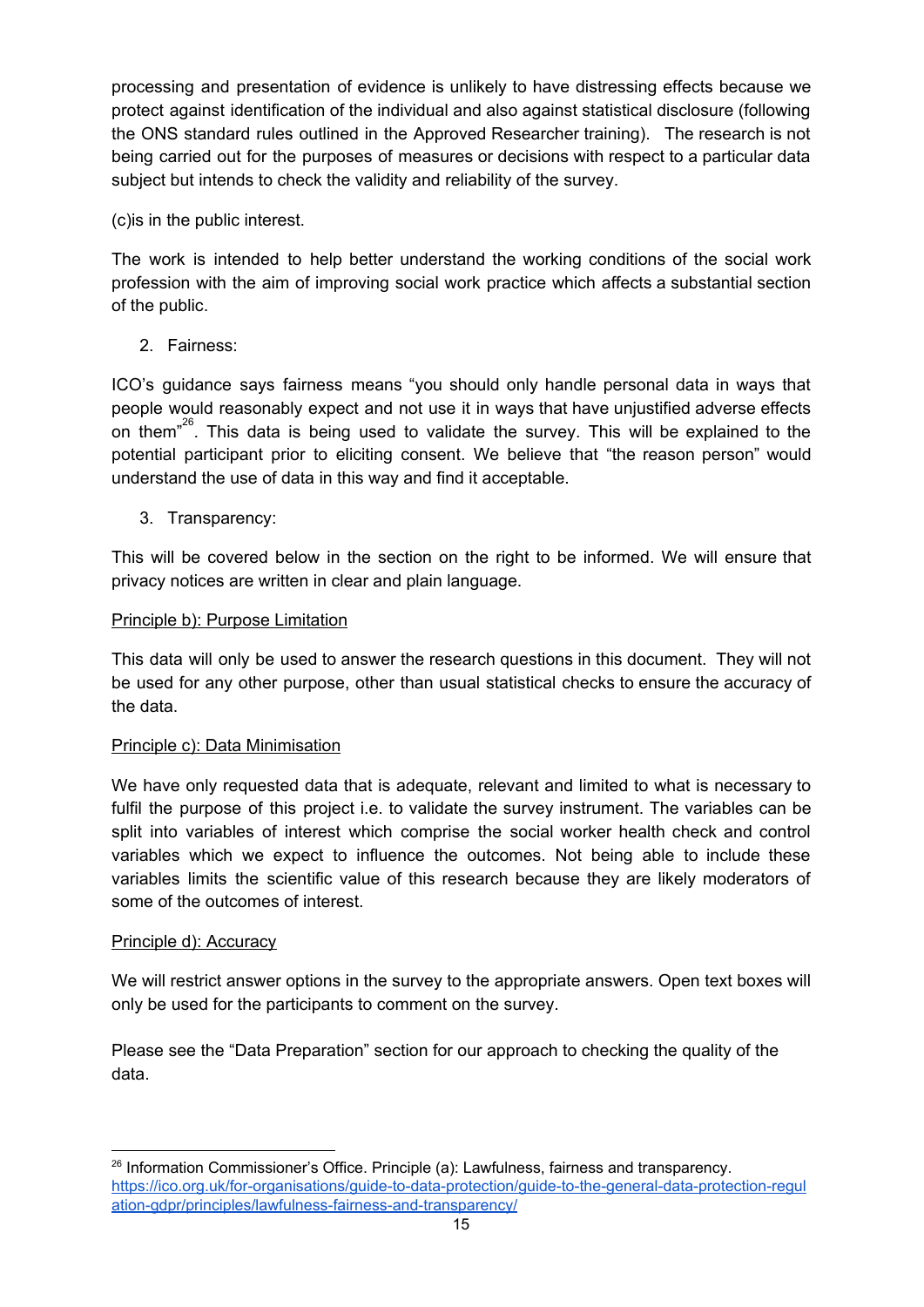#### Principle e): Storage limitation

Data will be deleted 3 years after the analysis is complete.

#### Principle f): Integrity and confidentiality (Security)

See "Data security arrangements".

#### Principle g): Accountability principle

The Chief Executive of What Works Centre and Principal Investigator for this research (Dr. Michael Sanders) will be ultimately responsible for the conduct of the research.

#### *Individuals' rights under the GDPR*

#### The right to be informed

The Centre has published a privacy notice on its website detailing how the processing will be done. All of the relevant information including a link to the privacy notice is provided prior to seeking the consent of the participant. The privacy notice details our purposes for processing their personal data and the retention periods for that personal data. The privacy notice includes who the pseudonymised data will be shared with:

- 1) The participants' employer. This means that the participants' employer will receive a data file containing the individual responses of social workers in their employment but will not receive information that would allow them to identify them. We define pseudonymisation, removing the following information from the dataset:
	- First letter of first name
	- First and second letter of second name
	- Demographic characteristics
- 2) If the participant chooses to participate in the telephone interview, the interview may be transferred to a third party for transcription purposes.

#### The right to access, rectification, erasure, restriction of processing and to object

Individuals have the right to access their individual data and supplementary information. The right of access allows individuals to be aware of and verify the lawfulness of the processing. Individuals are entitled to obtain:

- confirmation that their data is being processed;
- access to their individual data; and
- other supplementary information

We would point the individual towards this pre-analysis plan to indicate the type of information that we hold on them for the purpose of this analysis. The process for exercising these rights is detailed in the privacy notice. For the initial pilot, if an individual wishes to access this information, we will ask them to provide the Prolific ID (a unique anonymous identifier known to the individual). For the full pilot, we will only have 'fuzzy' identifiers. If the individual would like to ask for information held, for their data to be rectified or deleted or for restriction of processing, they will be requested to get in touch detailing the first letter of their first name, the first two letters of their second name and the name of their local authority. We may require additional demographic information to uniquely identify them in the dataset and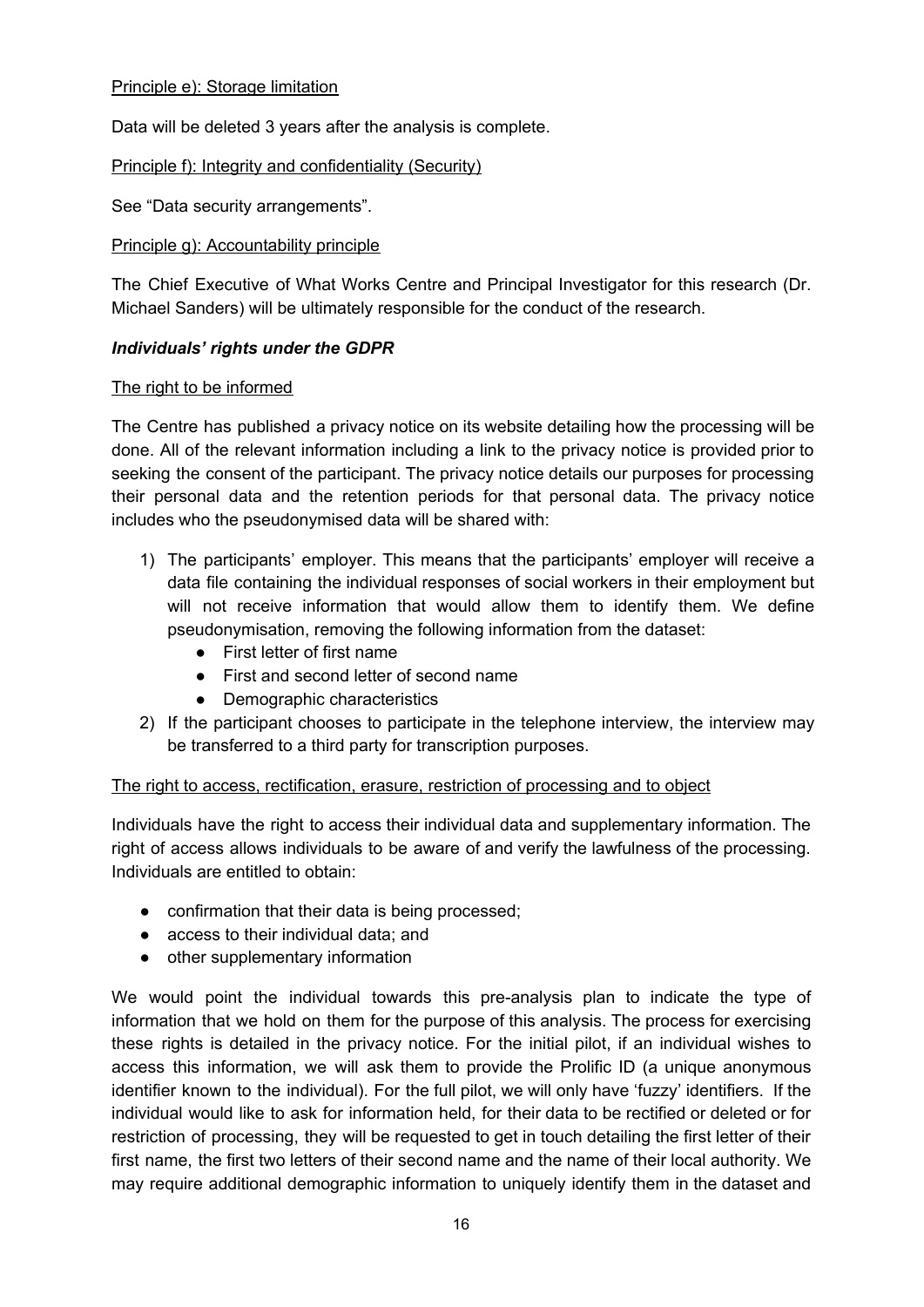fulfil their request. If the individual requests the rectification, deletion or restriction of processing after the analysis and publication of the research, it is not possible to withdraw the individual's contribution to the output but their data will be rectified or deleted and not included in any further analysis.

#### The right to data portability

The right to data portability allows individuals to obtain and reuse their individual data for their own purposes across different services. It allows them to move, copy or transfer individual data easily from one IT environment to another in a safe and secure way, without hindrance to usability. This is not particularly relevant in the context of statistical analysis as the value of processing the data is to the public and comes from the aggregation of the data, rather than from the processing of the individual's data, and so it is difficult to imagine the purpose of porting the data to an alternative system.

#### Individual's rights in relation to automated decision-making and profiling

Nothing in this analysis is related to either automated decision-making or profiling of any individuals.

## <span id="page-16-0"></span>**Personnel**

Principal investigator: Michael Sanders, Executive Director at the What Works for Children's Social Care.

Project team: Belinda Christian, Head of Practice at the What Works for Children's Social Care. Vicky Clayton, Data Science Manager at the What Works for Children's Social Care. Bev Curtis, Practice Development Manager at What Works for Children's Social Care. Alix Leroy, Researcher at the What Works for Children's Social Care.

## <span id="page-16-1"></span>**Timeline**

This timeline refers to the timeline for piloting the survey. The wider development of the social work health check started in April 2019 with the mapping of relevant concepts, mapping to the LGA employer standards and co-production workshops with PSWs.

| <b>Dates</b>               | <b>Activity</b>                                                 | <b>Staff responsible/</b><br>leading |
|----------------------------|-----------------------------------------------------------------|--------------------------------------|
| 19/06/2020                 | Initial pilot data collection and analysis complete             | Vicky Clayton, Alix<br>Leroy         |
|                            |                                                                 |                                      |
| July -<br>December<br>2020 | Data collection window (as agreed with each local<br>authority) | <b>Vicky Clayton</b>                 |
| 15 <sub>th</sub>           | What Works for Children's Social Care to analyse                |                                      |
| January                    | data, write the final report and pseudoymise data for           | <b>Vicky Clayton</b>                 |
| 2021                       | sharing.                                                        |                                      |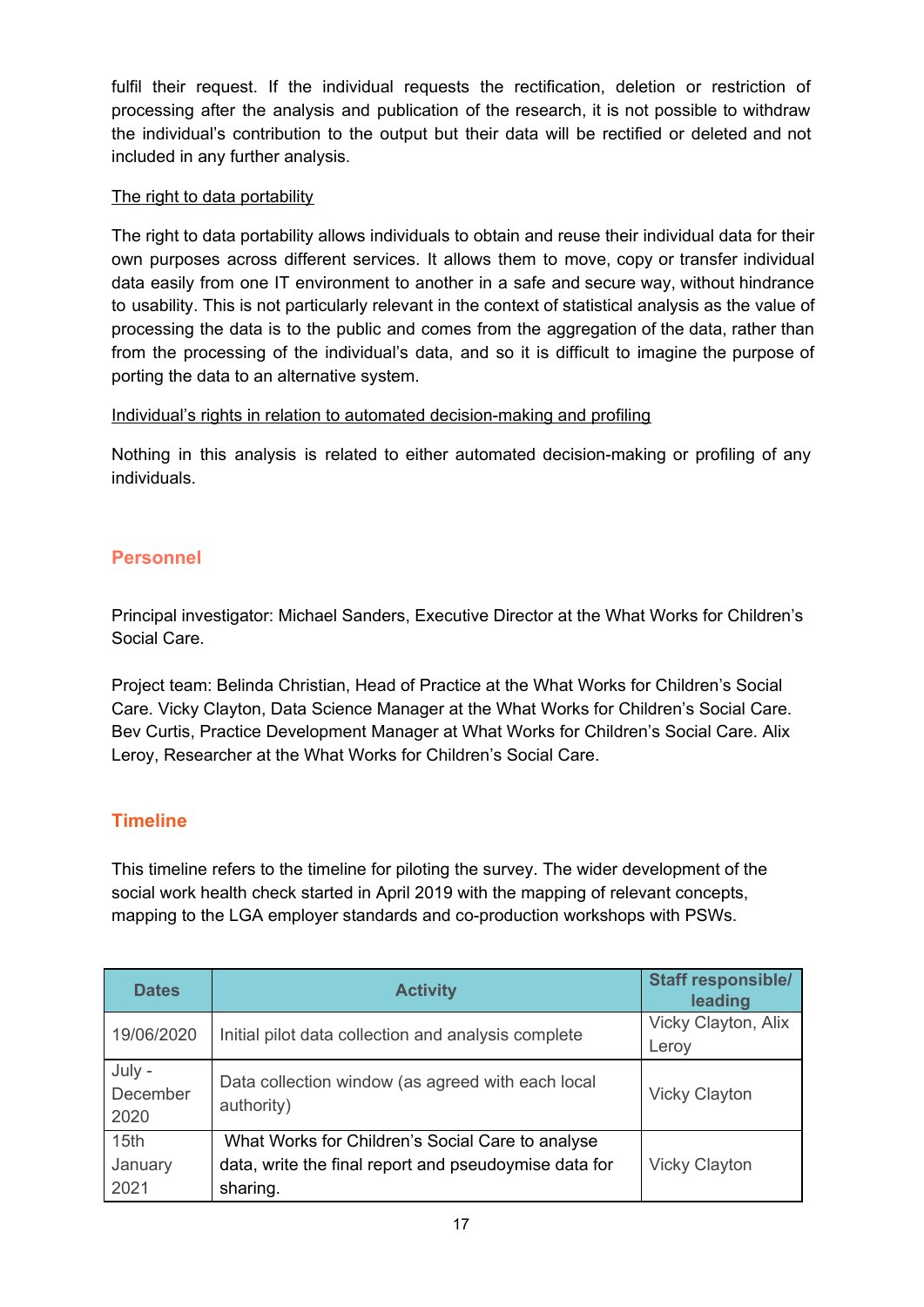| 31st           | What Works for Children's Social Care to share the                                                                                               |                      |
|----------------|--------------------------------------------------------------------------------------------------------------------------------------------------|----------------------|
| January        | partner specific analysis reports and pseudonymised                                                                                              | <b>Vicky Clayton</b> |
| 2021           | data with participating local authorities.                                                                                                       |                      |
| Spring<br>2021 | What Works for Children's Social Care to publish an<br>evaluation report. The evaluation report will include<br>the validated survey instrument. | <b>Vicky Clayton</b> |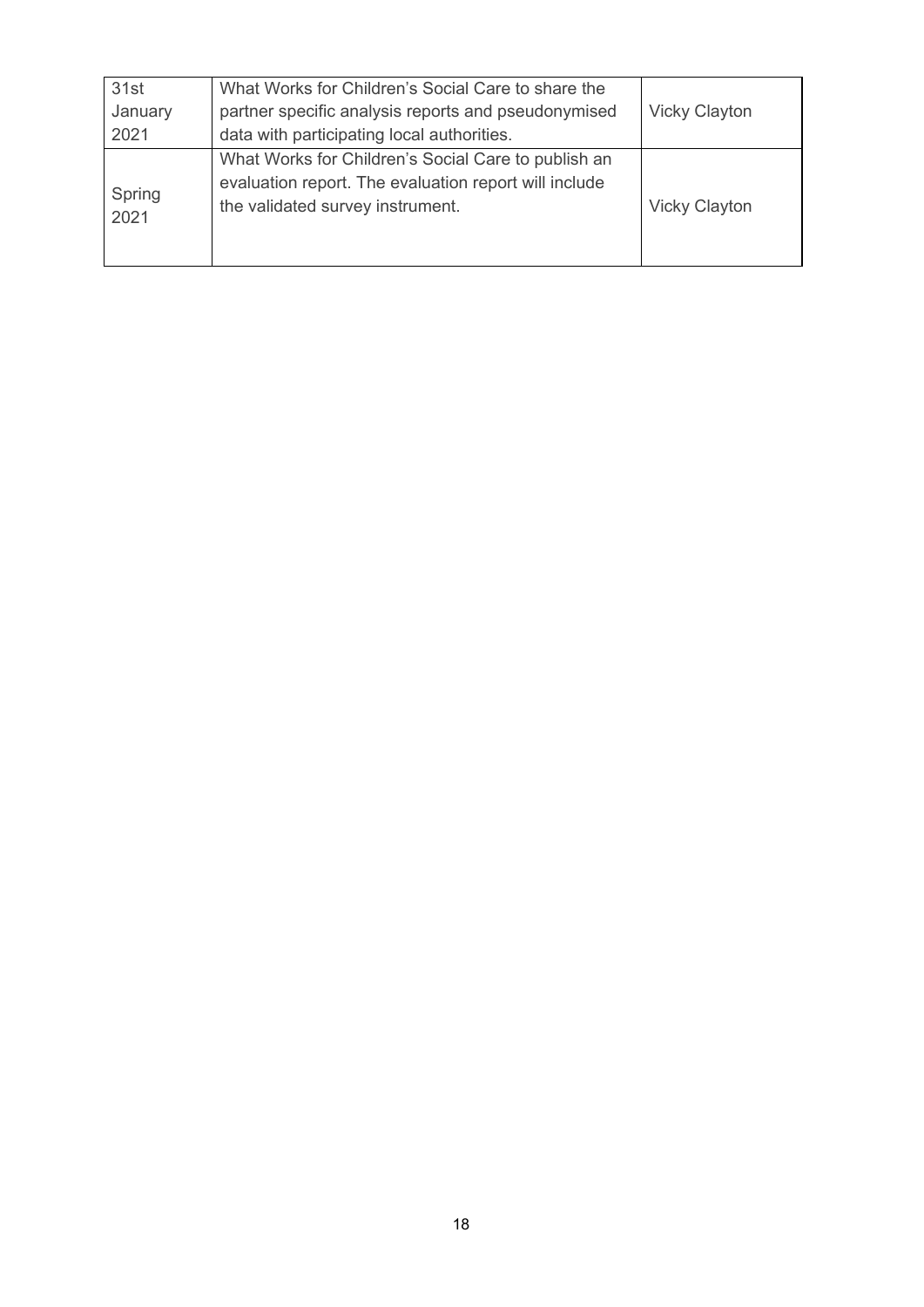## <span id="page-18-0"></span>**Appendix: Survey**

[INITIAL PILOT] Start of Block: Consent

Q1 You are being invited to take part in a research study by What Works for Children's Social Care (WWCSC). Please read this information sheet carefully and decide whether or not you wish to take part.

What is the purpose of the research?

The purpose of this research is to validate a survey instrument for workplace wellbeing for social workers. We are only requesting data that is necessary for this research, and the data will only be used for this purpose. What would taking part involve? Participating in this survey involves answering questions about your working life and how it impacts your wellbeing. The survey is designed for social workers in children's social care. If you are not a social worker, your participation is still very helpful as it will help us design a shorter, more tailored survey. There are only a small number of questions which are social worker specific so please don't let not being a social worker put you off!

If you are not a social worker, please put yourself in the shoes of a social worker. Social workers work with children and families to support them through difficult times and protect children and young people from harm. They will be working with multiple families in a given week and so are continually weighing up how to meet the needs of all the families. In addition, they have statutory duties to complete which involve completing visits to families and reports within certain deadlines. A social worker's day may involve visits to families, coordinating services the family might need and ensuring records are up-to-date about the family's situation.

Your personal information will be stored securely and kept confidential. You will not be personally identified in any outputs or reports from the research. Please refer to our Privacy Statement for more information about how we will look after and use your data.

#### Do I have to take part?

Participation is completely voluntary and you are free to change your mind later and stop taking part at any time. What will happen to the results of the research? The findings from th[e](https://whatworks-csc.org.uk/) research will be published on our website [\(https://whatworks-csc.org.uk/](https://whatworks-csc.org.uk/)) in 2020 / 2021.

#### Who is organising and funding the study?

The study is organised by What Works for Children's Social Care, and is funded from our core funding from the Department for Education. If you have any questions after you have completed the survey, and/or later decide that you do not want to participate in this research, and/or you would like your responses to be deleted or rectified, please contact the research team by emailing vicky.clayton@whatworks-csc.org.uk

The WWCSC can be contacted at: What Works for Children's Social Care The Evidence Quarter,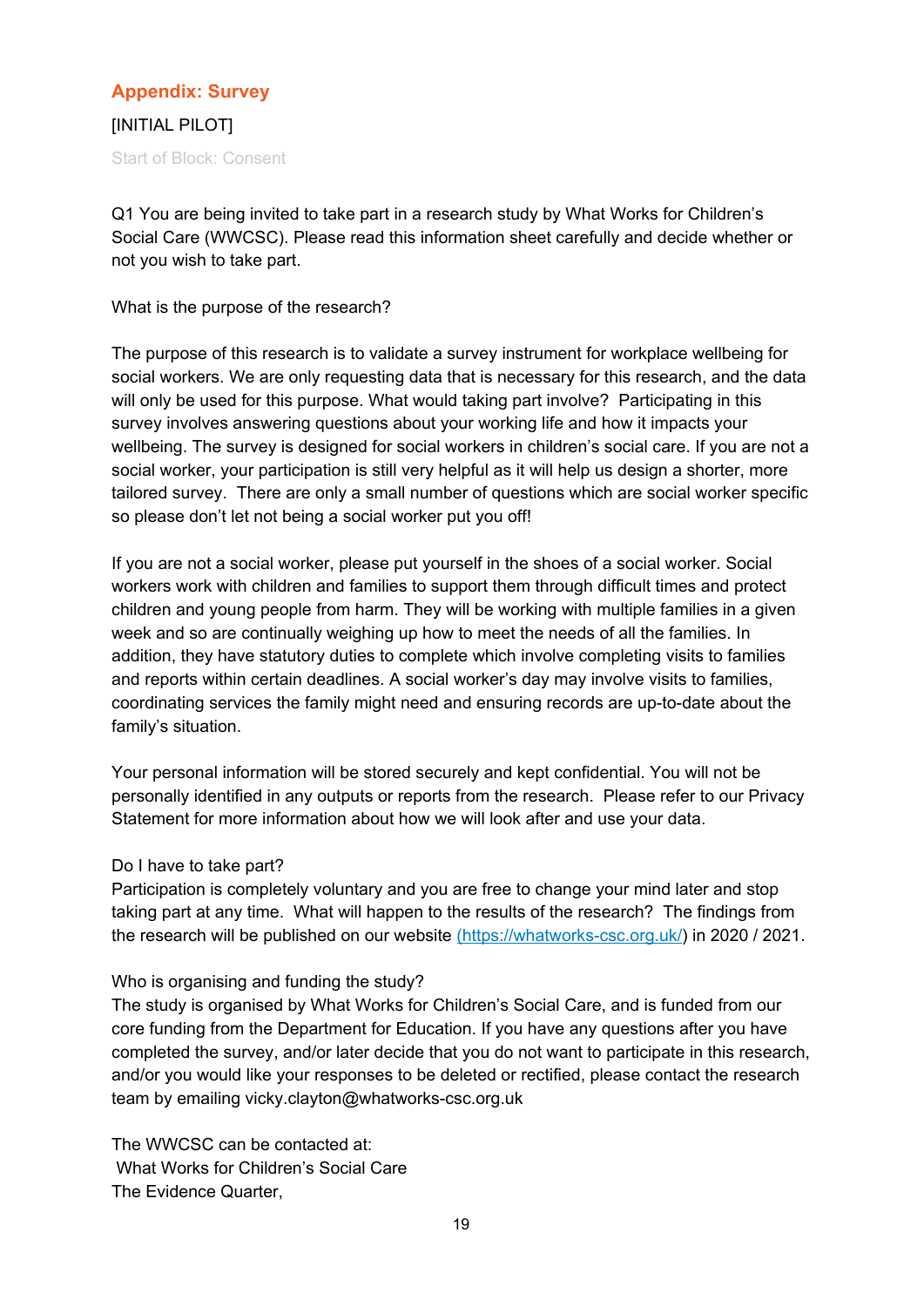Albany House, Westminster, SW1H 9EA Email: info@whatworks-csc.org.uk Telephone: 07583146982

Giving Consent Clicking on the "Agree to participate in the research" button below indicates that:

You have read the above information You understand that your participation is voluntary and you are free to withdraw at any time, without giving any reason Agree to participate in the research

Note: If you do not wish to participate, please decline participation by clicking on the "Do not agree to participate in the research" button. You will be directed away from the survey.

Q2 Do you agree to participate in the research?

 $\bigcirc$  I agree to participate (1)

 $\bigcirc$  I do not agree to participate (2)

End of Block: Consent

Start of Block: no consent

*Display This Question:*

*If Do you agree to participate in the research? = I do not agree to participate*

\_\_\_\_\_\_\_\_\_\_\_\_\_\_\_\_\_\_\_\_\_\_\_\_\_\_\_\_\_\_\_\_\_\_\_\_\_\_\_\_\_\_\_\_\_\_\_\_\_\_\_\_\_\_\_\_\_\_\_\_\_\_\_\_

Redirect to Prolific website to end survey

End of Block: no consent

Start of Block: Record Participants IDs

#### Please enter your Prolific ID here

End of Block: Record Participants IDs

\_\_\_\_\_\_\_\_\_\_\_\_\_\_\_\_\_\_\_\_\_\_\_\_\_\_\_\_\_\_\_\_\_\_\_\_\_\_\_\_\_\_\_\_\_\_\_\_\_\_\_\_\_\_\_\_\_\_\_\_\_\_\_\_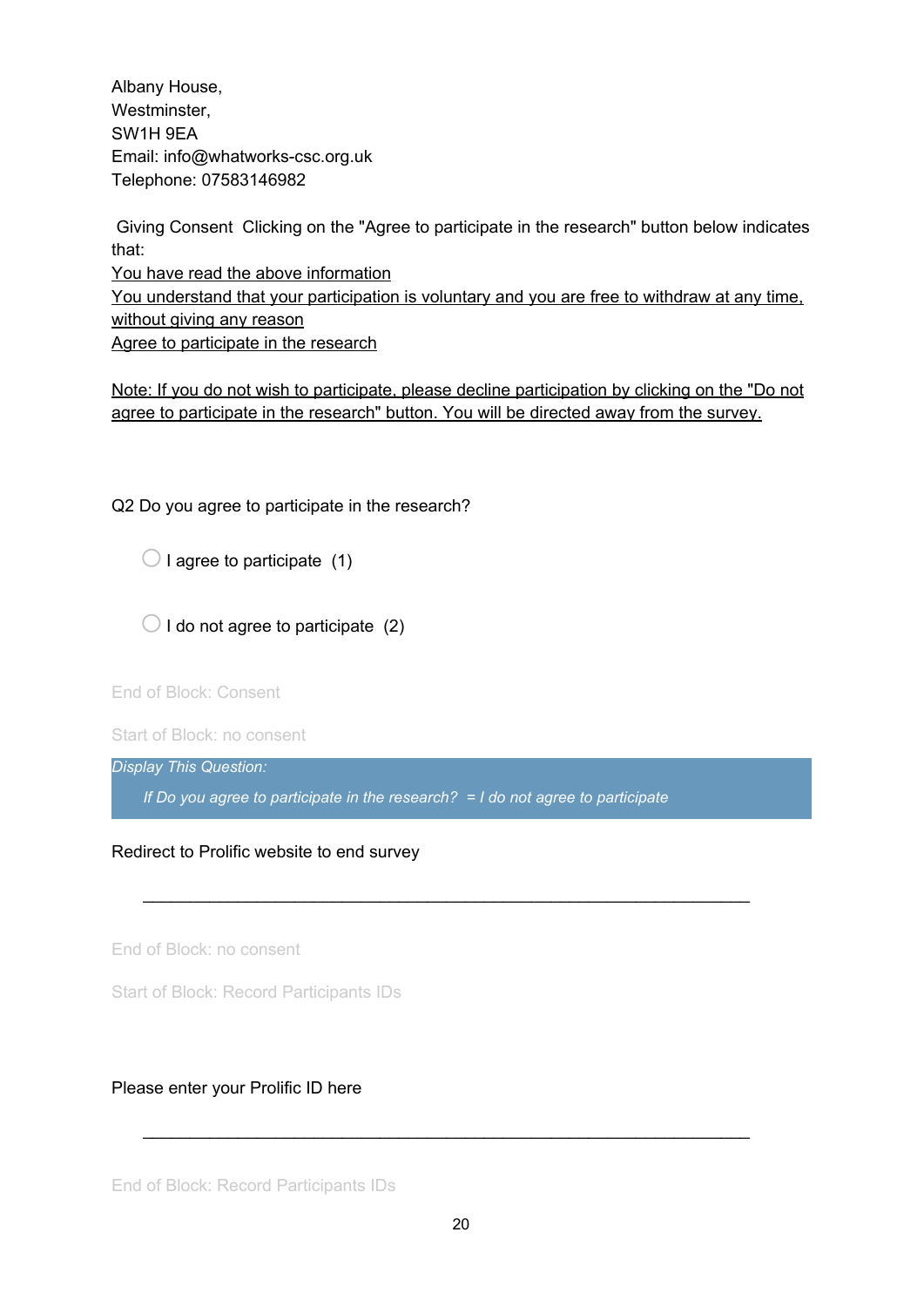Start of Block: Demographic questions

### What area do you currently in?

 $\bigcirc$  England (1)

 $\bigcirc$  Wales (2)

 $\bigcirc$  Scotland (3)

 $\bigcirc$  Northern Ireland (4)

 $\bigcirc$  Outside of the UK (5)

Please describe your work

 $\bigcirc$  Employee of a for-profit company or business or of an individual, for wages, salary, or commissions (1)

 $\bigcirc$  Employee of a not-for-profit, tax-exempt, or charitable organization (2)

 $\bigcirc$  Local government employee (city, county, etc.) (3)

 $\bigcirc$  State government employee (4)

 $\bigcirc$  Federal government employee (5)

 $\bigcirc$  Self-employed in own not-incorporated business, professional practice, or farm (6)

 $\bigcirc$  Self-employed in own incorporated business, professional practice, or farm (7)

 $\bigcirc$  Working without pay in family business or farm (8)

 $\bigcirc$  None of the above (9)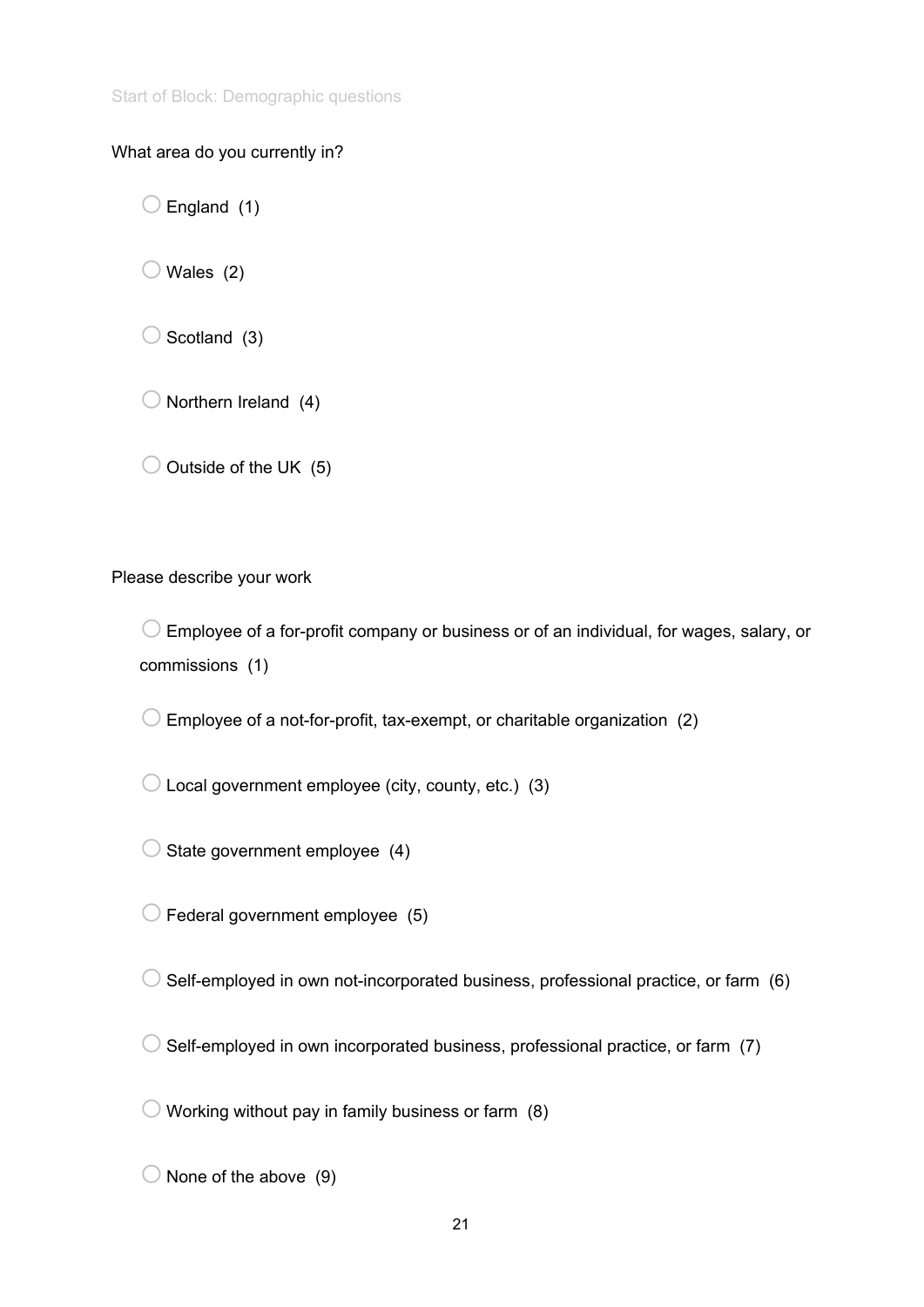End of Block: Demographic questions

Start of Block: inconsistent screening responses

*Display This Question: If What area do you currently in? != England And Please describe your work != Local government employee (city, county, etc.) And Please describe your work != State government employee*

### Redirect to Prolific website

End of Block: inconsistent screening responses

[FULL PILOT] Start of Block: Consent

## **INFORMATION SHEET FOR PARTICIPANTS**

*Ethical Clearance Reference Number:*

## **Title of project**

Social Work Health Check Pilot

## **Invitation Paragraph**

This research project is being conducted by [local authority name],What Works for Children's Social Care (WWCSC) and King's College London. We would like to invite you to participate in this research project about the Social Work Health Check (SWHC). Before you decide whether you want to take part, it is important for you to understand why the research is being done and what your participation will involve. Please take time to read the following information carefully and discuss it with others if you wish. Ask me if there is anything that is not clear or if you would like more information.

#### **What is the purpose of the project?**

The purpose of the project is to develop a standardised version of the Social Work Health Check. It is being co-produced between WWCSC and principal social workers. This project will provide participating local authorities and organisations, with data about the health and wellbeing of their social workers and allied professionals. It will also help move towards an agreed standard for sharing practice across local authorities where appropriate (and with their consent) to support sector-led improvement.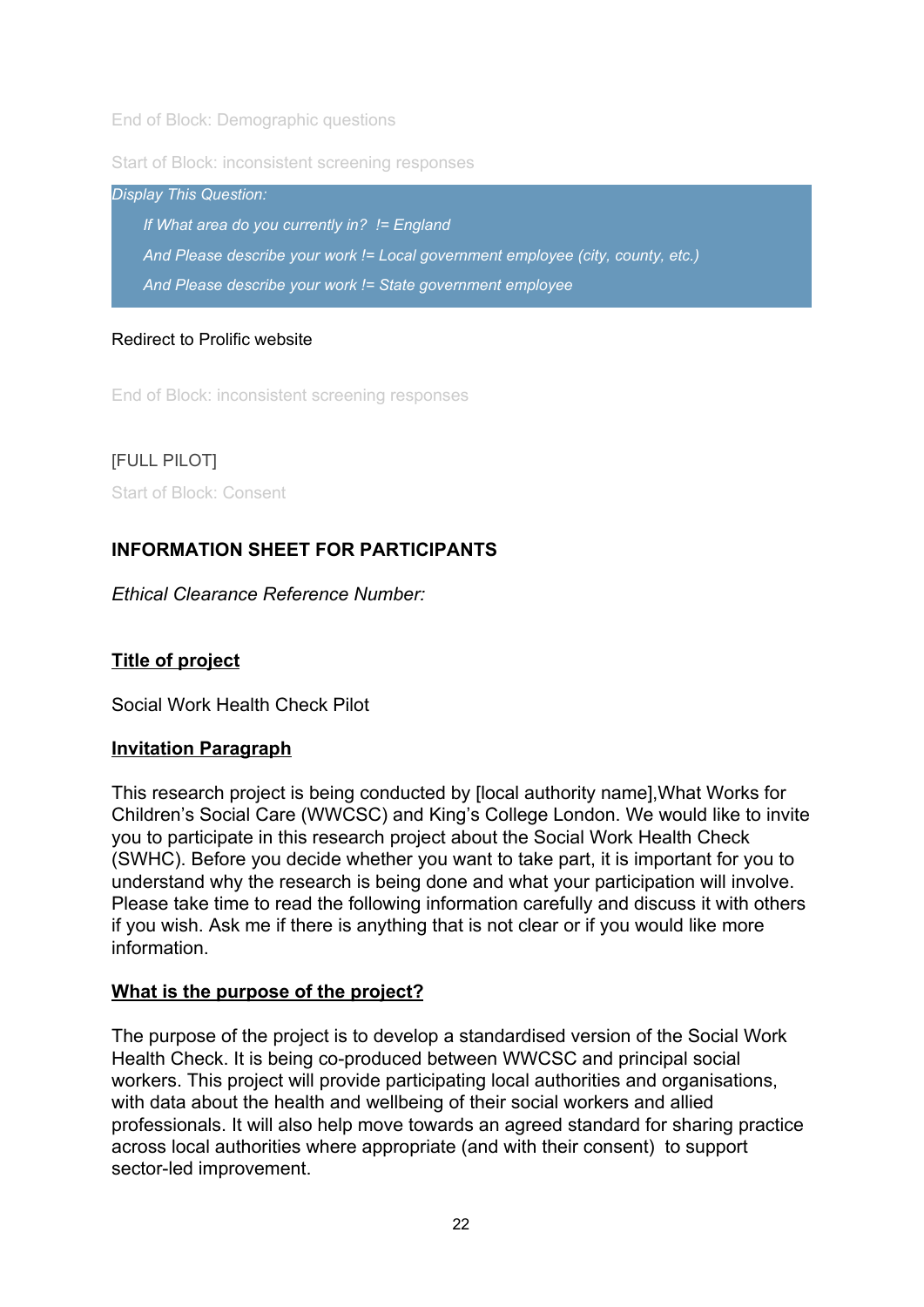## **Why have I been invited to take part?**

You are being invited to participate in this project because you are a social worker or allied professionals.

## **What will happen if I take part?**

If you choose to take part in the project you will be asked to complete a survey about your workplace, your working life and your wellbeing. The survey will take 15-20 minutes of your time. As part of participation you will be asked to provide;

- Demographic characteristics include gender, age, ethnicity and disability.
- Job title/role, type of contract
- Location (which local authority/area within local authority/employer)
- How many years of experience
- The first letter of your first name and the first two letters of your surname to enable you to take the survey in subsequent years should you chose to do so

At the end of the survey, you will be asked if you'd like to participate in a short telephone interview to discuss your experiences of completing the survey and to seek your feedback. The telephone interview would take at most 20 minutes of your time. Consenting to participate in the survey does not require you to take part in the telephone interview. If you consent to be contacted for a telephone interview, we will request your full name, telephone number and email address. These contact details would be used to contact you for the interview, and deleted within 6 months of the interview. We may not interview everyone who has consented to participate in the telephone interview.

## **Do I have to take part?**

Participation is completely voluntary. You should only take part if you want to and choosing not to take part will not disadvantage you in any way. Once you have read the information sheet, please contact us if you have any questions that will help you make a decision about taking part. If you decide to take part we will ask you to give your consent at the beginning of the survey.

## **What are the possible risks of taking part?**

The potential risks in taking part in this research are minimal. The topics discussed are potentially sensitive, however, we do not anticipate the discussion going beyond the realms of normal professional conversation.

## **What are the possible benefits of taking part?**

The research is intended to benefit social workers more widely by improving workplace wellbeing and working practices.

## **Data handling and confidentiality**

Your data will be processed in accordance with the General Data Protection Regulation 2018 (GDPR). This research is anonymous. This means that nobody, including the researchers, will be aware of your identity, and that nobody will be able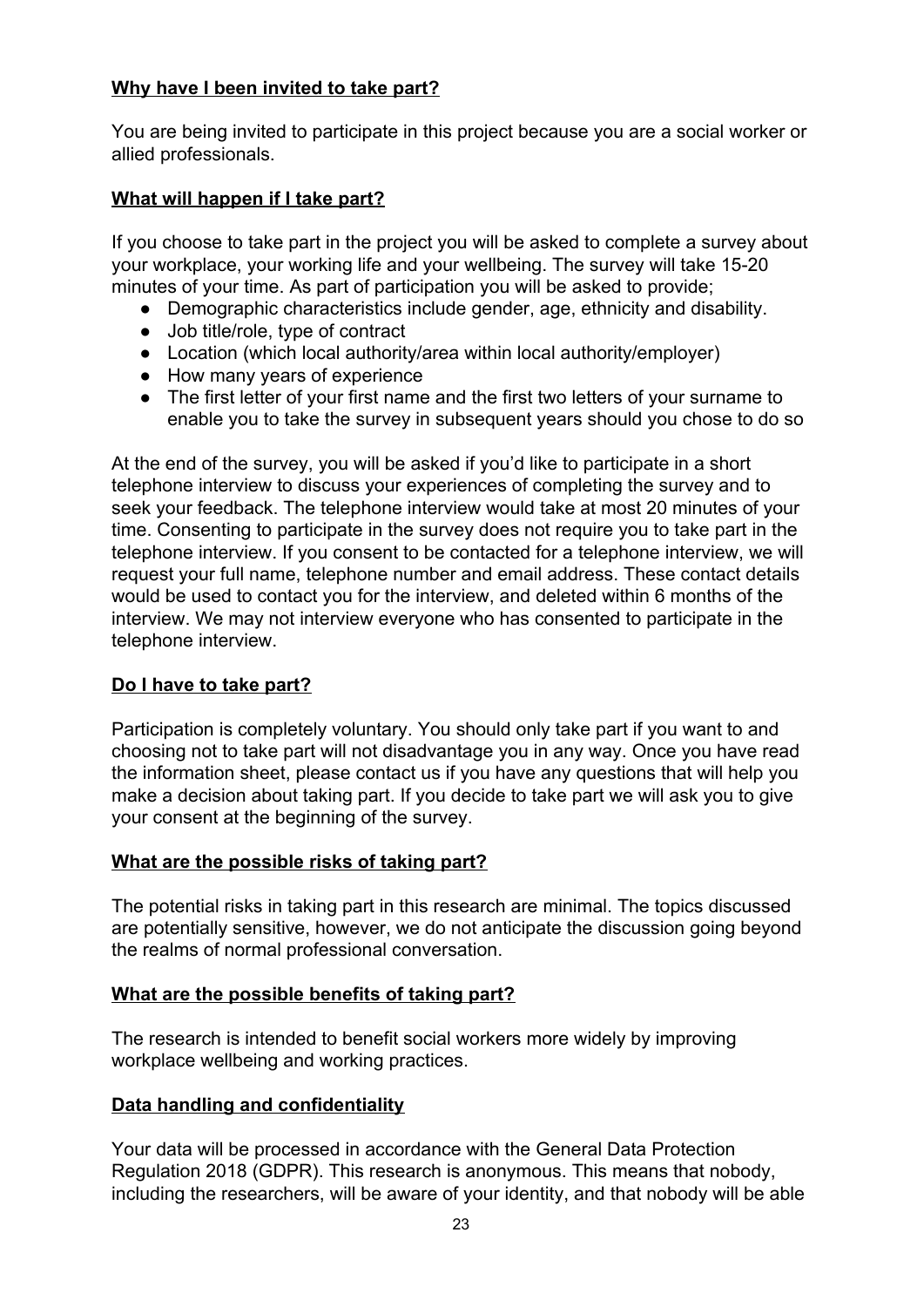to connect you to the answers you provide, even indirectly. Your answers will nevertheless be treated confidentially and the information you provide will not allow you to be identified in any research outputs/publications. Your data will be held securely on a secure password protected hard drive which will be kept in a locked safe. Three years after the completion of the project your data will be deleted.

The data controllers for this project will be [local authority name], What Works for Children's Social Care and King's College London (KCL) Please see the privacy notice for more information.

### **Data Protection Statement**

Your data will be processed in accordance with the General Data Protection Regulation 2018 (GDPR). If you would like more information about how your data will be processed in accordance with GDPR please visit the link below: [https://whatworks-csc.org.uk/wp-content/uploads/Privacy-notice-social-worker-pilot.p](https://whatworks-csc.org.uk/wp-content/uploads/Privacy-notice-social-worker-pilot.pdf) [df](https://whatworks-csc.org.uk/wp-content/uploads/Privacy-notice-social-worker-pilot.pdf)

## **What if I change my mind about taking part?**

You have the right to withdraw your consent for your data to be processed. If you would like to withdraw your consent, please contact the below contacts with the first letter of your first name, the first two letters of your second name and the name of your local authority. We may require additional demographic information to uniquely identify you in the dataset and delete your data.

## **How is the project being funded?**

The funding for the project comes from What Works for Children's Social Care's core funding, which is provided by the Department for Education.

## **What will happen to the results of the project?**

The results of the project will be summarised in a comprehensive data analysis report for each local authority or organisation that takes part in the research. The report will only include the data for that local authority, and it will not be possible to identify you in the report.

## **Who should I contact for further information?**

If you have any questions after you have completed the survey, and/or later decide that you do not want to participate in this research, and/or you would like your responses to be deleted or rectified, please contact the research team by emailing vicky.clayton@whatworks-csc.org.uk

WWCSC can be contacted at: What Works for Children's Social Care The Evidence Quarter,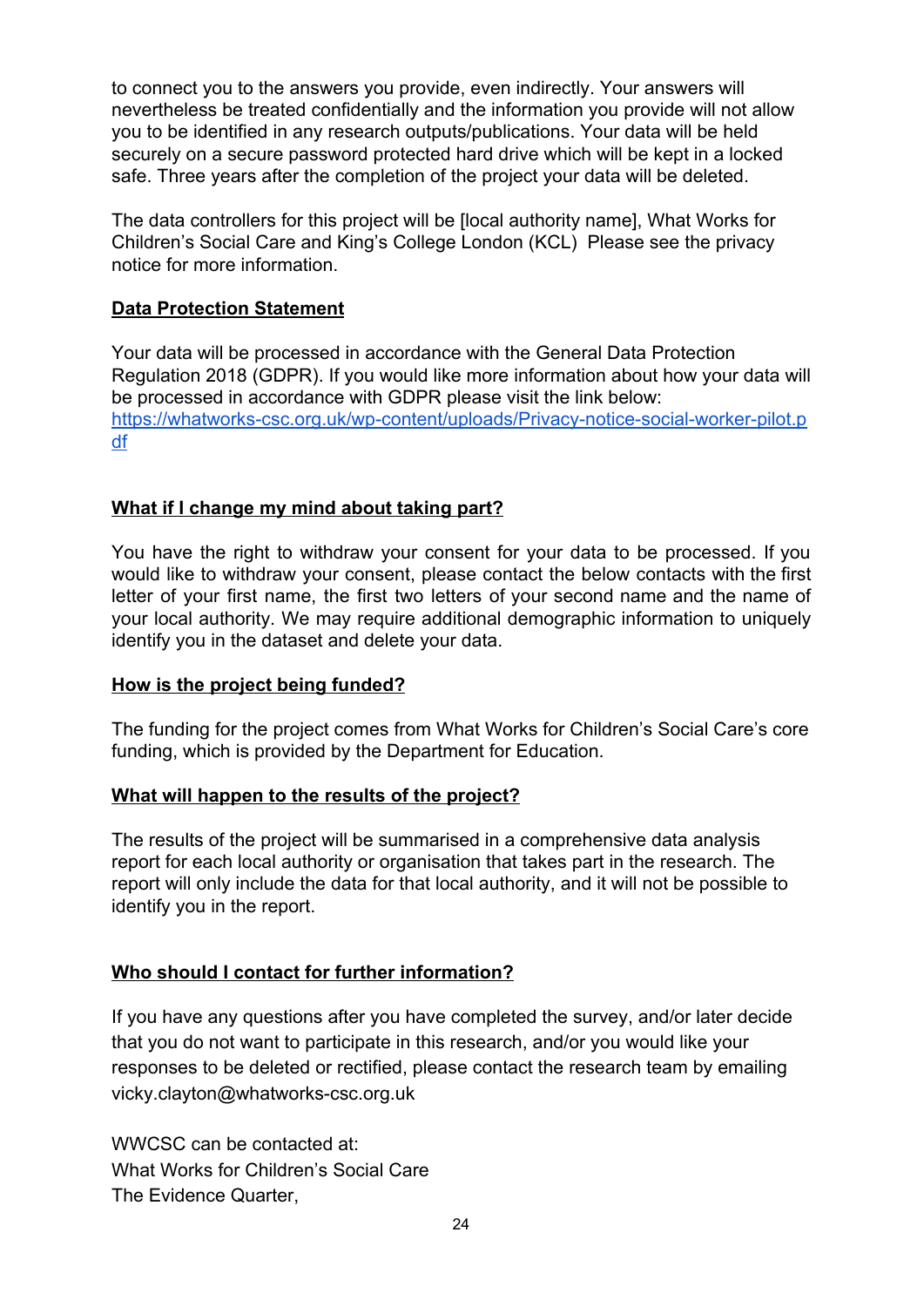Albany House, Westminster, SW1H 9EA

Email: info@whatworks-csc.org.uk Telephone: 07583146982

Or alternatively:

Michael Thomas Sanders, Policy Institute, [michael.t.sanders@kcl.ac.uk](mailto:michael.t.sanders@kcl.ac.uk), Department of Political Economy/SSPP

King's College London 22 Kingsway, Holborn, London WC<sub>2</sub>B<sub>6L</sub>F

**Thank you for reading this information sheet and for considering taking part in this research.**

**Clicking on the "Agree to participate in the research" button below indicates that:**

**You have read the above information You understand that your participation is voluntary and you are free to withdraw at any time, without giving any reason You agree to participate in the survey**

**Note: If you do not wish to participate, please decline participation by clicking on the "Do not agree to participate in the survey" button.**

## Telephone Consent

Thank you for participating in the survey. If you would like to participate in a telephone interview to give your feedback on the survey, please read the below information. Participation is voluntary and not participating will not disadvantage you in any way.

Clicking on the "Agree to participate in the research" button below indicates that: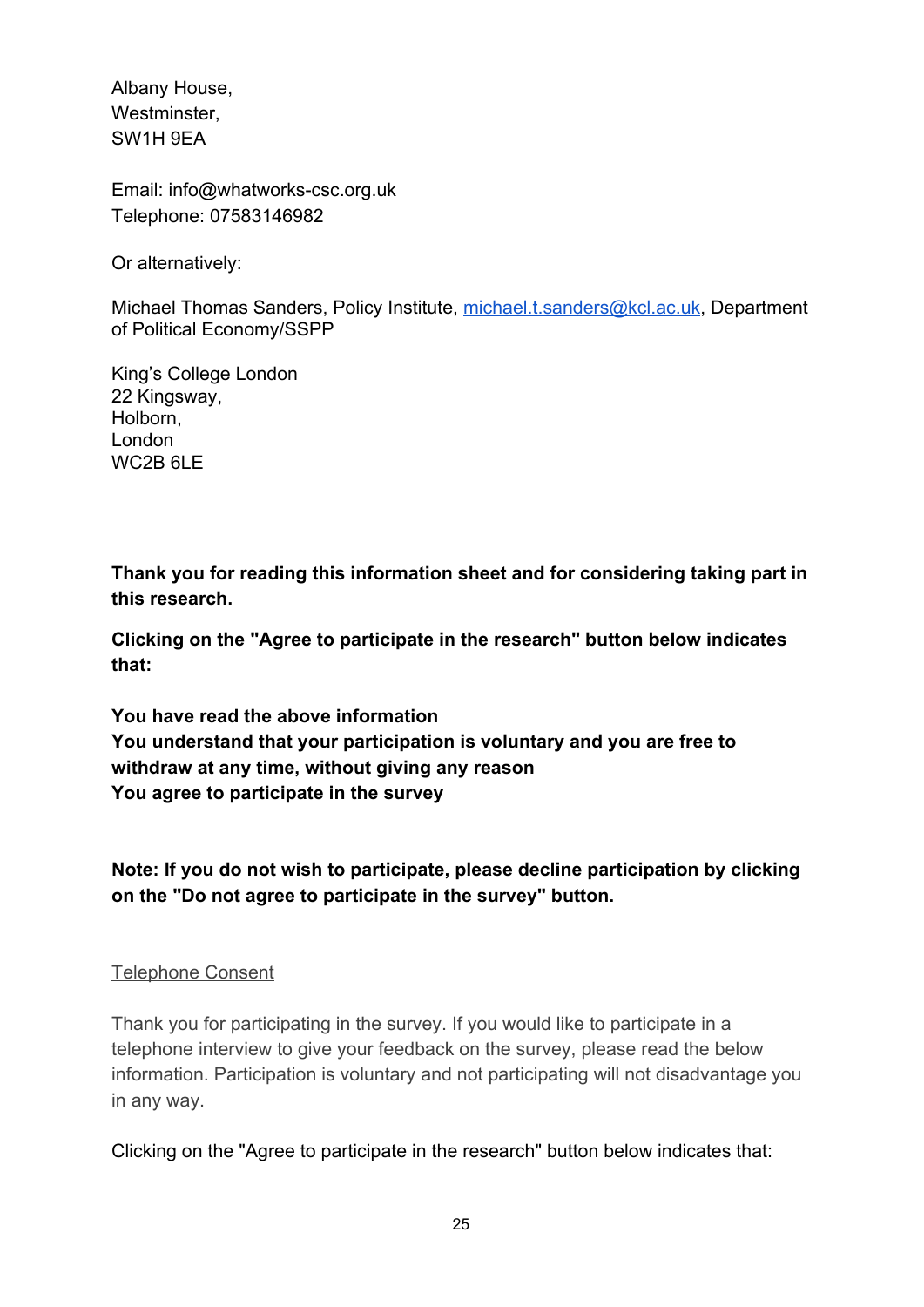You have read the information sheet at the beginning of the survey, including the paragraphs detailing participation in the telephone interview You understand that your participation is voluntary and you are free to withdraw at any time, without giving any reason You agree to provide your contact information for the purpose of us contacting you to arrange and conduct the interview You agree to the telephone interview being audio recorded

You agree to participate in the telephone interview

Note: If you do not wish to participate, please decline participation by clicking on the "Do not agree to participate in the survey" button.

Agree to participate in the research Do not agree to participate in the research

[If "Agree to participate in the research" selected:]

Full Name:

Email address:

Telephone number:

End of Block: Consent

#### [BELOW IS THE SAME FOR INITIAL AND FULL PILOT]

Start of Block: Role Satisfaction

#### Q3

|                                      | Strongly<br>agree $(20)$ | Somewhat<br>agree $(21)$ | <b>Neither</b><br>agree nor<br>disagree<br>(22) | Somewhat<br>disagree (23) | Strongly<br>disagree<br>(24) |
|--------------------------------------|--------------------------|--------------------------|-------------------------------------------------|---------------------------|------------------------------|
| I am satisfied<br>with my job<br>(1) |                          |                          |                                                 |                           |                              |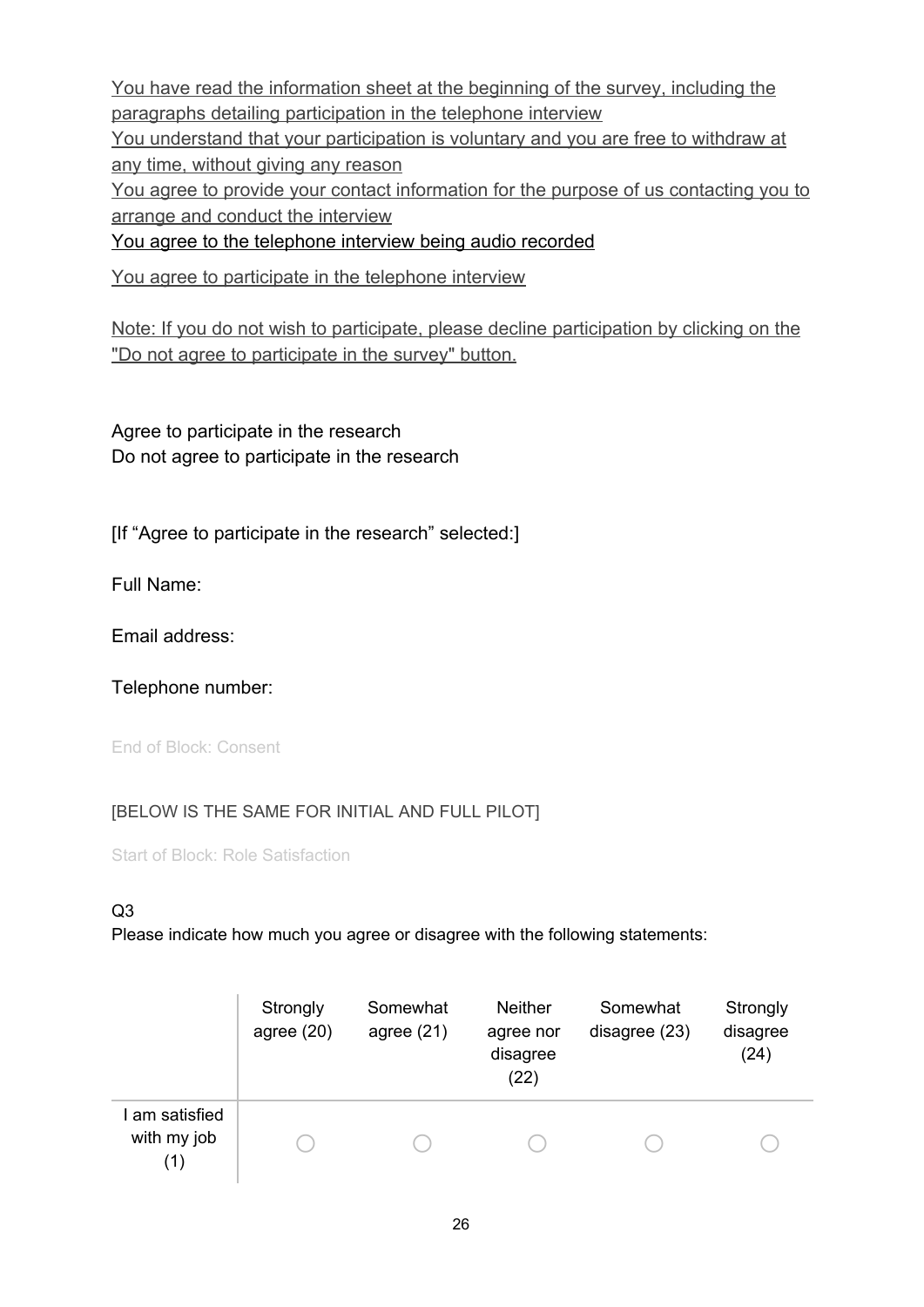| My role<br>meets my<br>expectations<br>in a positive<br>way $(4)$                           |  |  |  |
|---------------------------------------------------------------------------------------------|--|--|--|
| I feel I am<br>making a<br>difference in<br>my role $(2)$                                   |  |  |  |
| My work has<br>a positive<br>impact on the<br>lives of my<br>clients (5)                    |  |  |  |
| I feel<br>competent in<br>using my<br>professional<br>knowledge<br>and skills (3)           |  |  |  |
| My job is<br>interesting<br>and engaging<br>(6)                                             |  |  |  |
| I am proud to<br>be a social<br>worker (7)                                                  |  |  |  |
| I get<br>enjoyment<br>from building<br>relationships<br>with parents<br>and children<br>(8) |  |  |  |
| My job<br>supports me<br>in adding a<br>sense of<br>purpose to<br>my life (9)               |  |  |  |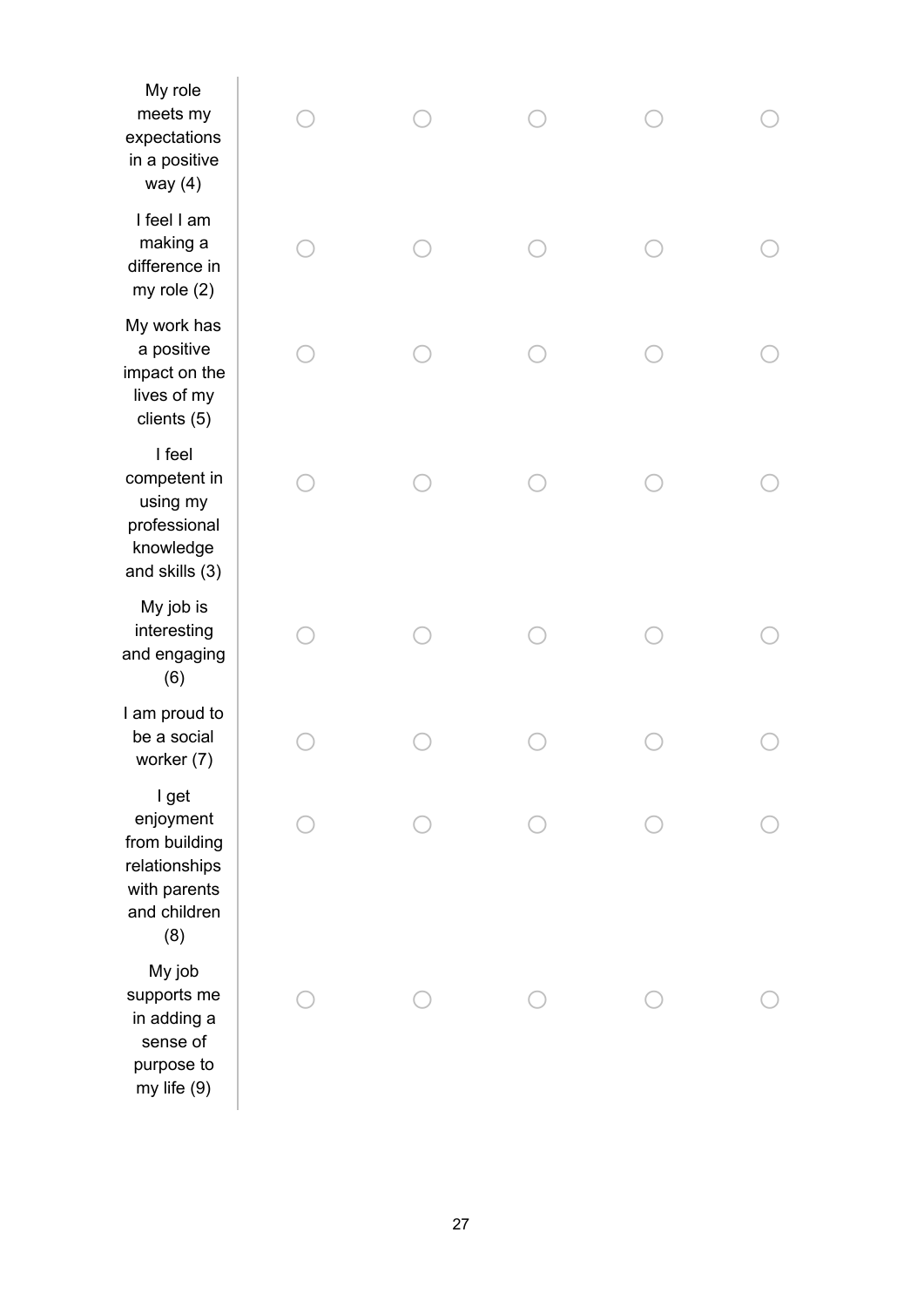Please indicate how frequently the following statements are true:

|                                                                                                                                                                                                                            |  | (3) | (5) |
|----------------------------------------------------------------------------------------------------------------------------------------------------------------------------------------------------------------------------|--|-----|-----|
| How often are<br>you required to<br>do tasks which<br>could be done<br>more effectively<br>by someone<br>with different<br>skills eg an<br>administrator,<br>paraprofessiona<br>I or other<br>professional<br>group? $(1)$ |  |     |     |

End of Block: Role Satisfaction

Start of Block: Stress and Health

## Q4

|  | Strongly<br>agree $(13)$ | Agree $(14)$ | <b>Neither</b><br>agree nor<br>disagree<br>(15) | <b>Disagree</b><br>(16) | Strongly<br>disagree<br>(17) |
|--|--------------------------|--------------|-------------------------------------------------|-------------------------|------------------------------|
|--|--------------------------|--------------|-------------------------------------------------|-------------------------|------------------------------|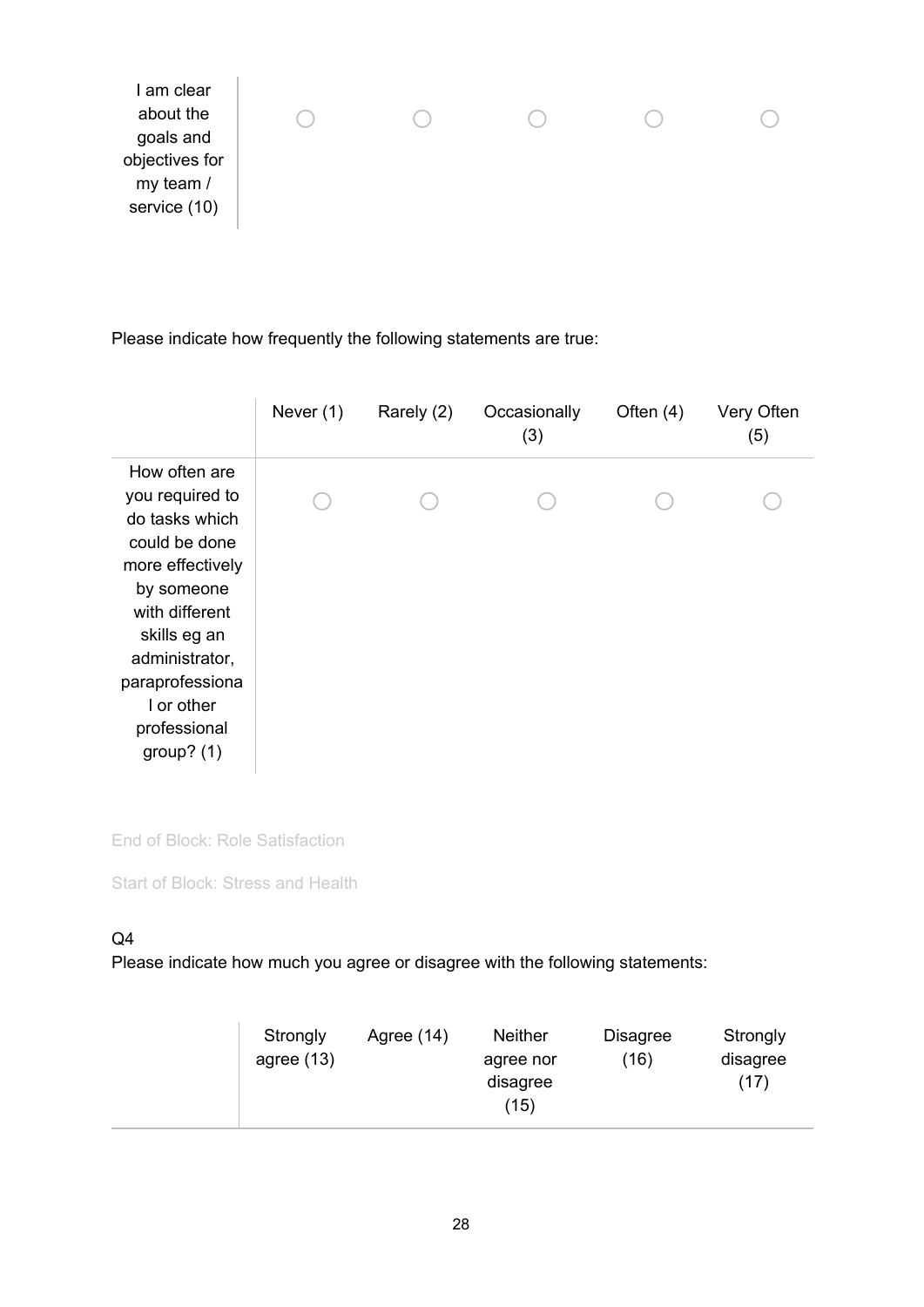Work-related s t r e s s h a s had an impact o n m y p e r s o n al lif e recently (1) T a kin g everything into account, I am confident that I will have enough money to give me the standard of living I hope for in a year from now? (2) I sometimes find balancing between supporting a n d c h alle n gin g clients stressful (3) I have control over how I plan and complete my When I am unwell, I feel too busy to take time off work to Because of my work, I feel too busy or tired to do at least 150 minutes of

| Work-related<br>stress has<br>ad an impact<br>on my<br>personal life<br>recently (1)                                                                                                     |  |  |  |
|------------------------------------------------------------------------------------------------------------------------------------------------------------------------------------------|--|--|--|
| <b>Taking</b><br>everything<br>nto account, I<br>am confident<br>hat I will have<br>enough<br>noney to give<br>me the<br>standard of<br>living I hope<br>for in a year<br>rom now? $(2)$ |  |  |  |
| I sometimes<br>ind balancing<br>between<br>supporting<br>and<br>challenging<br>clients<br>stressful (3)                                                                                  |  |  |  |
| have control<br>over how I<br>plan and<br>complete my<br>work $(4)$                                                                                                                      |  |  |  |
| When I am<br>unwell, I feel<br>too busy to<br>take time off<br>work to<br>recover (5)                                                                                                    |  |  |  |
| Because of<br>my work, I<br>feel too busy<br>or tired to do<br>at least 150<br>minutes of<br>exercise in a                                                                               |  |  |  |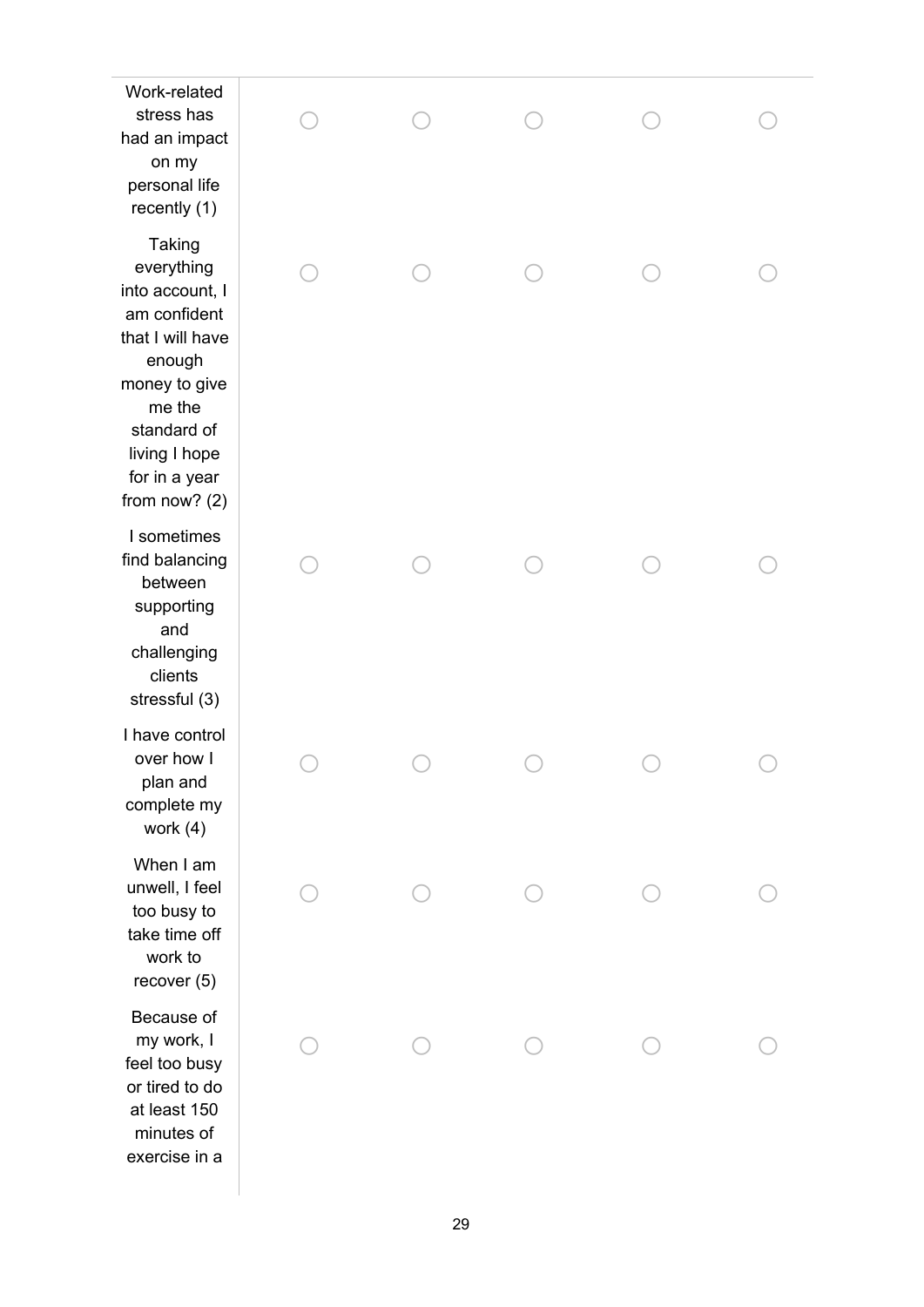typical week  $(6)$ Because of my work, l feel too bus y or tired to eat n u t ritio u sly in a typical week  $(7)$ o  $\bigcirc$ o o o I take sufficient breaks throughout the working day (lunch, toilet, screen breaks etc). Breaks reduce the likelihood of eye strain, upper limb problems, backache and fatigue (8) o  $\subset$ o o o The travel I do for work is manageable (9) o  $\bigcap$  $\bigcap$  $\bigcirc$ o Over the past few weeks, I have found it difficult to unwind at the end of a work day (10)  $\bigcirc$ o o o o There are people at work I feel comfortable talking about my emotions with (11) o  $\bigcap$ o  $\bigcirc$ o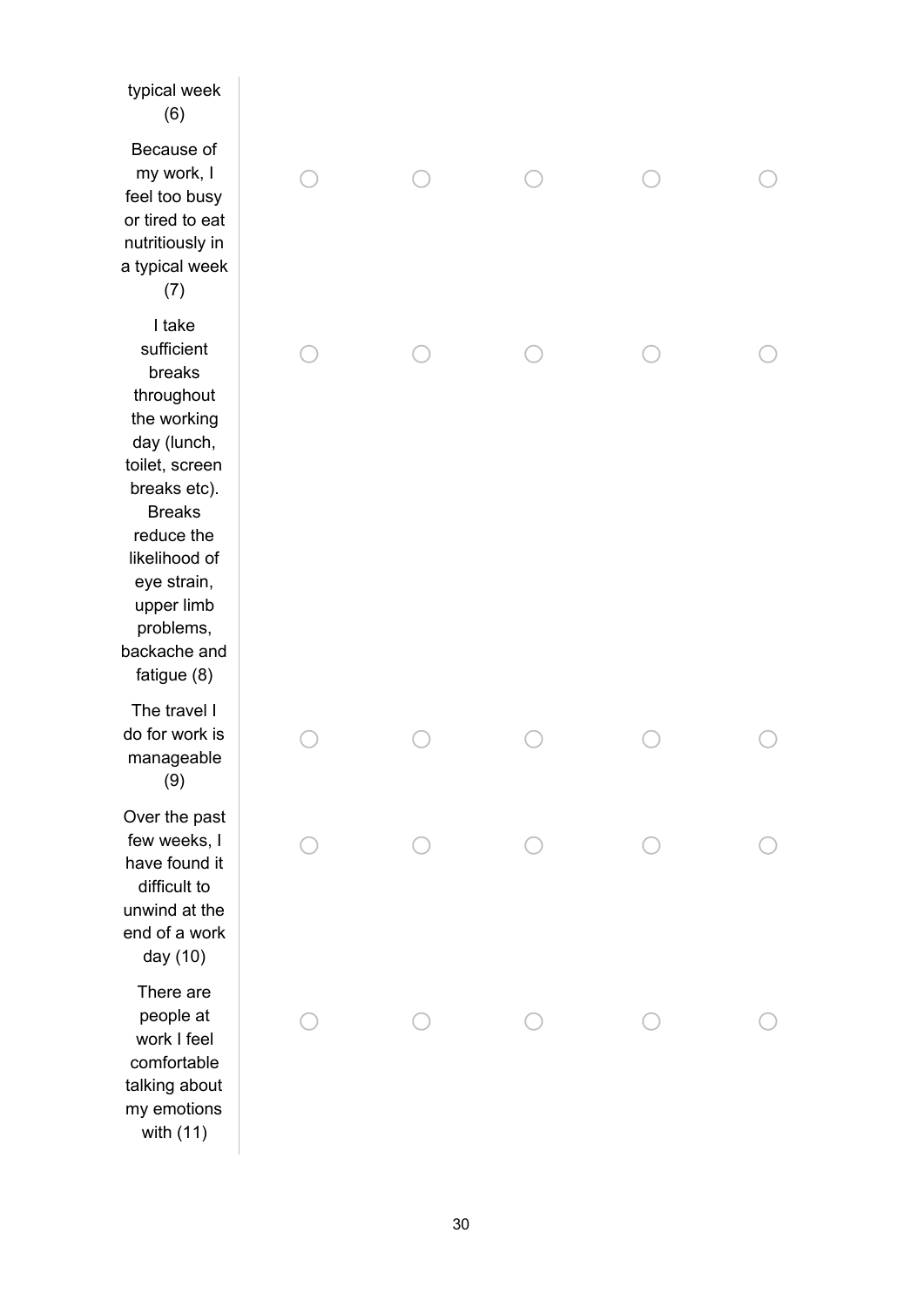| I sometimes<br>let my clients<br>and<br>colleagues<br>down due to<br>my high<br>workload (12)                                                    |  |  |  |
|--------------------------------------------------------------------------------------------------------------------------------------------------|--|--|--|
| I often think<br>about taking a<br>different job<br>that I might<br>find more<br>enjoyable (13)                                                  |  |  |  |
| Even when I<br>work with<br>families in<br>difficult<br>situations, I<br>am able to<br>find a way to<br>help them to<br>improve<br>things $(14)$ |  |  |  |
| I sometimes<br>find my<br>client's<br>emotions<br>difficult to<br>cope with (15)                                                                 |  |  |  |

# Q32 Please indicate how frequently the following statements are true:

| Never $(1)$<br>Rarely (2)<br>Often (17) Very often<br>Occasionally<br>(18) |
|----------------------------------------------------------------------------|
|----------------------------------------------------------------------------|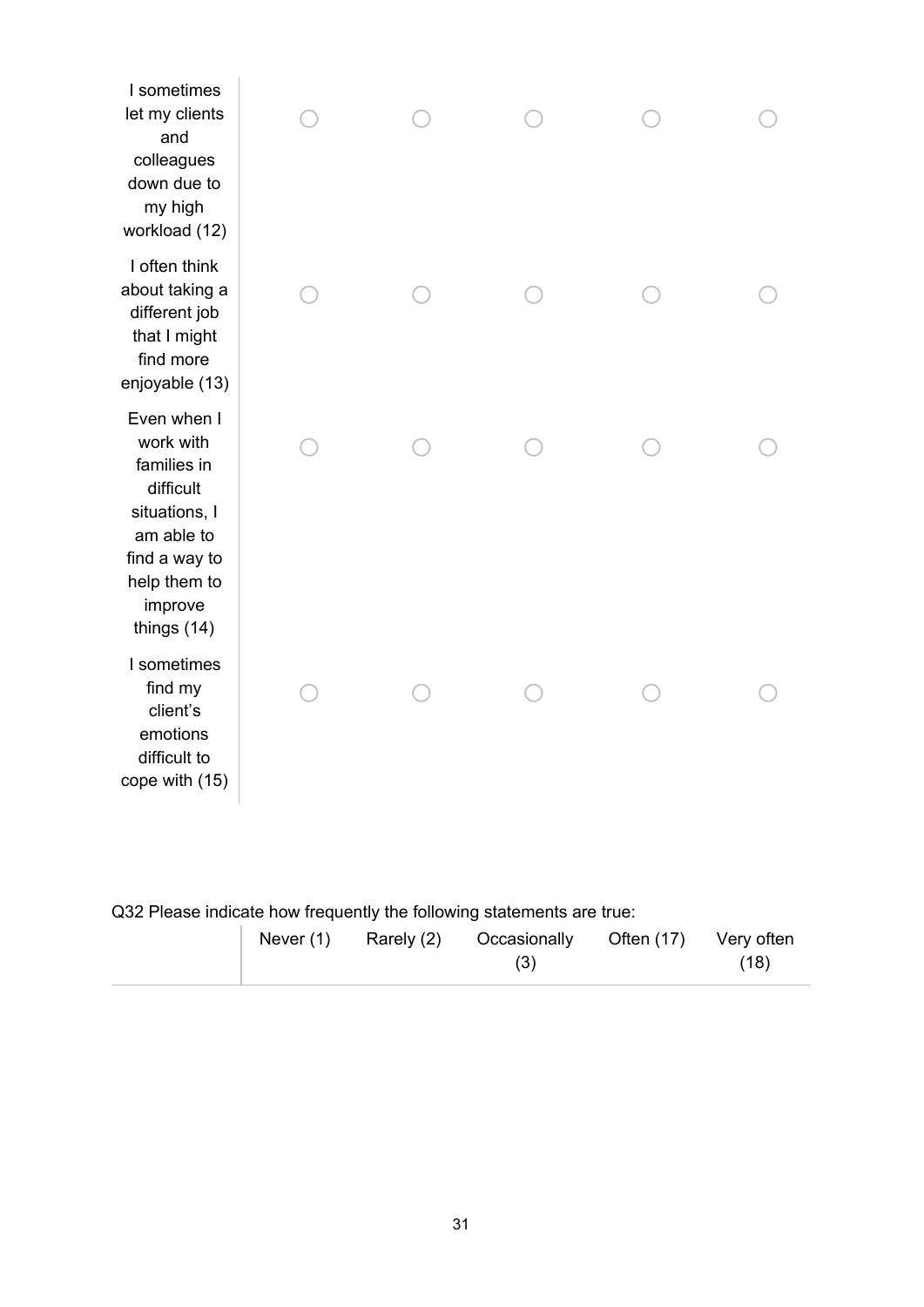In an average week, how often are you required to cancel meetings with people who use services and other professionals due to re-prioritisatio n of work? (1) o o o o o

End of Block: Stress and Health

Start of Block: Picture of Social Worker

#### Q5

|                                                                                                                                | Strongly<br>agree $(11)$ | Somewhat<br>agree $(12)$ | <b>Neither</b><br>agree nor<br>disagree<br>(13) | Somewhat<br>disagree (14) | Strongly<br>disagree<br>(15) |
|--------------------------------------------------------------------------------------------------------------------------------|--------------------------|--------------------------|-------------------------------------------------|---------------------------|------------------------------|
| I sometimes<br>have had to<br>cancel<br>previously<br>agreed<br>annual leave<br>due to<br>workload (1)                         |                          |                          |                                                 |                           |                              |
| I think it's<br>important to<br>answer<br>surveys with<br>my full<br>attention.<br>Please select<br>'Strongly<br>disagree' (2) |                          |                          |                                                 |                           |                              |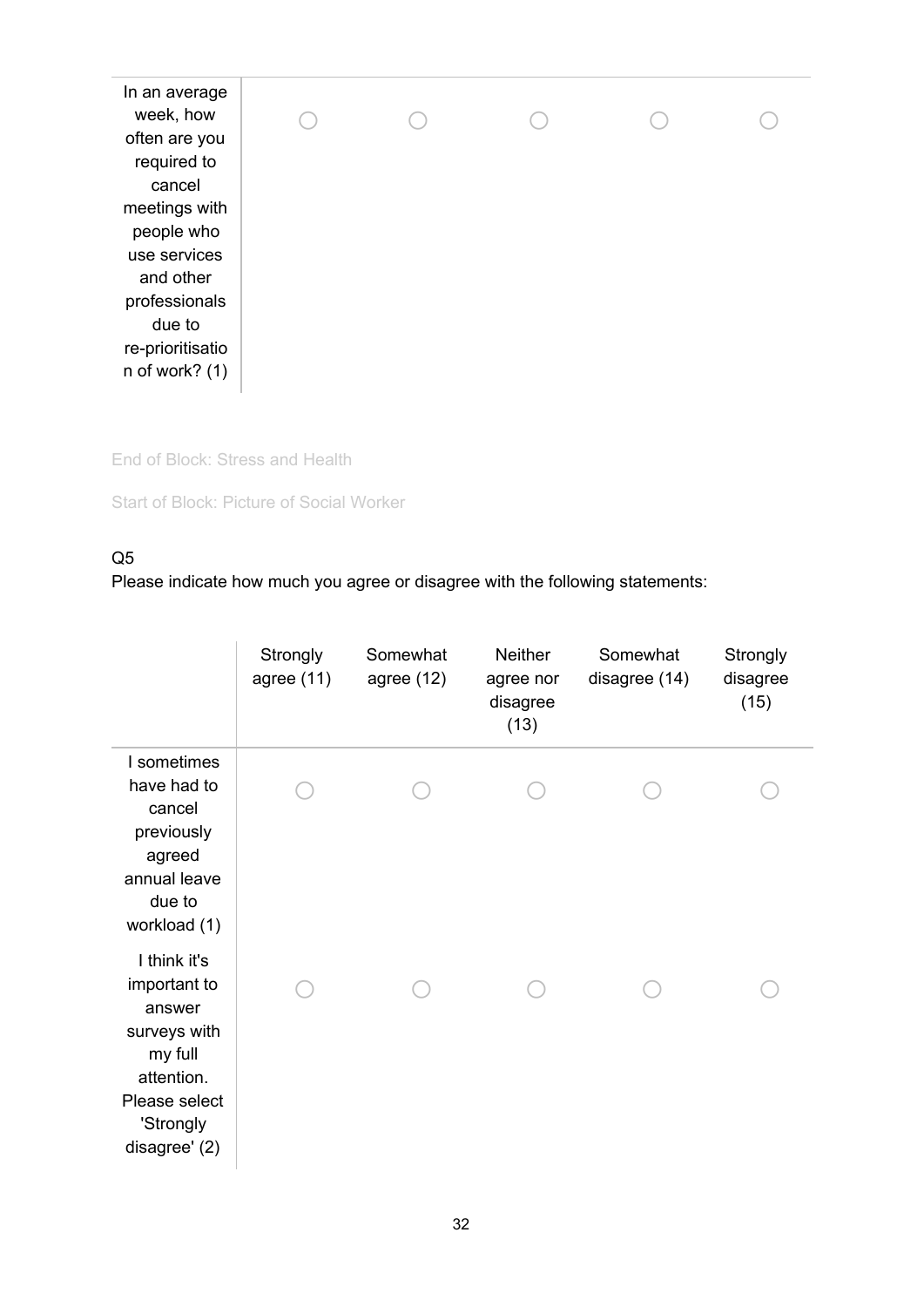Q27 On average, how many extra hours (above your contracted hours) do you work per week?

 $\bigcirc$  0 (1)  $\bigcirc$  1 - 5 (2)  $\bigcirc$  5 - 10 (3)  $\bigcirc$  10 - 15 (4)  $\bigcirc$  15 - 20 (5)  $\bigcirc$  25+ (6)

## *Display This Question:*

*If On average, how many extra hours (above your contracted hours) do you work per week? != 0*

#### Q28

| Strongly<br>agree $(13)$ | Somewhat<br>agree $(14)$ | <b>Neither</b><br>agree nor<br>disagree<br>(15) | Somewhat<br>disagree (16) | Strongly<br>disagree<br>(17) |
|--------------------------|--------------------------|-------------------------------------------------|---------------------------|------------------------------|
|--------------------------|--------------------------|-------------------------------------------------|---------------------------|------------------------------|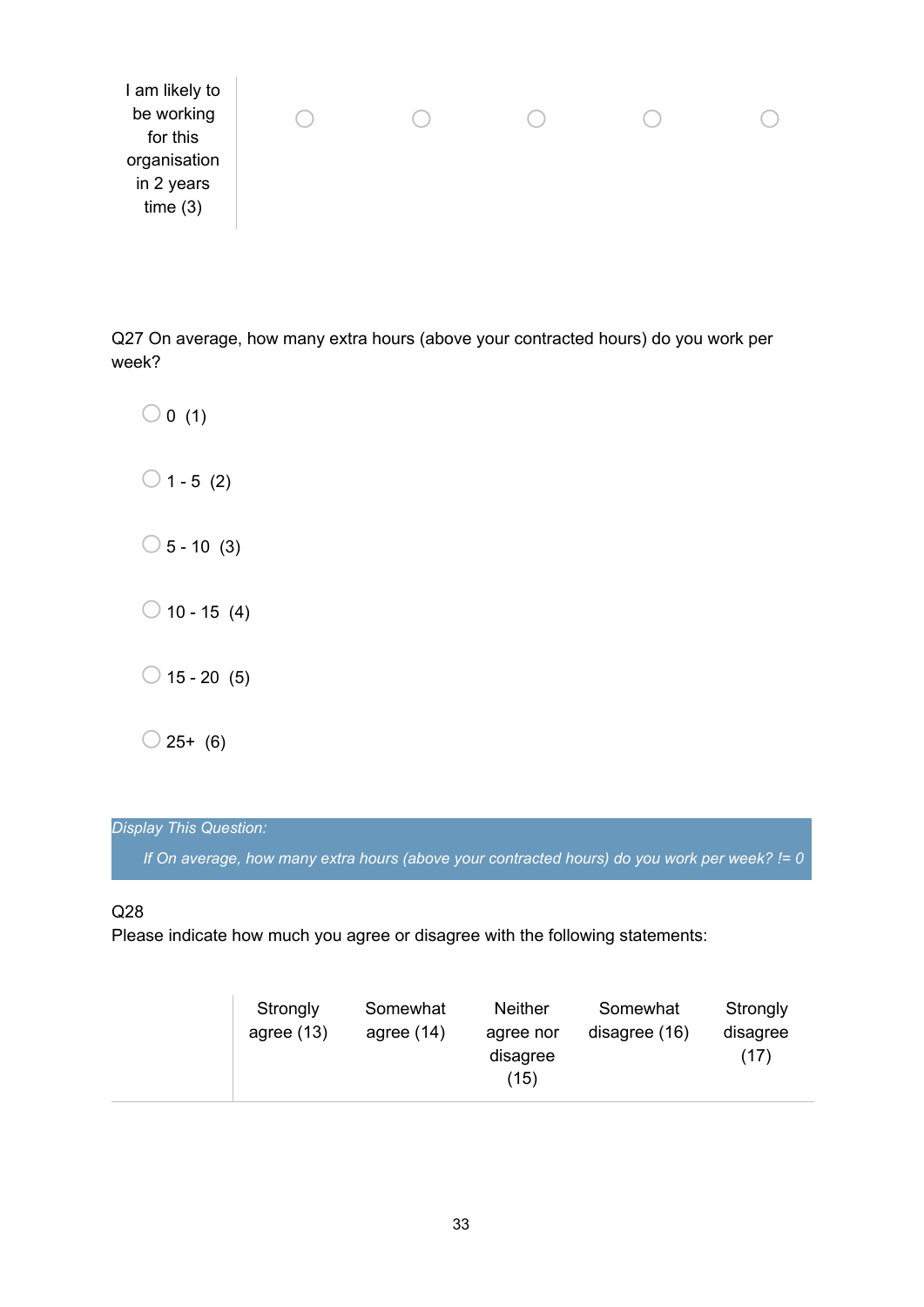| I am able to<br>take all of the                                                           |
|-------------------------------------------------------------------------------------------|
| extra hours<br>as time in<br>lieu at a<br>mutually<br>convenient<br>time if I wish<br>(1) |

Q29 Are you able to carry over annual leave from the previous year?

 $\bigcirc$  Yes (1)

 $\bigcirc$  No (2)

 $\bigcirc$  Don't know (3)

*Display This Question:*

*If Are you able to carry over annual leave from the previous year? = Yes*

#### Q30

|                                                                                                                                              | Strongly<br>agree $(11)$ | Somewhat<br>agree $(12)$ | <b>Neither</b><br>agree nor<br>disagree<br>(13) | Somewhat<br>disagree (14) | Strongly<br>disagree<br>(15) |
|----------------------------------------------------------------------------------------------------------------------------------------------|--------------------------|--------------------------|-------------------------------------------------|---------------------------|------------------------------|
| If yes, I<br>sometimes<br>carry over<br>annual leave<br>from the<br>previous year<br>because I<br>was unable<br>to schedule<br>in sufficient |                          |                          |                                                 |                           |                              |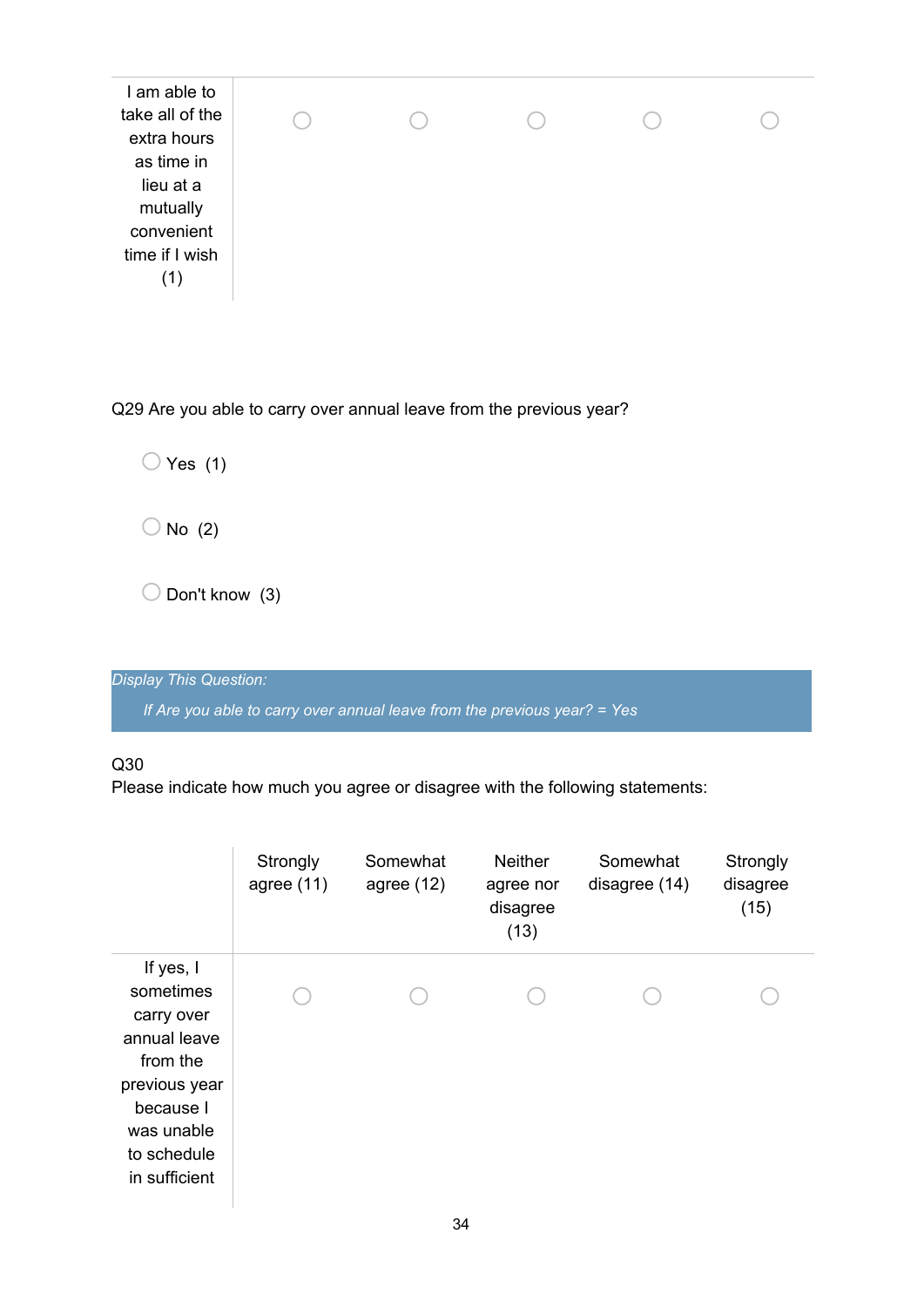time to take it. (1)

End of Block: Picture of Social Worker

Start of Block: Supervision and Support

## Q6

|                                                                                                                | Strongly<br>agree $(11)$ | Agree (12) | <b>Neither</b><br>agree nor<br>disagree<br>(13) | <b>Disagree</b><br>(14) | Strongly<br>disagree<br>(15) |
|----------------------------------------------------------------------------------------------------------------|--------------------------|------------|-------------------------------------------------|-------------------------|------------------------------|
| Supervision<br>which is<br>generally<br>treated as a<br>priority by my<br>line manager<br>(1)                  |                          |            |                                                 |                         |                              |
| When I am<br>stressed or<br>upset my line<br>manager is<br>able to help<br>me process<br>these feelings<br>(2) |                          |            |                                                 |                         |                              |
| I find the<br>supervision I<br>receive<br>helpful for<br>planning and<br>progressing<br>my casework<br>(3)     |                          |            |                                                 |                         |                              |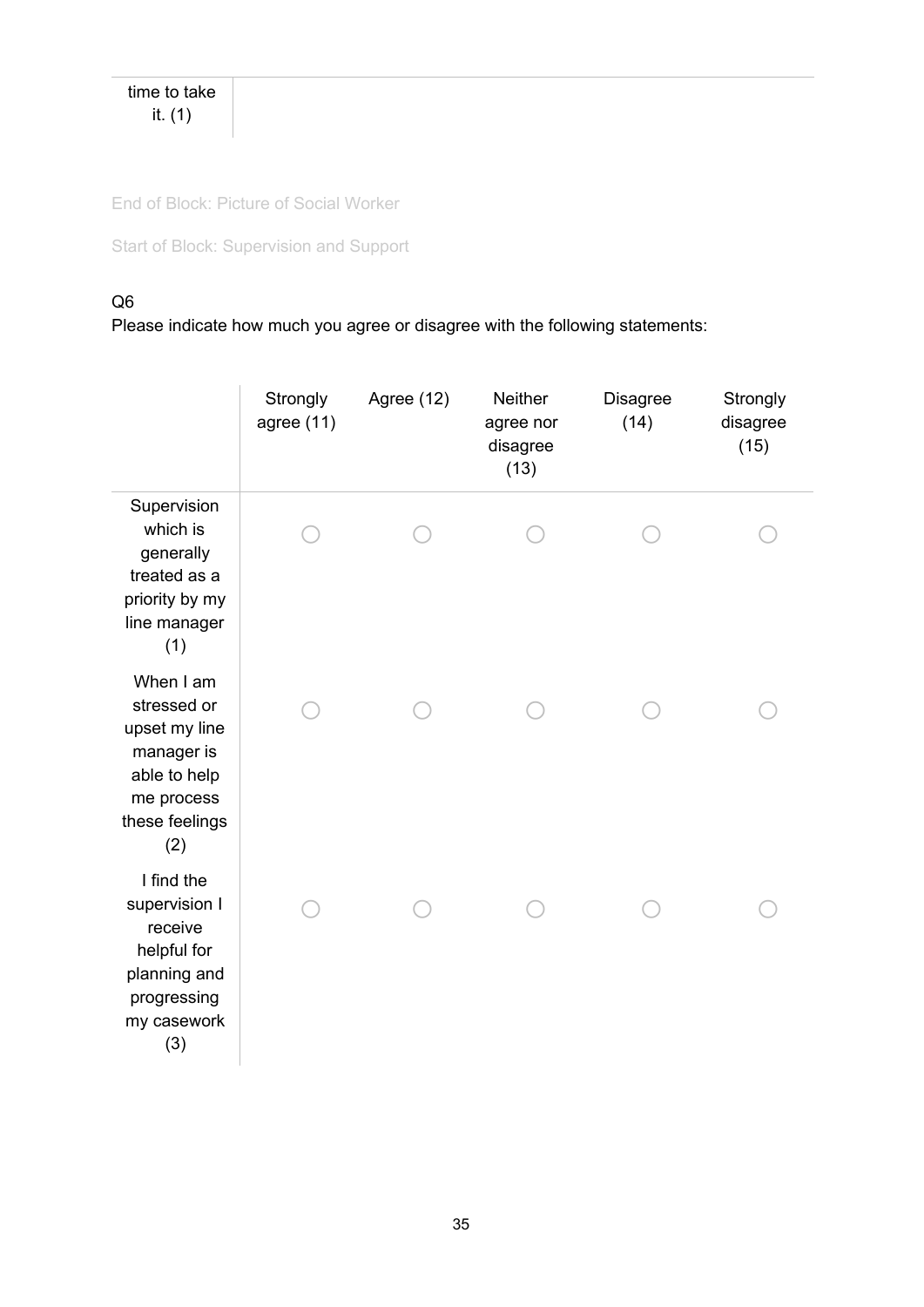I find the supervision I receive helpful for r e fle c tin g o n my practice a n d t hin kin g about things from different perspectives  $(11)$ M y lin e manager respects me a s a professional and treats me as such (12) M y lin e manager is r e alis tic a n d r e a s o n a ble in t h eir expectations of my capacity  $(13)$ M y lin e manager t a k e s a p o sitiv e interest in m y h e alt h a n d wellbeing (14) When my line manager and I have differences of o pinio n w e a r e a ble t o resolve them effectively

 $(15)$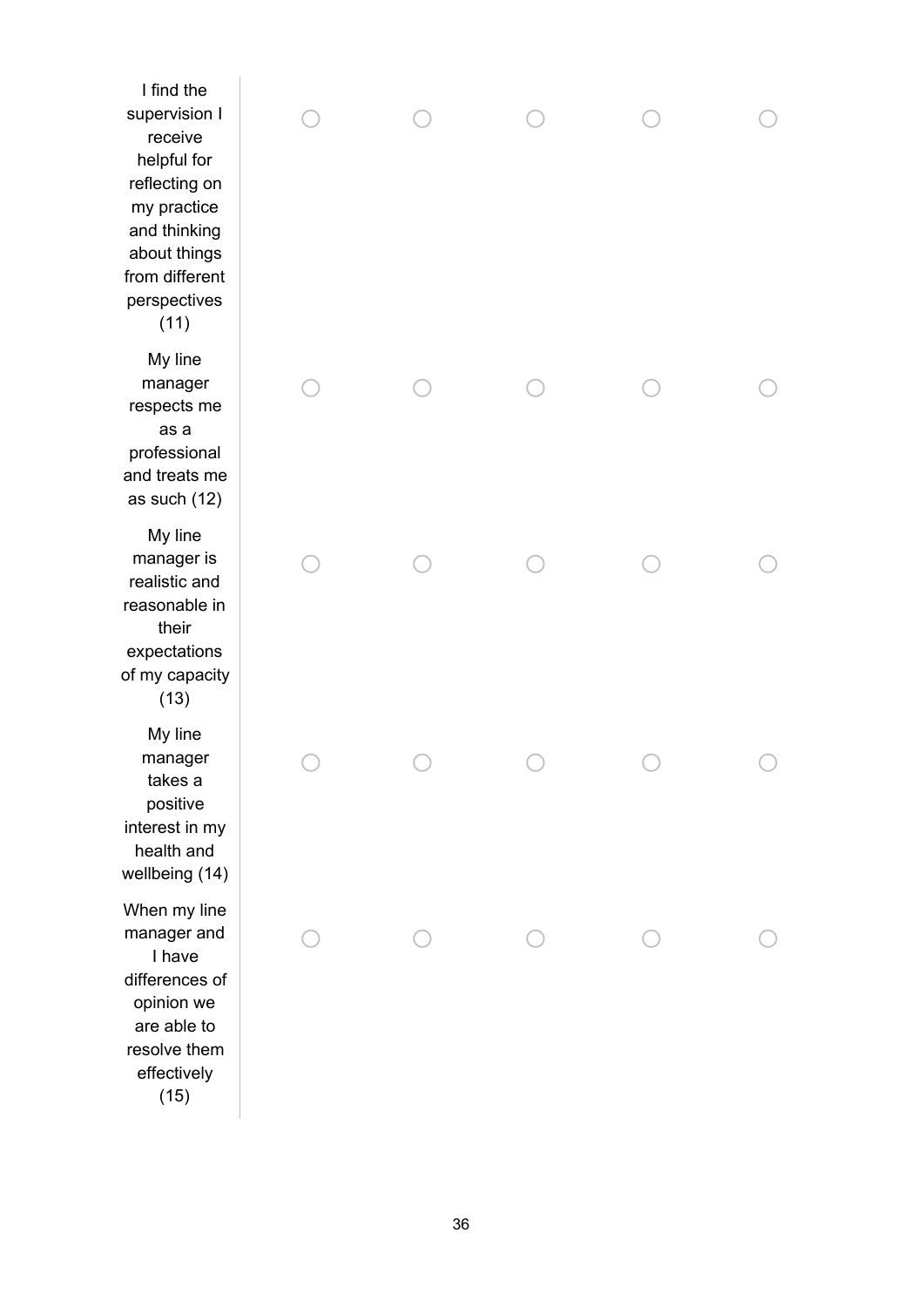

End of Block: Supervision and Support

Start of Block: Professional accomplishment and CPD

## Q7

|                                                                                                                                                                                      | Strongly<br>agree $(13)$ | Agree (14) | Neither<br>agree nor<br>disagree<br>(15) | <b>Disagree</b><br>(16) | Strongly<br>disagree<br>(17) |
|--------------------------------------------------------------------------------------------------------------------------------------------------------------------------------------|--------------------------|------------|------------------------------------------|-------------------------|------------------------------|
| I am able to<br>take up<br>additional<br>responsibilities,<br>for example<br>supervising a<br>student on<br>placement,<br>mentoring<br>another team<br>member, doing<br>research (1) |                          |            |                                          |                         |                              |
| My role<br>challenges me<br>enough to<br>develop my<br>professional<br>knowledge and<br>skills (4)                                                                                   |                          |            |                                          |                         |                              |
| My supervisor<br>has helped<br>improve my<br>effectiveness                                                                                                                           |                          |            |                                          |                         |                              |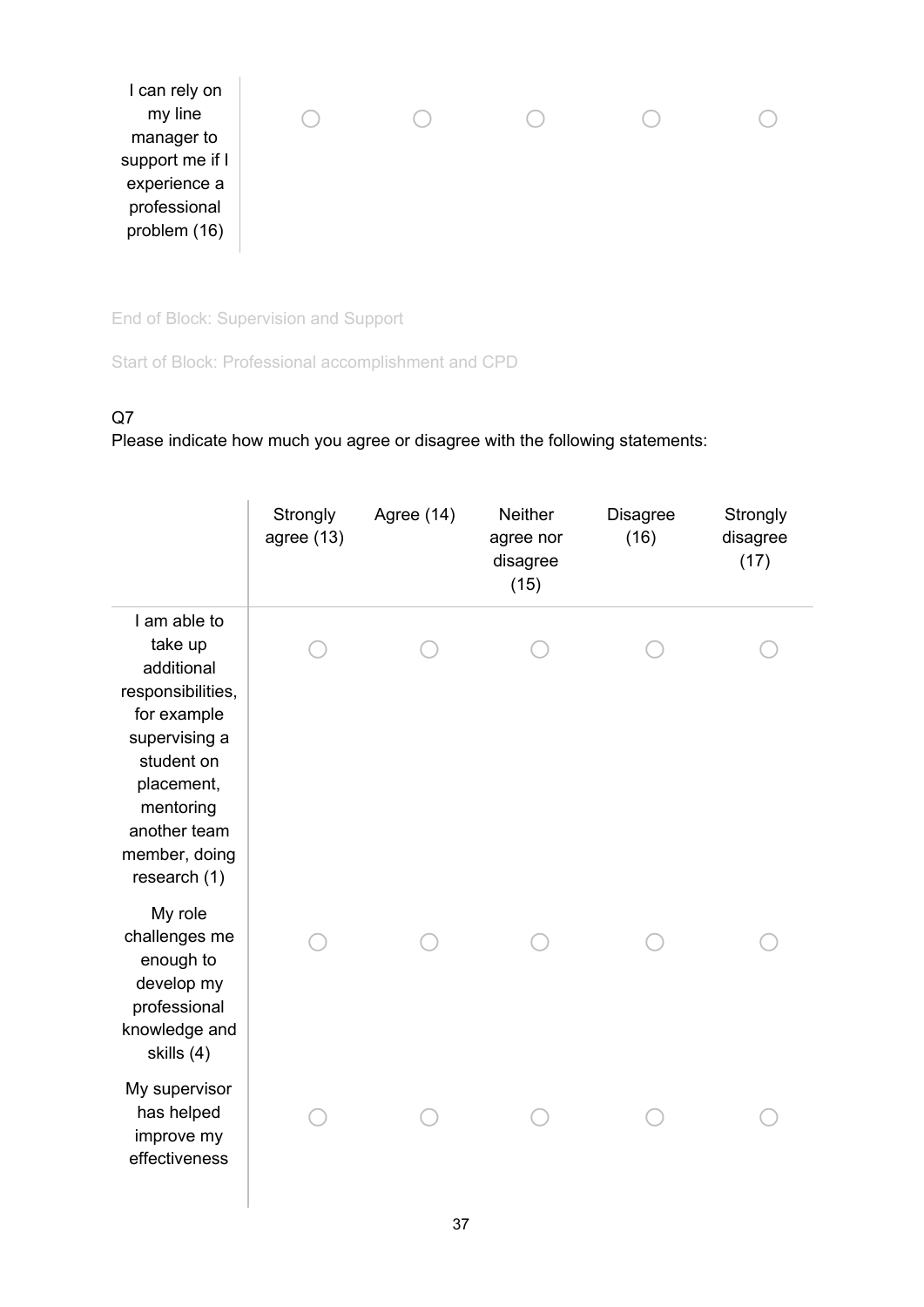| as a<br>practitioner (5)                                                                                             |  |  |  |
|----------------------------------------------------------------------------------------------------------------------|--|--|--|
| I am able to<br>make time for<br>professional<br>development,<br>including<br>attending<br>training $(2)$            |  |  |  |
| The training I<br>have received<br>in the past year<br>has helped me<br>to do my job<br>more<br>effectively (7)      |  |  |  |
| The training I<br>have received<br>in the past year<br>has changed<br>the way I do<br>my job $(8)$                   |  |  |  |
| I feel that my<br>career is<br>progressing<br>well and there<br>is a pathway<br>for me in the<br>organisation<br>(9) |  |  |  |
| I am usually<br>able to focus<br>on the work<br>tasks that are<br>most satisfying<br>to me $(10)$                    |  |  |  |

End of Block: Professional accomplishment and CPD

Start of Block: Team Culture

### Q8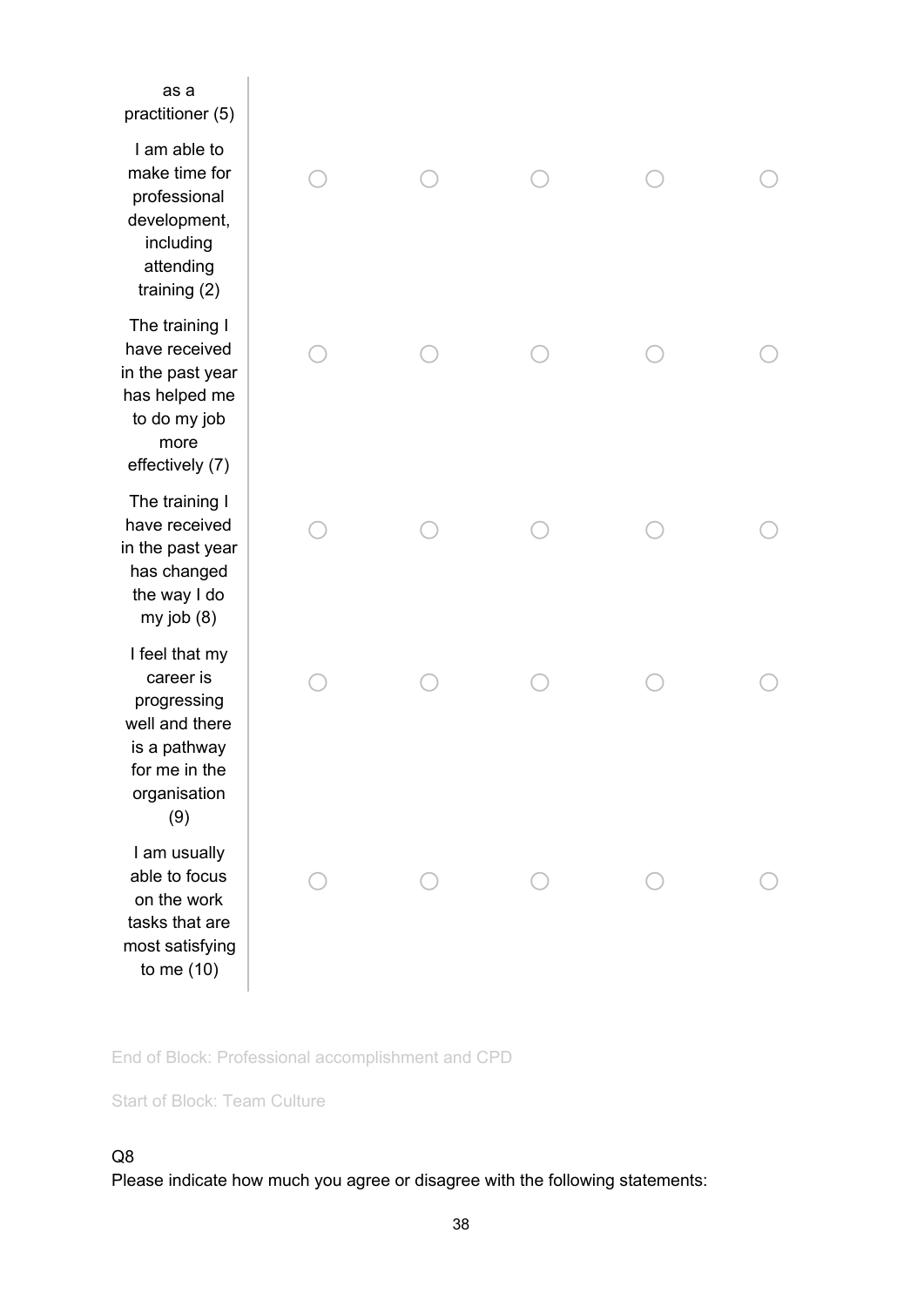|                                                                                                       | Strongly<br>agree (11) | Agree (12) | Neither<br>agree nor<br>disagree<br>(13) | <b>Disagree</b><br>(14) | Strongly<br>disagree<br>(15) |
|-------------------------------------------------------------------------------------------------------|------------------------|------------|------------------------------------------|-------------------------|------------------------------|
| I enjoy being<br>in the office<br>with my<br>colleagues<br>(1)                                        |                        |            |                                          |                         |                              |
| When at work<br>I am<br>generally able<br>to sit with my<br>team $(2)$                                |                        |            |                                          |                         |                              |
| Team<br>meetings are<br>purposeful (4)                                                                |                        |            |                                          |                         |                              |
| When team<br>members are<br>struggling,<br>colleagues<br>will notice<br>and provide<br>assistance (3) |                        |            |                                          |                         |                              |
| I can really be<br>myself when I<br>am with my<br>team $(5)$                                          |                        |            |                                          |                         |                              |
| I feel<br>respected by<br>my<br>colleagues<br>(6)                                                     |                        |            |                                          |                         |                              |
| Team<br>managers<br>lead the team<br>well $(7)$                                                       |                        |            |                                          |                         |                              |
| <b>Different</b><br>views and<br>opinions are                                                         |                        |            |                                          |                         |                              |
|                                                                                                       |                        |            |                                          |                         |                              |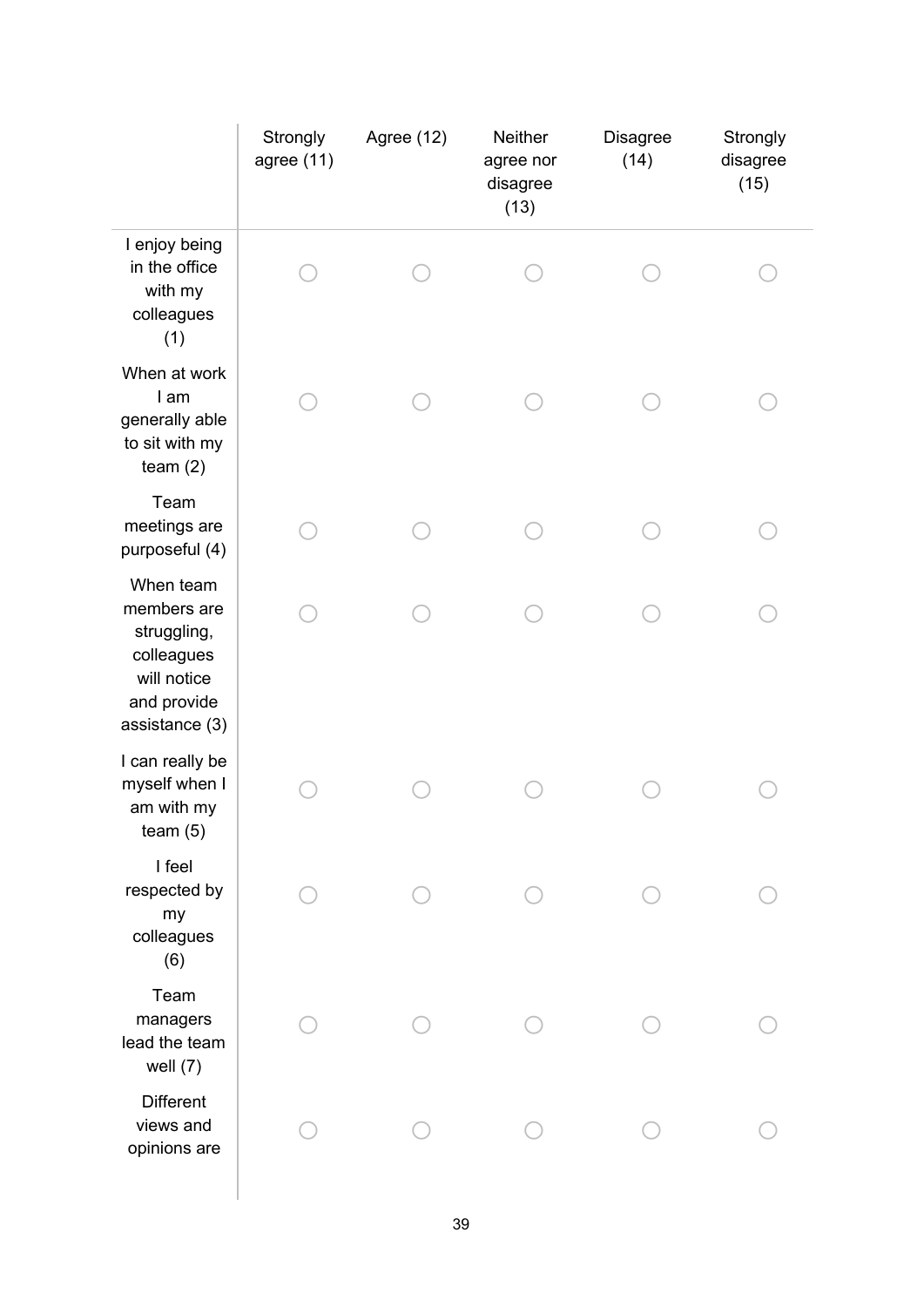| respected in<br>my team $(8)$                                                                 |  |  |  |
|-----------------------------------------------------------------------------------------------|--|--|--|
| I am able and<br>encouraged<br>to contribute<br>to the agenda<br>of team<br>meetings (9)      |  |  |  |
| I regularly<br>experience<br>delays in the<br>transfer of<br>cases<br>between<br>teams $(10)$ |  |  |  |

Q33 Does your team use group supervision?

 $\bigcirc$  Yes (1)

 $\bigcirc$  No (2)

| Display This Question:                           |  |
|--------------------------------------------------|--|
| If Does your team use group supervision? = Yes \ |  |

## Q34

|                                                                    | Strongly<br>agree $(13)$ | Agree $(14)$ | <b>Neither</b><br>agree nor<br>disagree<br>(15) | <b>Disagree</b><br>(16) | Strongly<br>disagree<br>(17) |
|--------------------------------------------------------------------|--------------------------|--------------|-------------------------------------------------|-------------------------|------------------------------|
| My team use<br>group<br>supervision<br>effectively to<br>build our |                          |              |                                                 |                         |                              |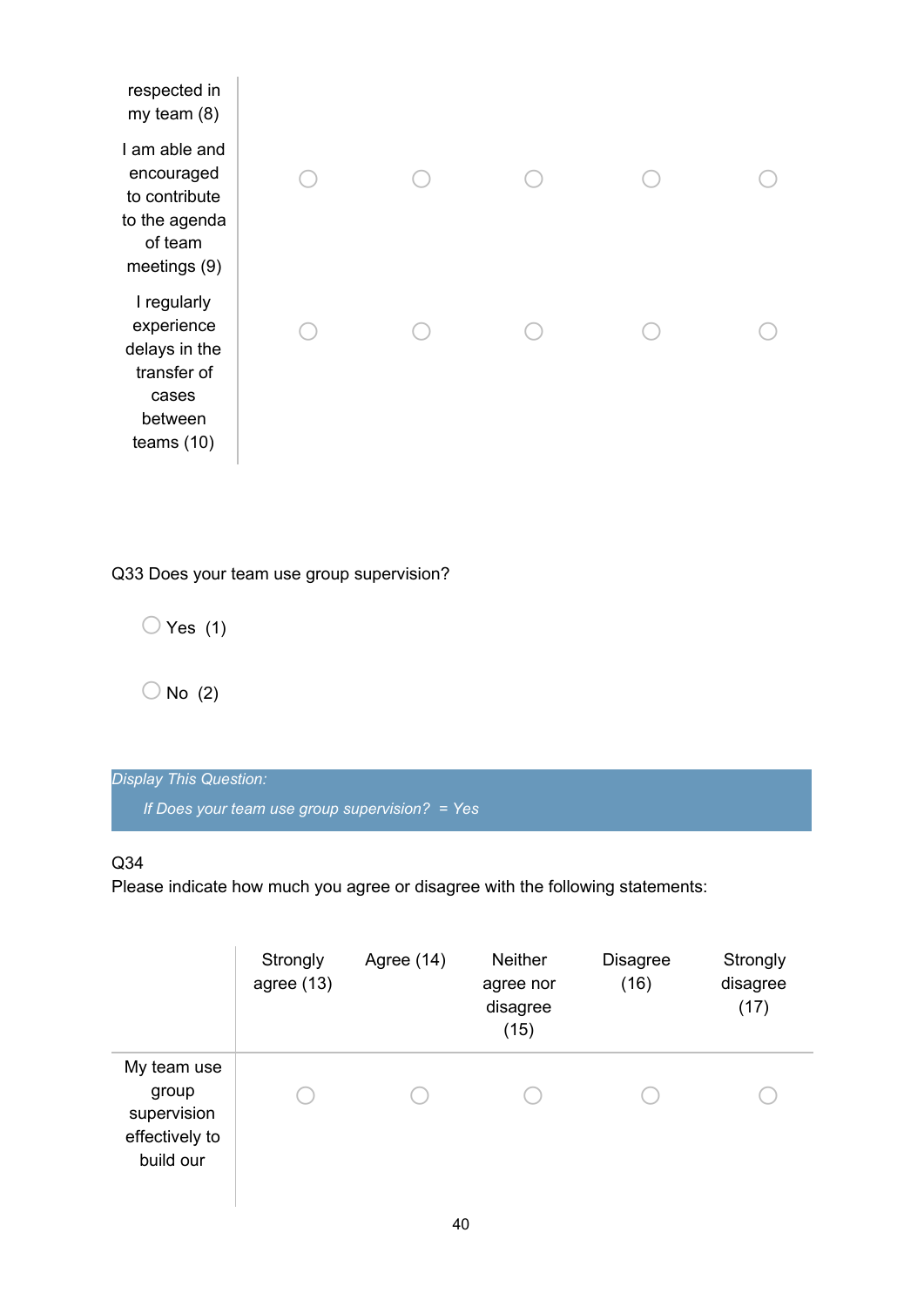| knowledge<br>and skills (1)                                                                              |  |  |  |
|----------------------------------------------------------------------------------------------------------|--|--|--|
| I find group<br>supervision<br>helpful when<br>I am<br>struggling<br>with a<br>casework<br>situation (2) |  |  |  |

End of Block: Team Culture

Start of Block: Organisational support

## Q9

|                                                                                               | Strongly<br>agree $(13)$ | Agree (14) | <b>Neither</b><br>agree nor<br>disagree<br>(15) | <b>Disagree</b><br>(16) | Strongly<br>disagree<br>(17) |
|-----------------------------------------------------------------------------------------------|--------------------------|------------|-------------------------------------------------|-------------------------|------------------------------|
| Senior<br>managers are<br>accessible and<br>visible in the<br>service (1)                     |                          |            |                                                 |                         |                              |
| Senior leaders<br>communicate<br>and role model<br>a clear vision<br>for good<br>practice (2) |                          |            |                                                 |                         |                              |
| Senior leaders<br>do their best to<br>make social<br>workers jobs<br>easier (3)               |                          |            |                                                 |                         |                              |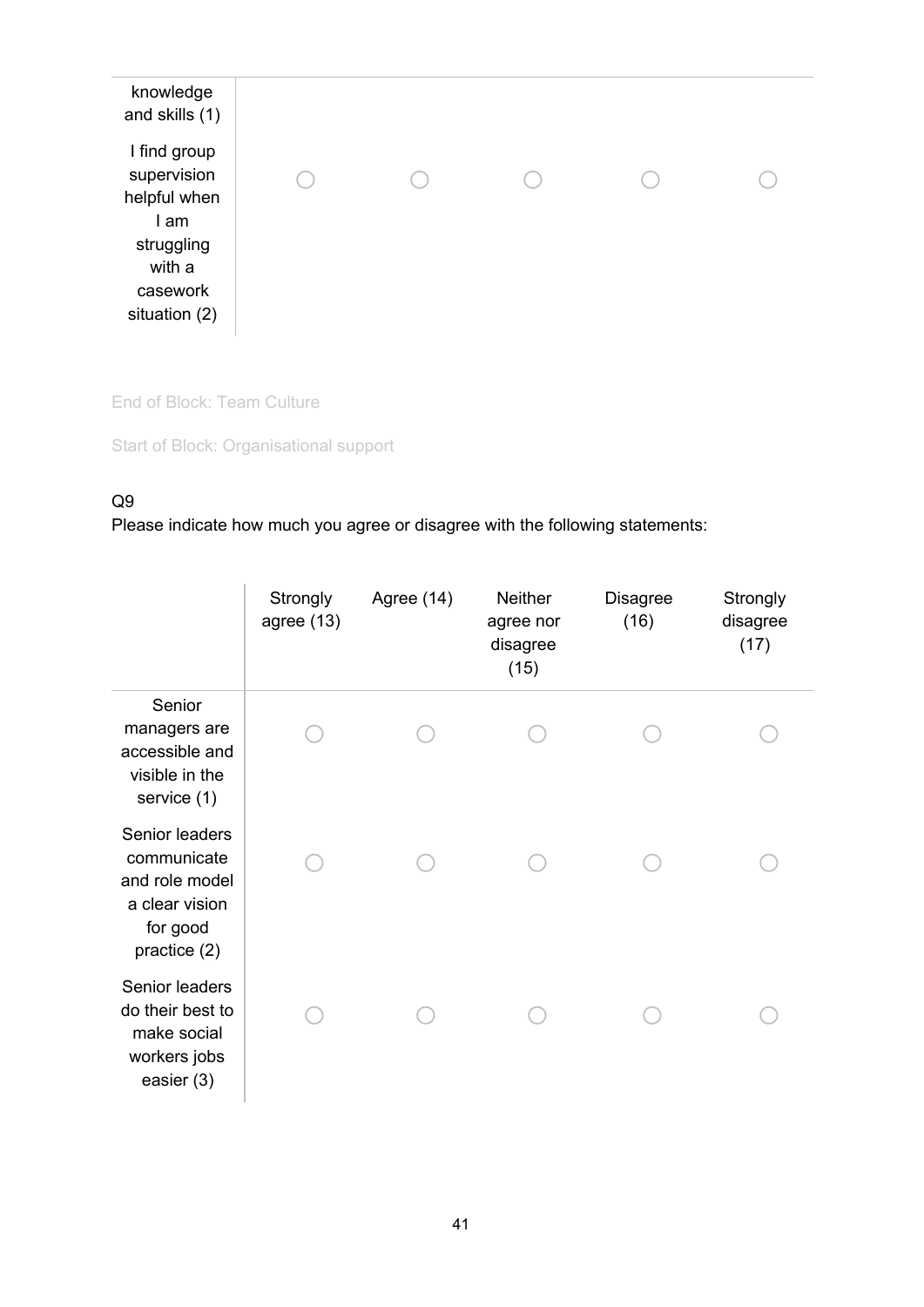People in the organisation understand the need to reduce bureaucracy where possible  $(4)$ T h e organisation u s e s a practice model which is clear and which supports good social work practice (5) M y organisation supports employees w h o experience mental health p r o ble m s ( w hic h mig h t include anxiety, stress or depression)  $(6)$ I know where to get support if my mental wellbeing is being Senior leaders generally trust social workers to do a good

| People in the<br>organisation<br>nderstand the<br>eed to reduce<br>bureaucracy<br>here possible<br>(4)                                                               |  |  |  |
|----------------------------------------------------------------------------------------------------------------------------------------------------------------------|--|--|--|
| The<br>organisation<br>uses a<br>ractice model<br>which is clear<br>and which<br>upports good<br>social work<br>practice (5)                                         |  |  |  |
| My<br>organisation<br>supports<br>employees<br>who<br>experience<br>mental health<br>problems<br>(which might<br>include<br>inxiety, stress<br>or depression)<br>(6) |  |  |  |
| know where<br>o get support<br>if my mental<br>wellbeing is<br>being<br>impacted (7)                                                                                 |  |  |  |
| enior leaders<br>enerally trust<br>ocial workers<br>to do a good<br>job(8)                                                                                           |  |  |  |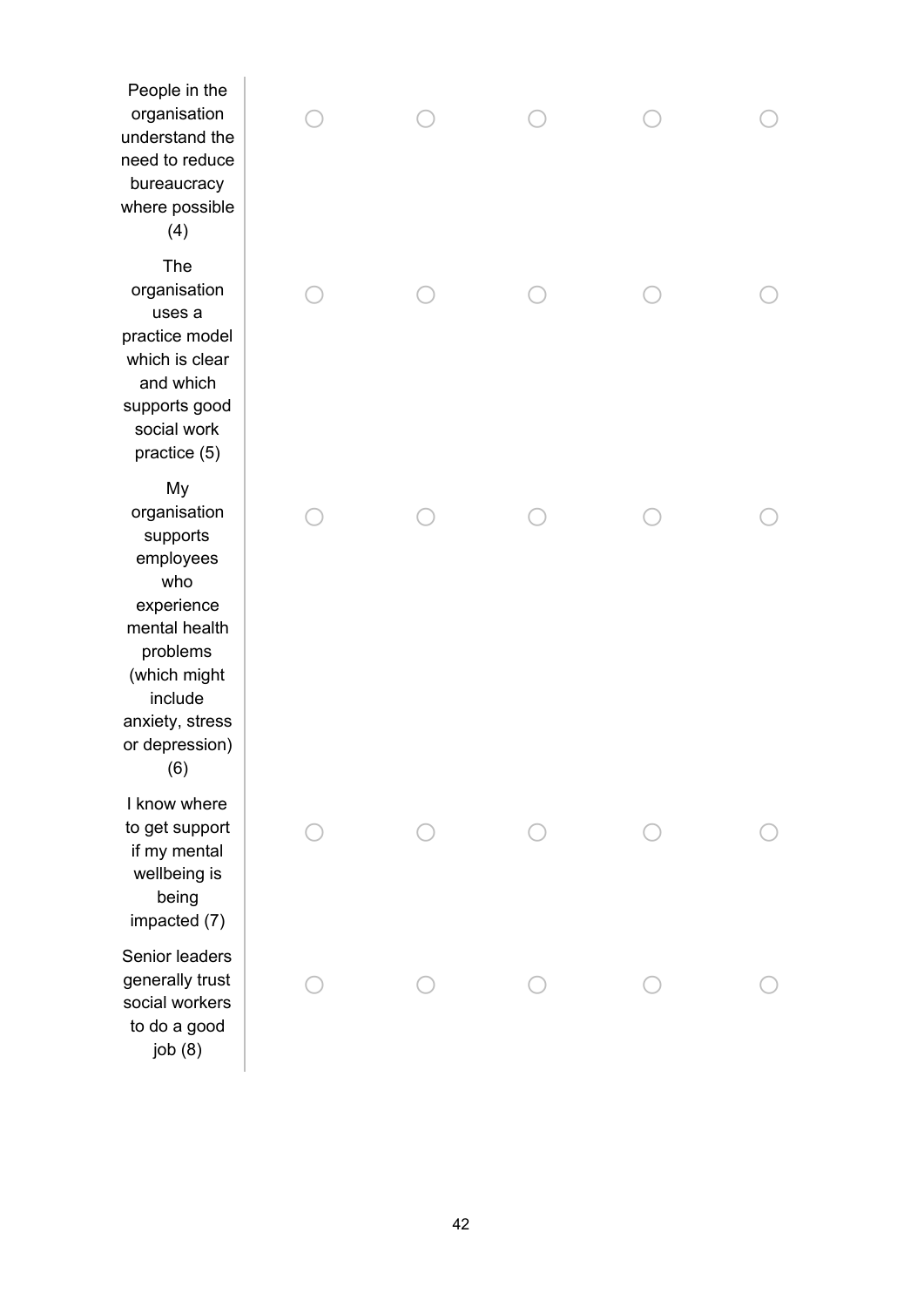I would feel safe using th e whistleblowing policy to report unsafe practice and / or workplace behaviour (9)  $\bigcirc$  $\bigcirc$  $\bigcirc$  $\bigcirc$ o o o  $\bigcirc$  $\bigcirc$ o  $\bigcirc$  $\bigcirc$  $\bigcap$  $\bigcirc$  $\bigcirc$ T h e  $\bigcap$  $\bigcap$  $\bigcap$  $\bigcap$ o o o o o o  $\bigcirc$ o o o o

When changes take place, workers' view s are sought and incorporated if possible (10) Case recording systems are effective (11) o r g a nis a tio n is inclusive and is proactive in promoting an anti-discrimina tory culture (12)

If bullying or harassment is n o tic e d a n d reported, I trust that senior managers will treat it seriously (13)

I work in a learning culture where I am not blamed when things go wrong (14)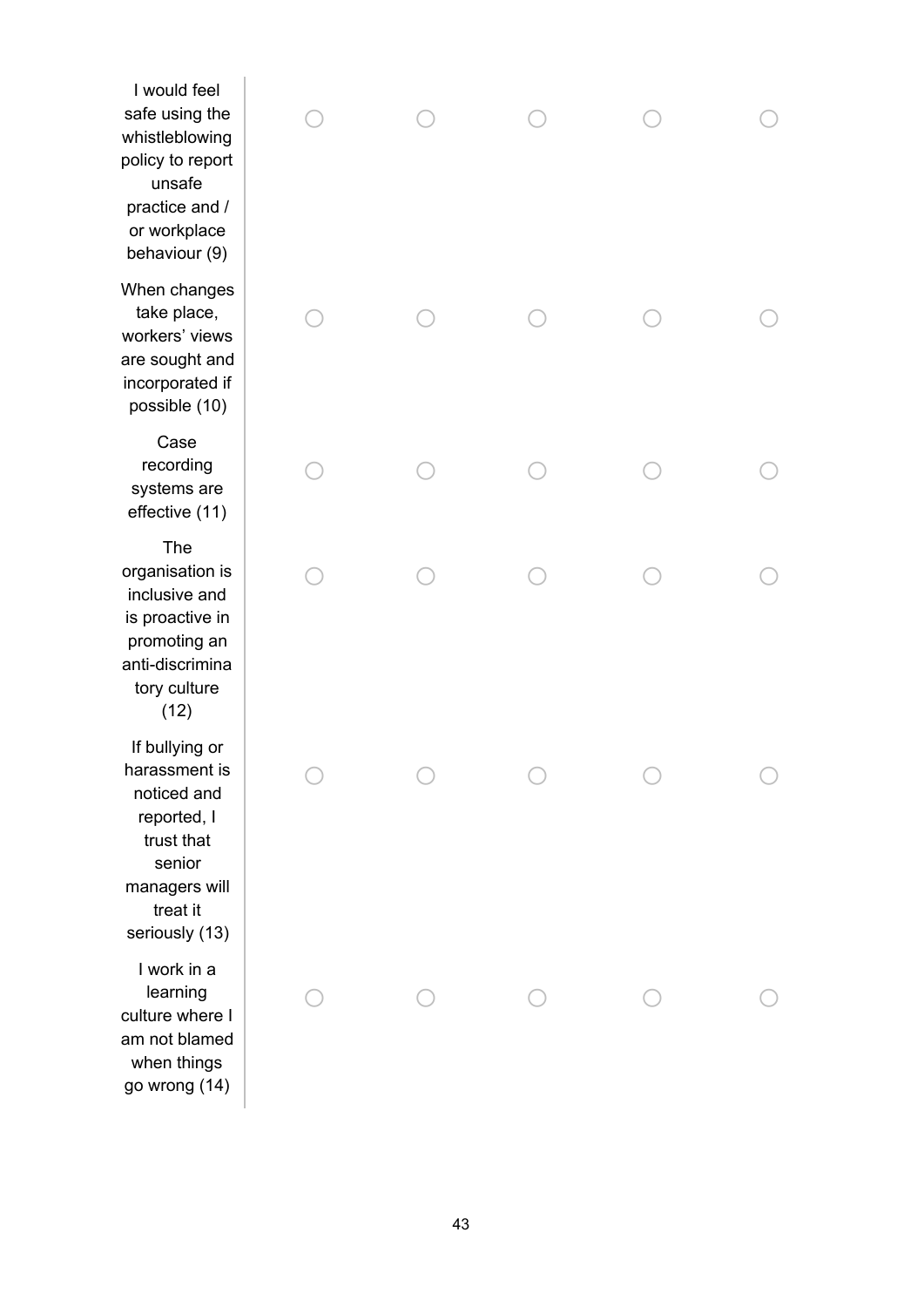I am treated fairly at work b y m y organisation  $(15)$  $\bigcirc$  $\bigcirc$ o  $\bigcirc$ o I find that my values and the o r g a nis a tio n's values are v e r y simila r  $(16)$ o o o  $\bigcirc$ o I feel that the processes in place to ensure safety whilst working away from the office base are processes in<br>
place to<br>
ensure safety<br>
whilst working<br>
away from the<br>
office base are<br>
sufficient (17) To what extent do you agree that easier access to these resources would support your work? Parking, petty cash, desk space, access to quiet space, translators, legal advice, research, library facilities ou agree<br>
t easier<br>
cess to<br>
cources<br>
ources<br>
ources<br>
d support<br>
in , desk<br>
e, access<br>
et space,<br>
slatdors,<br>
l advice,<br>
l advice,<br>
y facilities<br>
(18)<br>
(18)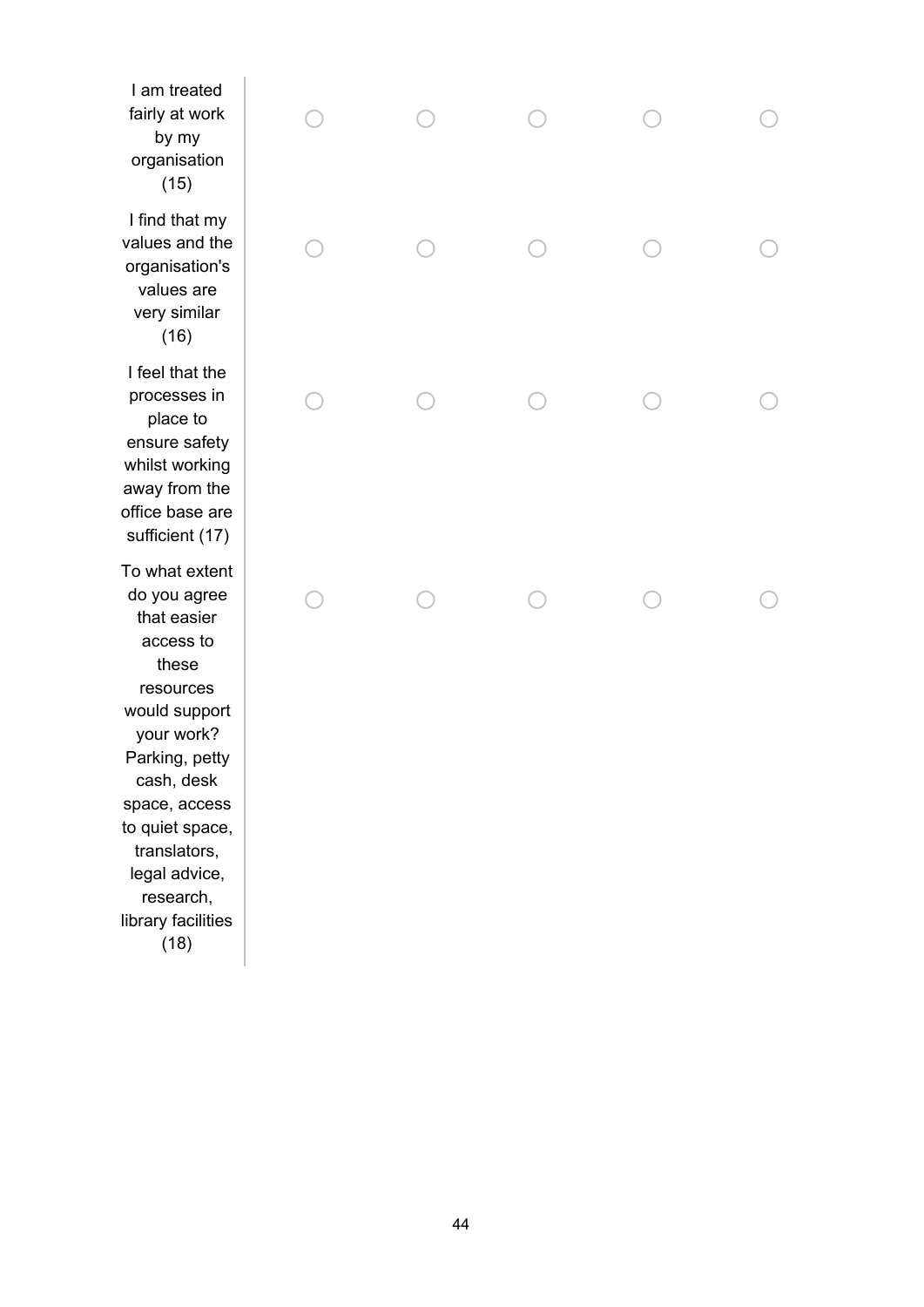| To what extent<br>do you agree<br>that the<br>following<br>support you<br>effectively in<br>your work?<br>Case<br>management<br>system, Other<br>IT systems,<br>mobile devices<br>(19) |  |  |  |
|----------------------------------------------------------------------------------------------------------------------------------------------------------------------------------------|--|--|--|
| I am satisfied<br>with my<br>physical work<br>environment<br>(20)                                                                                                                      |  |  |  |

End of Block: Organisational support

Start of Block: HSE management tools

# Q11 Please indicate how frequently the following statements are true:

|                                                                                                   | Never (1) | Seldom (2) | Sometimes<br>(3) | Often $(4)$ | Always (5) |
|---------------------------------------------------------------------------------------------------|-----------|------------|------------------|-------------|------------|
| I am clear<br>what is<br>expected of<br>me at work $(1)$                                          |           |            |                  |             |            |
| I can decide<br>when to take a<br>break $(2)$                                                     |           |            |                  |             |            |
| <b>Different</b><br>groups at work<br>demand things<br>from me that<br>are hard to<br>combine (3) |           |            |                  |             |            |
| I know how to<br>go about<br>getting my job<br>done $(4)$                                         |           |            |                  |             |            |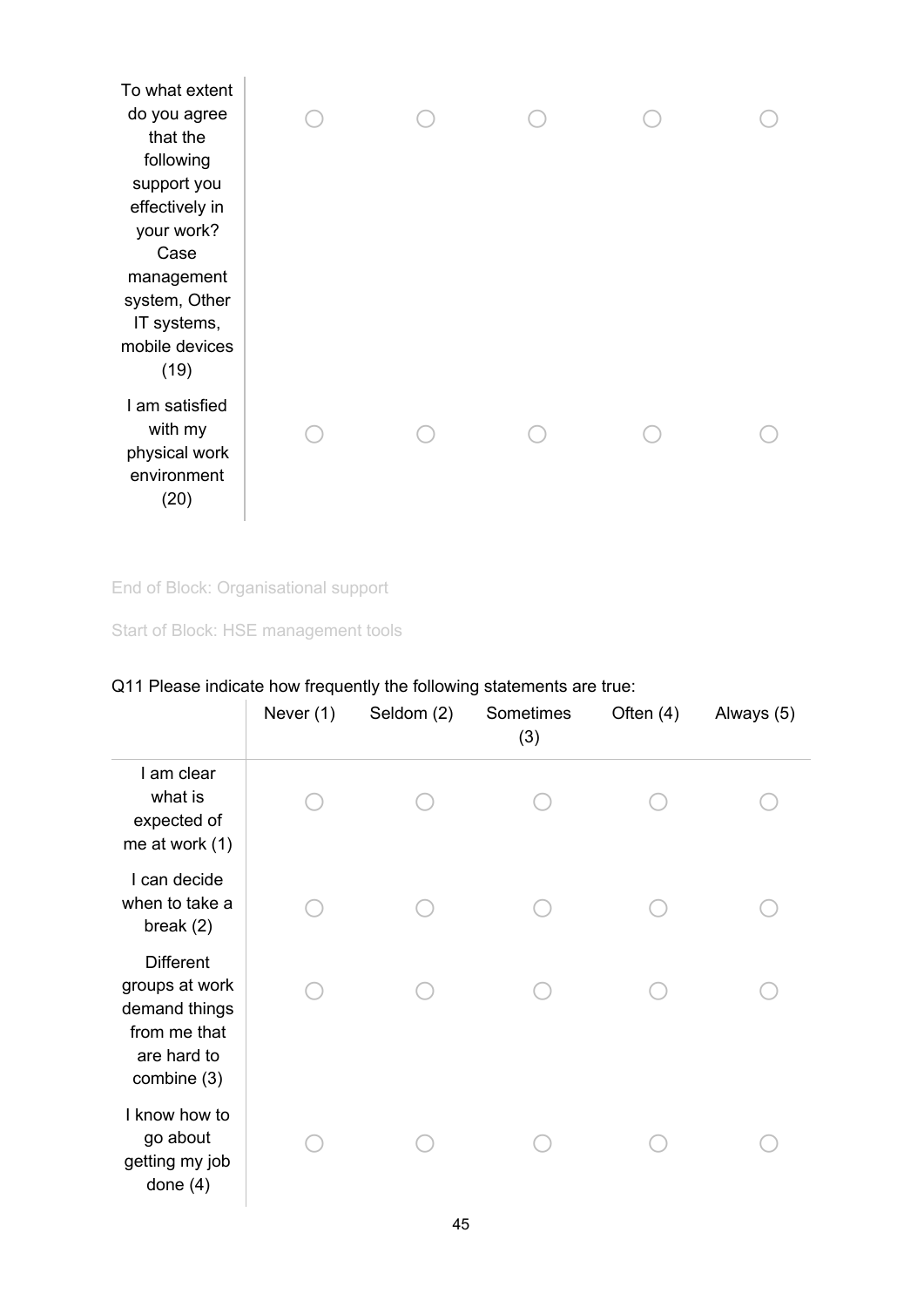| I am subject to<br>personal<br>harassment in<br>the form of<br>unkind words<br>or behaviour<br>(5) |  |  |  |
|----------------------------------------------------------------------------------------------------|--|--|--|
| I have<br>unachievable<br>deadlines (44)                                                           |  |  |  |
| If work gets<br>difficult, my<br>colleagues will<br>help me $(7)$                                  |  |  |  |
| I am given<br>supportive<br>feedback on<br>the work I do<br>(8)                                    |  |  |  |
| I have to work<br>very<br>intensively (9)                                                          |  |  |  |
| I have a say in<br>my own work<br>speed (10)                                                       |  |  |  |
| I am clear<br>what my duties<br>and<br>responsibilities<br>are (11)                                |  |  |  |
| I have to<br>neglect some<br>tasks because<br>I have too<br>much to do<br>(12)                     |  |  |  |
| I am clear<br>about the<br>goals and<br>objectives for<br>my department<br>(45)                    |  |  |  |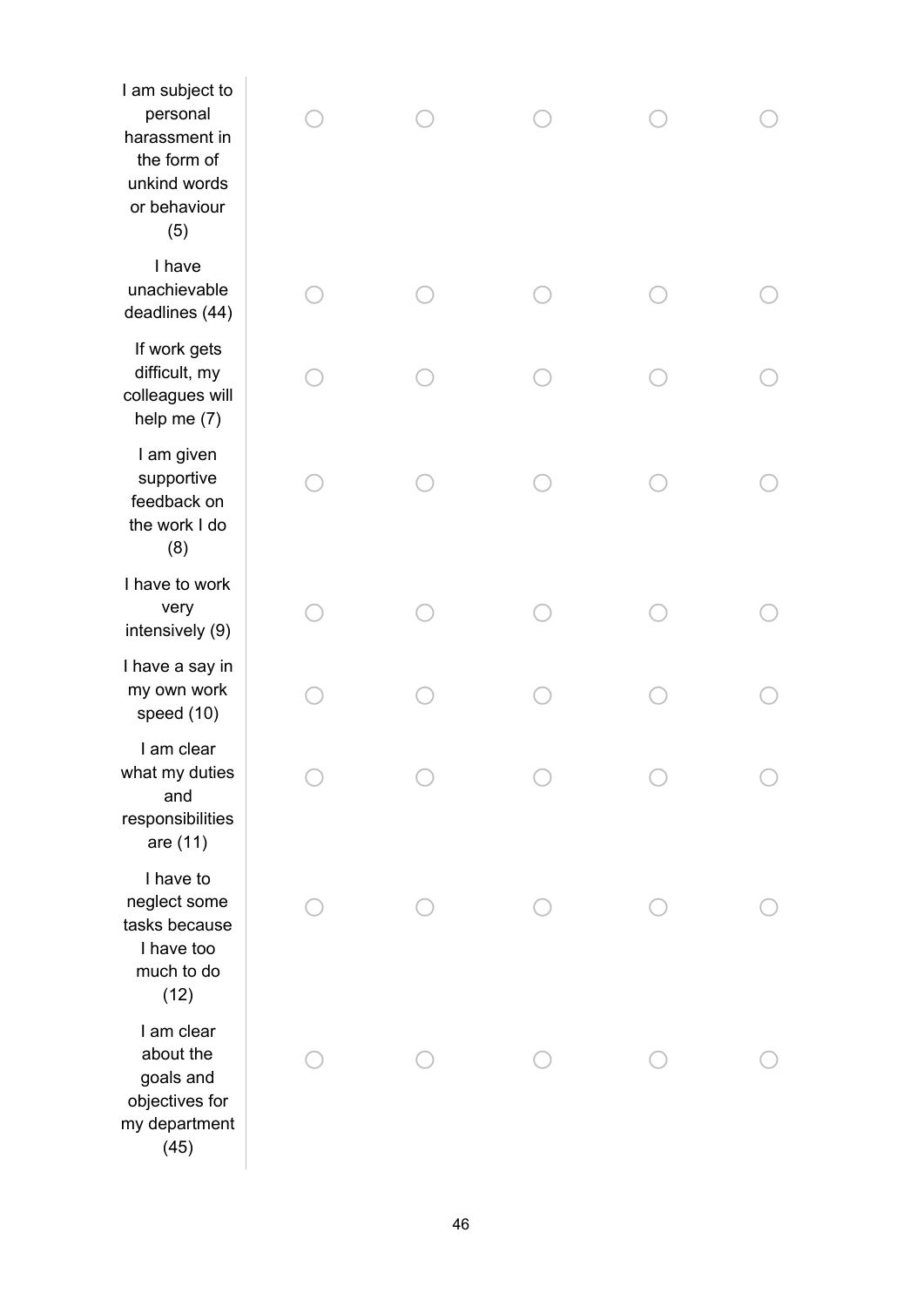| There is<br>friction or<br>anger between<br>colleagues<br>(13)                                |  |  |  |
|-----------------------------------------------------------------------------------------------|--|--|--|
| I have a choice<br>in deciding<br>how I do my<br>work (14)                                    |  |  |  |
| I am unable to<br>take sufficient<br>breaks (15)                                              |  |  |  |
| I understand<br>how my work<br>fits into the<br>overall aim of<br>the<br>organisation<br>(16) |  |  |  |
| I am pressured<br>to work long<br>hours (48)                                                  |  |  |  |
| I have a choice<br>in deciding<br>what I do at<br>work (17)                                   |  |  |  |
| I have to work<br>very fast (18)                                                              |  |  |  |
| I am subject to<br>bullying at<br>work (19)                                                   |  |  |  |
| I have<br>unrealistic time<br>pressures (20)                                                  |  |  |  |
| I can rely on<br>my line<br>manager to<br>help me out<br>with a work<br>problem (21)          |  |  |  |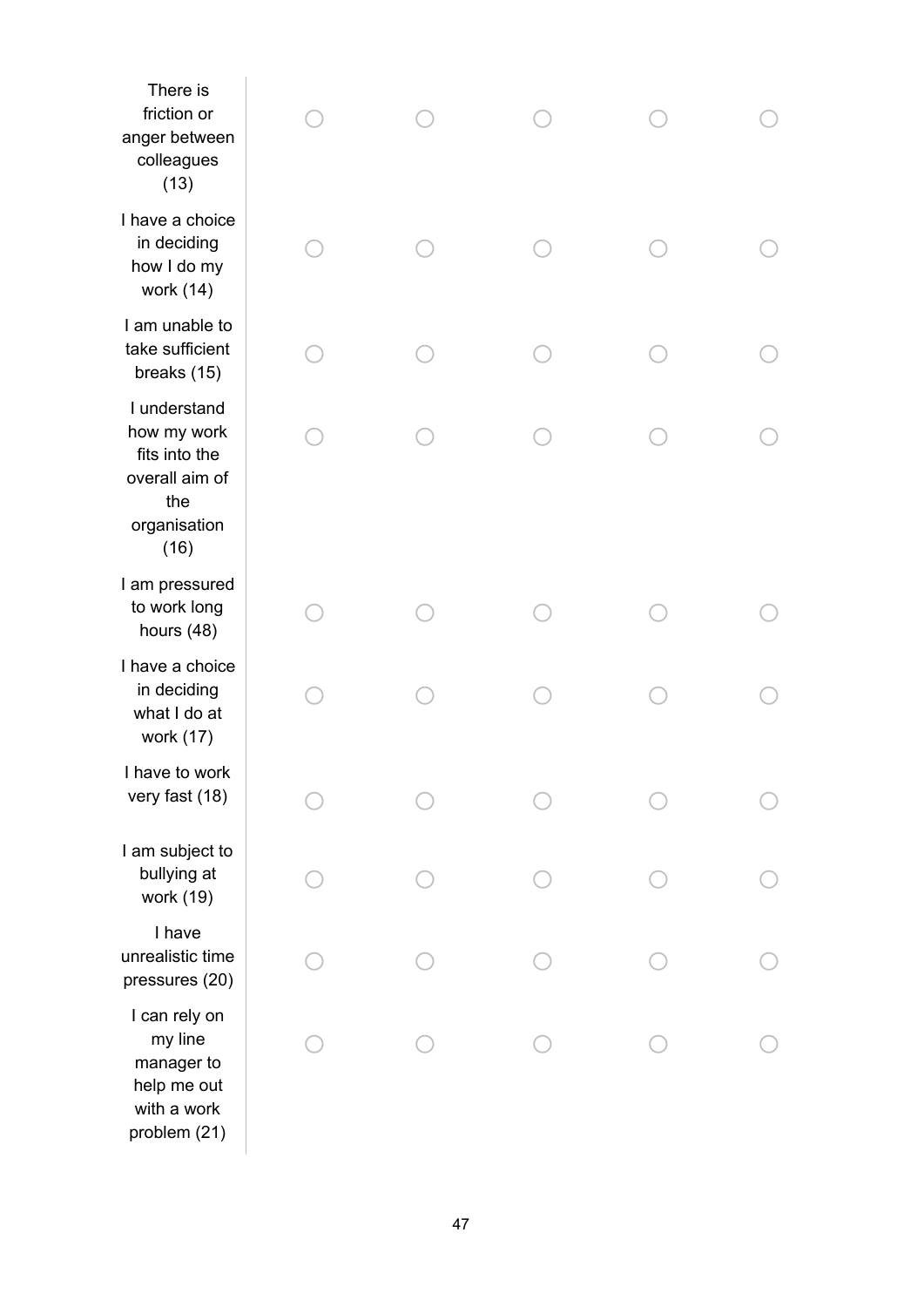## Q14

|                                                                                                                   | Strongly<br>disagree<br>(13) | <b>Disagree</b><br>(14) | Neutral (15) | Agree (16) | Strongly<br>agree $(17)$ |
|-------------------------------------------------------------------------------------------------------------------|------------------------------|-------------------------|--------------|------------|--------------------------|
| I get help and<br>support I need<br>from<br>colleagues (1)                                                        |                              |                         |              |            |                          |
| I have some<br>say over the<br>way I work (2)                                                                     |                              |                         |              |            |                          |
| I have<br>sufficient<br>opportunities<br>to question<br>managers<br>about change<br>at work $(3)$                 |                              |                         |              |            |                          |
| I receive the<br>respect at<br>work I deserve<br>from my<br>colleagues<br>(13)                                    |                              |                         |              |            |                          |
| Staff are<br>always<br>consulted<br>about change<br>at work (14)                                                  |                              |                         |              |            |                          |
| I can talk to<br>my line<br>manager<br>about<br>something<br>that has upset<br>or annoyed<br>me about<br>work (6) |                              |                         |              |            |                          |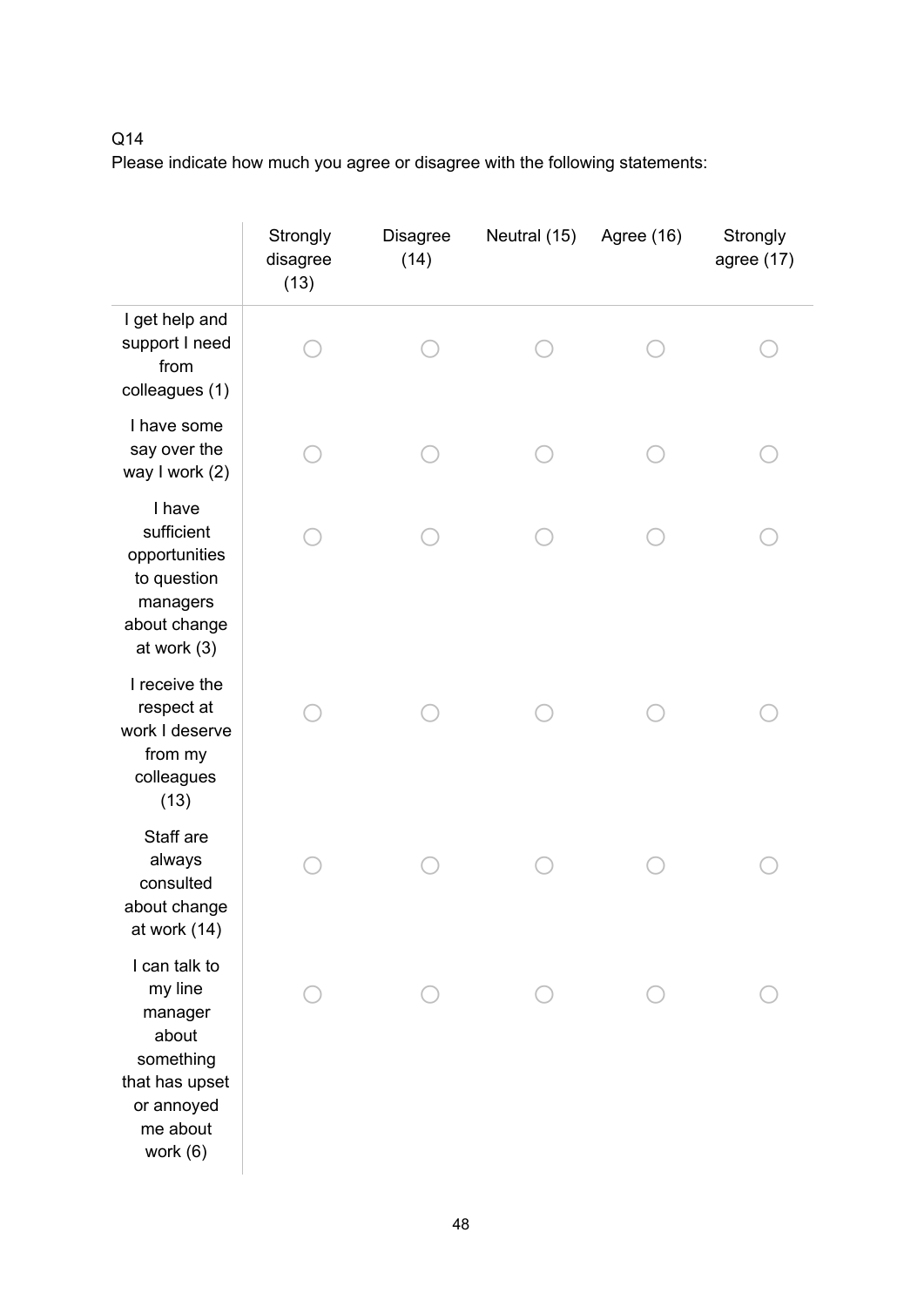End of Block: HSE management tools

Start of Block: Copenhagen burnout scale

## Q12 Please indicate how frequently the following statements are true:

|                                       | Always (1) | Often $(2)$ | Sometimes<br>(3) | Seldom (4) | Never $(5)$ |
|---------------------------------------|------------|-------------|------------------|------------|-------------|
| How often do<br>you feel tired<br>(1) |            |             |                  |            |             |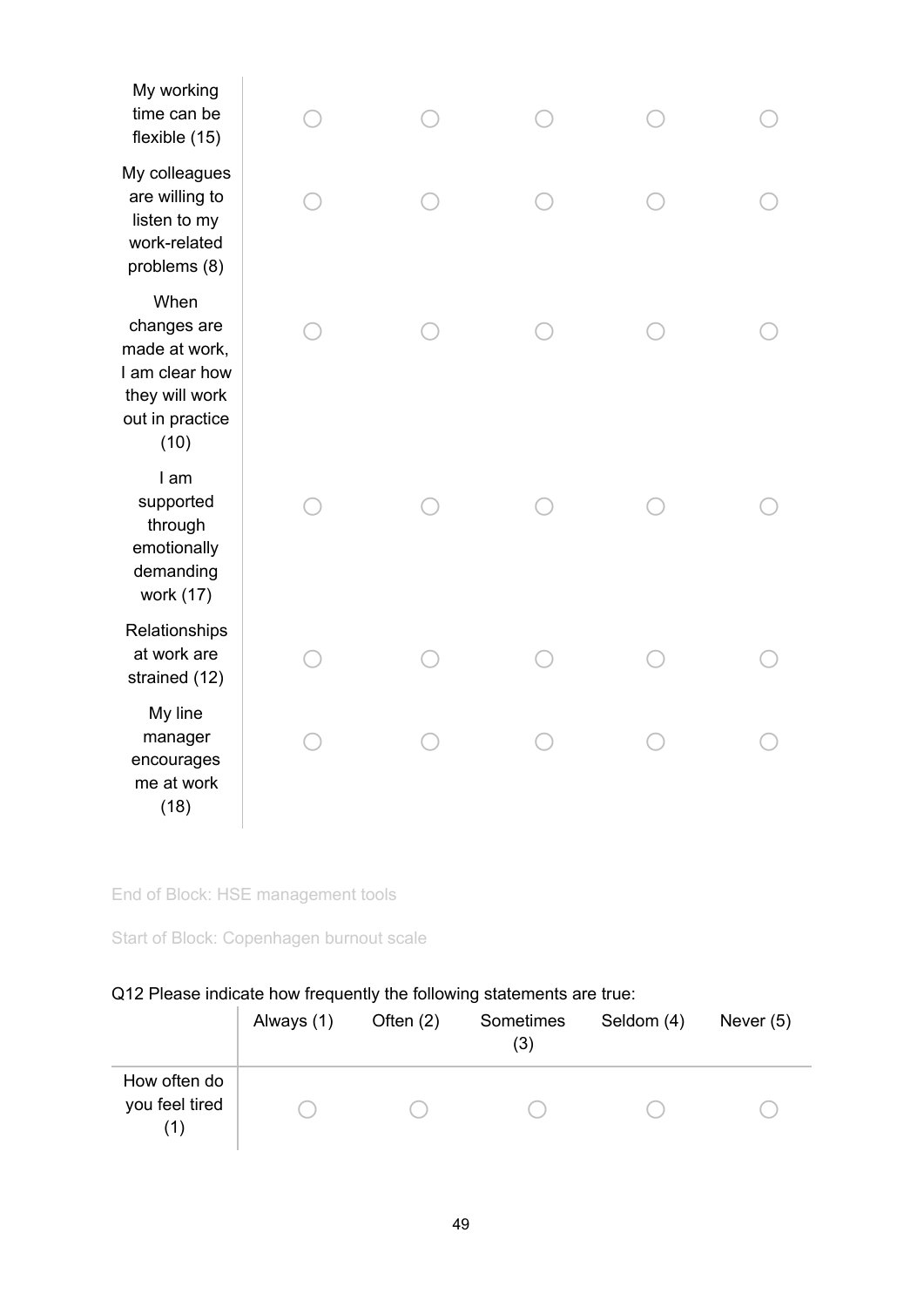| How often are<br>you physically<br>exhausted?<br>(2)                                          |  |  |  |
|-----------------------------------------------------------------------------------------------|--|--|--|
| How often are<br>you<br>emotionally<br>exhausted?<br>(3)                                      |  |  |  |
| How often do<br>you think: "I<br>can't take it<br>anymore"?<br>(5)                            |  |  |  |
| How often do<br>you feel worn<br>out? (6)                                                     |  |  |  |
| How often do<br>you feel weak<br>and<br>susceptible to<br>illness? (7)                        |  |  |  |
| Do you feel<br>worn out at<br>the end of the<br>working day?<br>(8)                           |  |  |  |
| Are you<br>exhausted in<br>the morning<br>at the thought<br>of another<br>day at work?<br>(9) |  |  |  |
| Do you feel<br>that every<br>working hour<br>is tiring for<br>you? (10)                       |  |  |  |
|                                                                                               |  |  |  |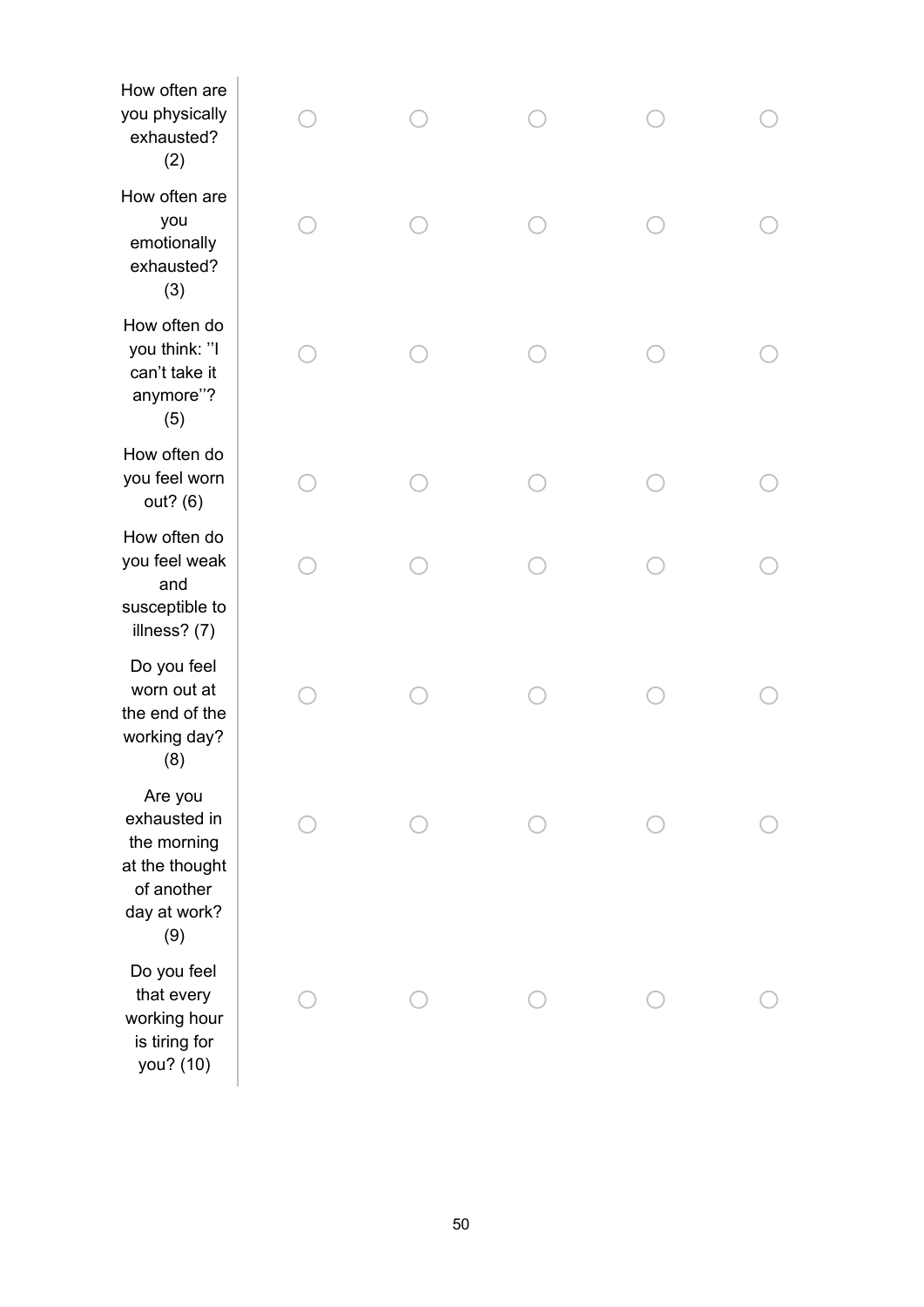| Do you have<br>enough<br>energy for<br>family and<br>friends during<br>leisure time?<br>(11)        |  |  |  |
|-----------------------------------------------------------------------------------------------------|--|--|--|
| Is your work<br>emotionally<br>exhausting?<br>(12)                                                  |  |  |  |
| Does your<br>work frustrate<br>you? (13)                                                            |  |  |  |
| Do you feel<br>burnt out<br>because of<br>your work?<br>(14)                                        |  |  |  |
| Do you find it<br>hard to work<br>with clients?<br>(15)                                             |  |  |  |
| Does it drain<br>your energy<br>to work with<br>clients? (16)                                       |  |  |  |
| Do you find it<br>frustrating to<br>work with<br>clients? (17)                                      |  |  |  |
| Do you feel<br>that you give<br>more than<br>you get back<br>when you<br>work with<br>clients? (18) |  |  |  |
| Are you tired<br>of working<br>with clients?<br>(19)                                                |  |  |  |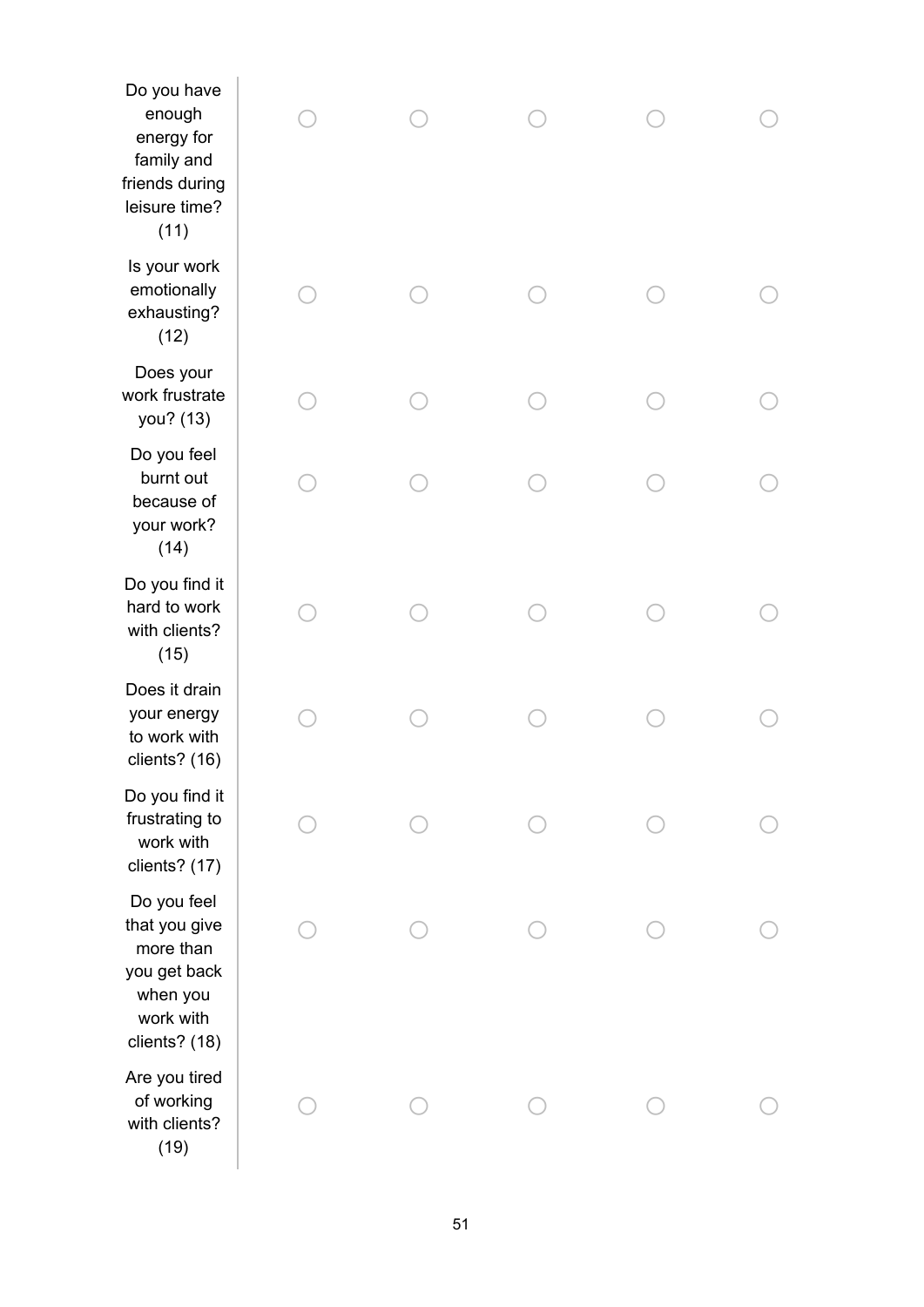| Do you<br>sometimes<br>wonder how<br>long you will<br>be able to<br>continue<br>working with<br>clients? (20) |
|---------------------------------------------------------------------------------------------------------------|
|---------------------------------------------------------------------------------------------------------------|

End of Block: Copenhagen burnout scale

Start of Block: Demographic questions

## Q26 What is your gender?

 $O$  Male (1)

 $\bigcirc$  Female (2)

 $\bigcirc$  Other (3)

Q10 What is your age?

- $\bigcirc$  21 24 (13)
- $\bigcirc$  25 29 (14)
- $\bigcirc$  30 34 (21)
- $\bigcirc$  35 39 (22)
- $\bigcirc$  40 44 (23)
- $\bigcirc$  45 49 (24)

 $\bigcirc$  50 - 54 (25)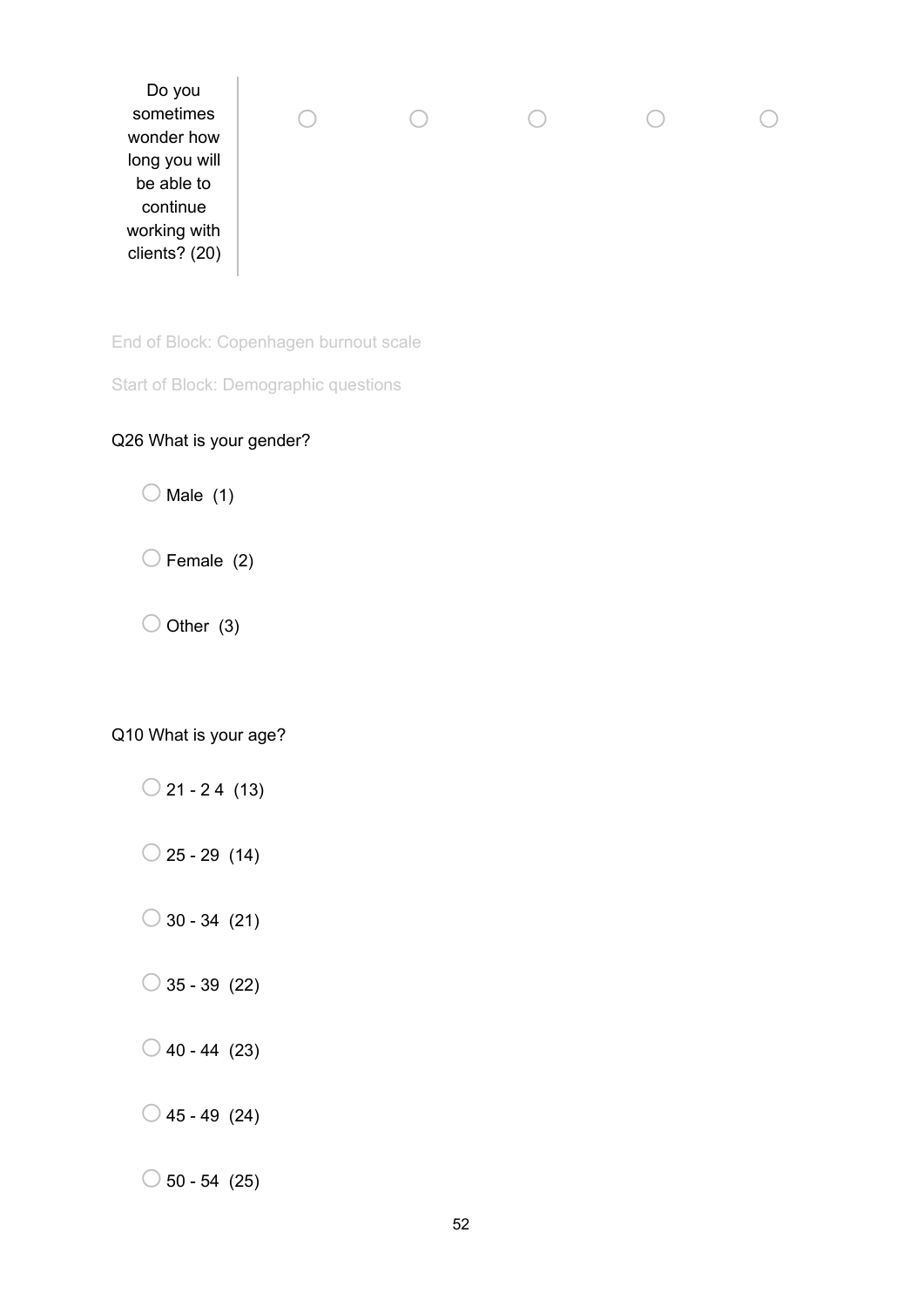$\bigcirc$  55 - 59 (26)

 $\bigcirc$  60+ (27)

End of Block: Demographic questions

Start of Block: Pilot questions

Q13 Did you find any questions difficult to understand or answer?

 $\bigcirc$  Yes (4)

 $\bigcirc$  No (5)

*Display This Question:*

*If Did you find any questions difficult to understand or answer? = Yes*

\_\_\_\_\_\_\_\_\_\_\_\_\_\_\_\_\_\_\_\_\_\_\_\_\_\_\_\_\_\_\_\_\_\_\_\_\_\_\_\_\_\_\_\_\_\_\_\_\_\_\_\_\_\_\_\_\_\_\_\_\_\_\_\_

Q19 If yes, please give more details below:

Q20 Did you feel uncomfortable answering any questions?

 $\bigcirc$  Yes (1)

 $\bigcirc$  No (2)

*Display This Question:*

*If Did you feel uncomfortable answering any questions? = Yes*

Q21 If yes, please give more details below:

\_\_\_\_\_\_\_\_\_\_\_\_\_\_\_\_\_\_\_\_\_\_\_\_\_\_\_\_\_\_\_\_\_\_\_\_\_\_\_\_\_\_\_\_\_\_\_\_\_\_\_\_\_\_\_\_\_\_\_\_\_\_\_\_